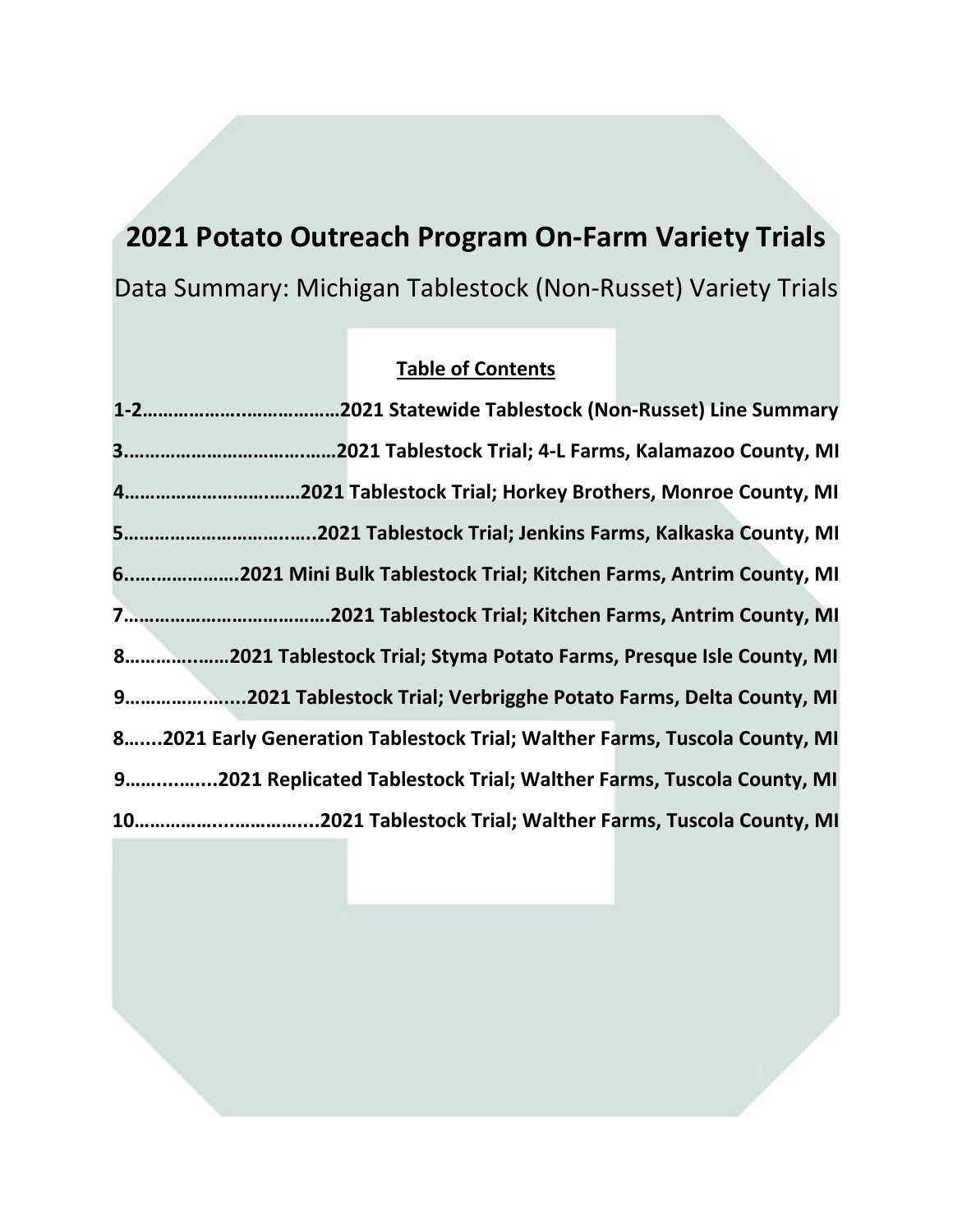## **2021 Michigan Statewide Tablestock Potato Variety Trials Overall Averages ‐ Seven Locations**

|             |                                                          |             | CWT/A       |              |             |                         | PERCENT OF TOTAL |                |                          |        |                         |                         | RAW TUBER QUALITY <sup>4</sup> (%) |                         |                                               |                                   |                                | YELLOW FLESH          |                                           |                 |                                          | <b>RED SKIN</b>          |                                      |                                                                            |
|-------------|----------------------------------------------------------|-------------|-------------|--------------|-------------|-------------------------|------------------|----------------|--------------------------|--------|-------------------------|-------------------------|------------------------------------|-------------------------|-----------------------------------------------|-----------------------------------|--------------------------------|-----------------------|-------------------------------------------|-----------------|------------------------------------------|--------------------------|--------------------------------------|----------------------------------------------------------------------------|
|             | LINE                                                     |             | <b>US#1</b> | <b>TOTAL</b> | <b>US#1</b> | <b>Bs</b>               | As               | ov             | PO                       | SP GR' |                         | VD                      | <b>IBS</b>                         | BC                      | <b>COMMON</b><br><b>SCAB</b><br><b>RATING</b> | <b>VINE</b><br>VIGOR <sup>7</sup> | <b>VINE</b><br><b>MATURITY</b> | WAXINESS <sup>7</sup> | <b>FLESH</b><br><b>COLOR</b> <sup>8</sup> | <b>WAXINESS</b> | <b>SKIN</b><br><b>COLOR</b> <sup>9</sup> | UNIFORMITY <sup>10</sup> | <b>SILVER</b><br>SCURF <sup>11</sup> | <b>COMMENTS</b>                                                            |
|             | Columba <sup>abcef</sup>                                 |             | 601         | 670          | 90          | $\overline{7}$          | 89               | $\overline{1}$ | 3                        | 1.052  | $\Omega$                |                         | $\overline{\phantom{a}}$           | $\Omega$                | 0.3                                           | 3.8                               | 1.6                            | 3.7                   | 2.0                                       |                 |                                          |                          |                                      | heat sprouts, uniform type, bright appearance                              |
|             | MSX156-1Y <sup>di</sup>                                  |             | 539         | 562          | 96          | $\Omega$                | 86               | 11             | 3                        | 1.067  | 5                       | $\Omega$                | 0                                  | $\Omega$                | 0.6                                           | 3.5                               | 3.8                            | 2.4                   | 2.7                                       |                 |                                          |                          |                                      | blocky large type, buff skin                                               |
|             | Daninacei                                                |             | 504         | 610          | 83          | 13                      | 83               | $\mathbf 0$    | Δ                        | 1.071  | 3                       | 6                       | 0                                  | 0                       | 1.0                                           | 3.3                               | 2.9                            | 3.3                   | 3.5                                       |                 |                                          |                          |                                      | moderate alligator hide, trace pointed tubers                              |
|             | MSV093-1Yabcdfgj                                         |             | 481         | 523          | 92          | -6                      | 90               | $\overline{2}$ | $\overline{2}$           | 1.069  | 0                       | 0                       | $\Omega$                           | $\Omega$                | 0.7                                           | 3.6                               | 3.2                            | 2.2                   | 2.3                                       |                 |                                          |                          |                                      | medium netted skin, recessed apical ends                                   |
|             | Floridana <sup>abcefi</sup>                              |             | 471         | 562          | 83          | 13                      | 83               | $\Omega$       | $\overline{a}$           | 1.064  | 5                       | 11                      | $\Omega$                           | $\Omega$                | 0.6                                           | 3.3                               | 2.6                            | 3.4                   | 3.0                                       |                 |                                          |                          |                                      | non uniform type, misshapen pickouts                                       |
|             | Goldfinger <sup>acei</sup>                               |             | 470         | 630          | 75          | 19                      | 75               | $\Omega$       | 6                        | 1.053  | $\Omega$                | $\overline{1}$          | 5                                  | $\overline{\mathbf{3}}$ | 0.8                                           | 3.4                               | 3.2                            | 3.8                   | 2.9                                       |                 |                                          |                          |                                      | smooth skin, trace heat sprouots                                           |
|             | Allora <sup>abcefj</sup>                                 |             | 458         | 545          | 84          | 11                      | 83               | $\overline{1}$ | 5                        | 1.068  | 5                       | $\overline{7}$          | $\Omega$                           | 3                       | 0.9                                           | 3.3                               | 2.3                            | 2.7                   | 2.3                                       |                 |                                          |                          |                                      | pointed tubers, light skin netting                                         |
|             | Golden Globe <sup>abcdfgj</sup>                          |             | 458         | 540          | 85          | 11                      | 84               | $\mathbf 0$    | 5                        | 1.064  |                         | $^{\circ}$              | $\Omega$                           | $\Omega$                | 0.4                                           | 3.8                               | 2.2                            | 3.4                   | 2.4                                       |                 |                                          |                          |                                      | uniform type, light thin skin                                              |
|             | Nectarabdf.                                              |             | 453         | 580          | 78          | 20                      | 78               | $\mathbf 0$    | $\overline{2}$           | 1.075  | 24                      | 17                      | 28                                 | 0                       | 1.0                                           | 3.2                               | 3.8                            | 3.1                   | 2.5                                       |                 |                                          |                          |                                      | pink blushing around eyes, light netted skin                               |
|             | $\mathsf{Christel}^\epsilon$                             |             | 442         | 575          | 78          | 19                      | 78               | $\Omega$       | $\mathbf{R}$             | 1.061  | $\Omega$                | 5                       | $\overline{\phantom{a}}$           | $\Omega$                | 0.9                                           | 3.4                               | 2.8                            | 2.9                   | 3.4                                       |                 |                                          |                          |                                      | oblong type, trace growth crack                                            |
|             | Albertine <sup>acei</sup>                                |             | 437         | 547          | 79          | -9                      | 79               | $\mathbf 0$    | 12                       | 1.053  | 5                       | 11                      | 13                                 | $\overline{\mathbf{3}}$ | 1.5                                           | 3.8                               | 1.8                            | 2.9                   | 3.1                                       |                 |                                          |                          |                                      | severe points and pear shapes in pickouts                                  |
|             | $\mathsf{I}\mathsf{Prada}^\mathsf{abcdfgi}$              |             | 430         | 532          | 79          | 14                      | 79               | $\overline{1}$ | 6                        | 1.059  | $\overline{\mathbf{3}}$ | 8                       | $\Omega$                           | -1                      | 0.6                                           | 3.4                               | 2.0                            | 3.0                   | 2.3                                       |                 |                                          |                          |                                      | longer type, prominent eyes, marginal appearance                           |
|             | Corinna <sup>acei</sup>                                  |             | 428         | 494          | 87          | q                       | 87               | $\mathbf 0$    | 4                        | 1.054  | 0                       | 6                       | 0                                  | $\mathbf 0$             | 0.5                                           | 3.0                               | 2.4                            | 3.1                   | 3.0                                       |                 |                                          |                          |                                      | light netting, growth cracks                                               |
|             | W15248-17Y                                               |             | 428         | 490          | 87          | 12                      | 87               | $\Omega$       | -1                       | 1.057  | $\Omega$                | $^{\circ}$              | $\Omega$                           | $\Omega$                | 0.5                                           | 3.0                               | 1.5                            | 4.0                   | 4.0                                       |                 |                                          |                          |                                      | oval tubers, consistent size and shape                                     |
|             | Tyson <sup>abcefi</sup>                                  |             | 421         | 518          | 81          | 10                      | 81               | $\Omega$       | $\alpha$                 | 1.070  | $\Omega$                | 11                      | $\overline{\phantom{a}}$           | $\overline{z}$          | 0.9                                           | 3.5                               | 3.3                            | 2.7                   | 2.1                                       |                 |                                          |                          |                                      | pointed tuebrs, light netted skin, trace heat sprouts                      |
|             | MSX245-2Ybcdi                                            |             | 416         | 453          | 91          | 8                       | 90               | $\overline{1}$ |                          | 1.081  | $^{\circ}$              | $\mathbf{1}$            | 25                                 | $\Omega$                | 0.3                                           | 3.4                               | 3.8                            | 1.5                   | 1.9                                       |                 |                                          |                          |                                      | deeper apical eyes, netted skin                                            |
|             | Montana <sup>acei</sup>                                  |             | 415         | 559          | 73          | 25                      | 73               | $\Omega$       | $\overline{2}$           | 1.058  | $^{\circ}$              | $\mathbf 0$             | 0                                  | 3                       | 0.8                                           | 3.2                               | 3.1                            | 3.6                   | 4.2                                       |                 |                                          |                          |                                      | oblong type, lenticel scarring, smooth skin                                |
|             | $\label{eq:primal} {\sf Prime} {\sf handle}^{\sf abcef}$ |             | 404         | 565          | 70          | 24                      | 70               | $\Omega$       | 6                        | 1.052  | $\Omega$                | $\overline{7}$          | 3                                  | $\Omega$                | 0.5                                           | 3.3                               | 1.3                            | 3.4                   | 2.3                                       |                 |                                          |                          |                                      | trace heat sprouts, inconsistent shape                                     |
|             | Yukon Gold <sup>abcef.</sup>                             |             | 403         | 466          | 87          | $\overline{\mathbf{4}}$ | 86               | -1             | ٩                        | 1.079  | 53                      | 1                       | 0                                  | $\overline{\mathbf{2}}$ | 0.7                                           | 3.1                               | 2.0                            | 2.8                   | 2.2                                       |                 |                                          |                          |                                      | blocky tubers, pink blushing around eyes                                   |
| YELLOW SKIN | Constance <sup>abcefj</sup>                              |             | 402         | 522          | 77          | 19                      | 77               | $\Omega$       | 4                        | 1.068  | $^{\circ}$              | $\overline{2}$          | 5                                  | $\mathbf 0$             | 0.9                                           | 3.3                               | 2.6                            | 3.5                   | 2.8                                       |                 |                                          |                          |                                      | flattened type, nice smooth appearance                                     |
| TYPE        | $\overline{\textsf{Melody}}^{\text{abcdefgi}}$           |             | 396         | 490          | 80          | 13                      | 80               | -1             | 6                        | 1.066  | 13                      | $\overline{4}$          | 20                                 | $\mathbf 0$             | 0.5                                           | 3.0                               | 3.3                            | 3.0                   | 2.6                                       |                 |                                          |                          |                                      | netted skin, growth cracks in pickouts                                     |
|             | $W15240-2Y^{abcelj}$                                     |             | 396         | 510          | 77          | 20                      | 77               | $\mathbf 0$    | 3                        | 1.060  | $^{\circ}$              | $\overline{7}$          |                                    | $\mathbf 0$             | 0.9                                           | 3.2                               | 2.3                            | 3.8                   | 2.8                                       |                 |                                          |                          |                                      | nice appearance, inconsistent tuber type                                   |
|             | Honey Ryder <sup>acei</sup>                              |             | 392         | 515          | 75          | 17                      | 75               | $\Omega$       | 8                        | 1.056  | 0                       | $\mathbf 0$             | 3                                  | $\Omega$                | 0.6                                           | 3.3                               | 3.8                            | 3.6                   | 3.0                                       |                 |                                          |                          |                                      | heat sprouts, attractive appearance                                        |
|             | Queen Anne <sup>abcefj</sup>                             |             | 381         | 563          | 64          | 34                      | 64               | $\Omega$       | $\overline{\phantom{a}}$ | 1.058  | $\Omega$                | $\mathbf{3}$            | $\Omega$                           | $\Omega$                | 0.8                                           | 2.7                               | 2.4                            | 4.0                   | 3.6                                       |                 |                                          |                          |                                      | oblong to long type, smooth skin                                           |
|             | Paroliabcefgi                                            |             | 379         | 495          | 77          | 8                       | 76               | $\overline{1}$ | 15                       | 1.058  | $^{\circ}$              | $\overline{2}$          | $\Omega$                           | $\Omega$                | 0.5                                           | 4.1                               | 2.1                            | 3.3                   | 3.2                                       |                 |                                          |                          |                                      | growth cracks, light netted skin                                           |
|             | AORTX09037-1W/Y'                                         |             | 374         | 480          | 78          | 18                      | 78               | $\Omega$       | $\overline{a}$           | 1.084  | $\Omega$                | $\overline{7}$          | $\Omega$                           | $\Omega$                | 0.2                                           | 3.7                               | 2.2                            | 2.2                   | 1.8                                       |                 |                                          |                          |                                      | slight growth crack, light netted skin, deep eyes                          |
|             | Cascada <sup>acefi</sup>                                 |             | 341         | 532          | 64          | 26                      | 64               | $\mathbf 0$    | 10                       | 1.072  | $\overline{2}$          | $\overline{\mathbf{3}}$ | $\Omega$                           | $\Omega$                | 0.6                                           | 3.4                               | 3.5                            | 3.3                   | 4.2                                       |                 |                                          |                          |                                      | smaller tuber type, buff skin                                              |
|             | Tessa <sup>bi</sup>                                      |             | 319         | 381          | 84          | 14                      | 84               | $\mathbf 0$    | $\overline{2}$           | 1.074  | $\overline{2}$          | $\overline{2}$          | $\Omega$                           | $\mathbf 0$             | 1.1                                           | 2.9                               | 2.3                            | 2.1                   | 1.9                                       |                 |                                          |                          |                                      | uniform buff skin                                                          |
|             | MSCC724-1Yabcdj                                          |             | 313         | 370          | 85          | 8                       | 84               | -1             |                          | 1.069  | Δ                       | $^{\circ}$              | Δ                                  | 26                      | 0.8                                           | 2.6                               | 1.9                            | 2.7                   | 2.5                                       |                 |                                          |                          |                                      | lenticel scarring, trace pointed tubers                                    |
|             | $W15248-16Y^{\mathrm{J}}$                                |             | 311         | 359          | 87          | 13                      | 87               | $\Omega$       | $\Omega$                 | 1.083  | $\Omega$                | $\Omega$                | n                                  | $\Omega$                | 0.0                                           | 2.5                               | 3.0                            | 4.0                   | 2.5                                       |                 |                                          |                          |                                      | nice appearance                                                            |
|             | MSFF247-2Y                                               |             | 309         | 380          | 81          | 17                      | 81               | $\Omega$       | $\overline{2}$           | 1.070  | $\overline{0}$          | $\mathbf 0$             | $\Omega$                           | $\Omega$                | 1.0                                           | 2.5                               | 2.0                            | 3.5                   | 1.5                                       |                 |                                          |                          |                                      | deeper eyes                                                                |
|             | Excellency <sup>®</sup>                                  |             | 304         | 451          | 67          | 23                      | 67               | $\mathbf 0$    | 10                       | 1.077  | $^{\circ}$              | $^{\circ}$              | 0                                  | $\mathbf 0$             | 0.8                                           | 2.3                               | 2.5                            | 3.2                   | 2.8                                       |                 |                                          |                          |                                      | non unform type, points in pickouts                                        |
|             | ND1241-1Y                                                |             | 266         | 341          | 78          | 20                      | 78               | 0              | $\overline{2}$           | 1.091  | 0                       | $\mathbf 0$             | $\Omega$                           | $\Omega$                | 1.5                                           | 4.0                               | 3.5                            | 2.5                   | 2.5                                       |                 |                                          |                          |                                      | buff netted skin                                                           |
|             | Sopranoabefi                                             |             | 253         | 454          | 55          | 37                      | 55               | $\mathbf 0$    | 8                        | 1.066  | $^{\circ}$              | $\overline{2}$          | $\overline{a}$                     | $\mathbf 0$             | 1.6                                           | 3.2                               | 2.3                            | 3.5                   | 2.1                                       |                 |                                          |                          |                                      | inconsistent type, trace pointed tuebrs                                    |
|             | <b>Ballerina</b>                                         |             | 250         | 390          | 64          | 29                      | 64               | $\Omega$       |                          | 1.061  | $\Omega$                | $\Omega$                | n                                  | $\Omega$                | 0.5                                           | 4.0                               | 1.5                            | 3.5                   | 3.5                                       |                 |                                          |                          |                                      | buff skin type, moderate silver scurf                                      |
|             | Mary Ann <sup>'</sup>                                    |             | 200         | 367          | 55          | 40                      | 55               | 0              | 5                        | 1.073  | 0                       | $\overline{2}$          | 0                                  | 0                       | 1.4                                           | 2.1                               | 3.8                            | 3.9                   | 4.0                                       |                 |                                          |                          |                                      | bright skin, pointed tubers                                                |
|             | Gourmandineabefi                                         |             | 143         | 386          | 35          | 55                      | 35               | $\Omega$       | 10                       | 1.065  | $\Omega$                | 9                       | 16                                 | $\Omega$                | 0.6                                           | 2.4                               | 2.6                            | 3.8                   | 3.1                                       |                 |                                          |                          |                                      | longer flattened type, points in pickouts                                  |
|             | $Erikaabefi$                                             |             | 134         | 364          | 34          | 62                      | 34               | $\mathbf 0$    | 4                        | 1.064  | 0                       | $\overline{\mathbf{3}}$ | 0                                  | $\Omega$                | 1.0                                           | 2.7                               | 1.8                            | 3.4                   | 2.8                                       |                 |                                          |                          |                                      |                                                                            |
|             | Tokio                                                    |             | 133         | 222          | 60          | 37                      | 60               | $\Omega$       | 3                        | 1.086  | $\Omega$                | 20                      | $\Omega$                           | $\Omega$                | $1.0$                                         | 3.5                               | 4.0                            | 2.5                   | 2.0                                       |                 |                                          |                          |                                      | attractive appearance, smooth skin                                         |
|             | celandine'                                               |             | 92          | 272          | 34          | 60                      | 34               | $\Omega$       | 6                        | 1.069  | $\Omega$                | $\Omega$                |                                    | $\Omega$                | 0.3                                           | 2.7                               | 1.7                            | 3.5                   | 1.5                                       |                 |                                          |                          |                                      | flat round to oval tuber type<br>tubular flattened type, bright appearance |
|             |                                                          | <b>MEAN</b> | 369         | 482          | 75          | 20                      | 74               |                |                          | 1.067  |                         |                         |                                    |                         | 0.8                                           | 3.2                               | 2.6                            | 3.2                   | 2.7                                       |                 |                                          |                          |                                      |                                                                            |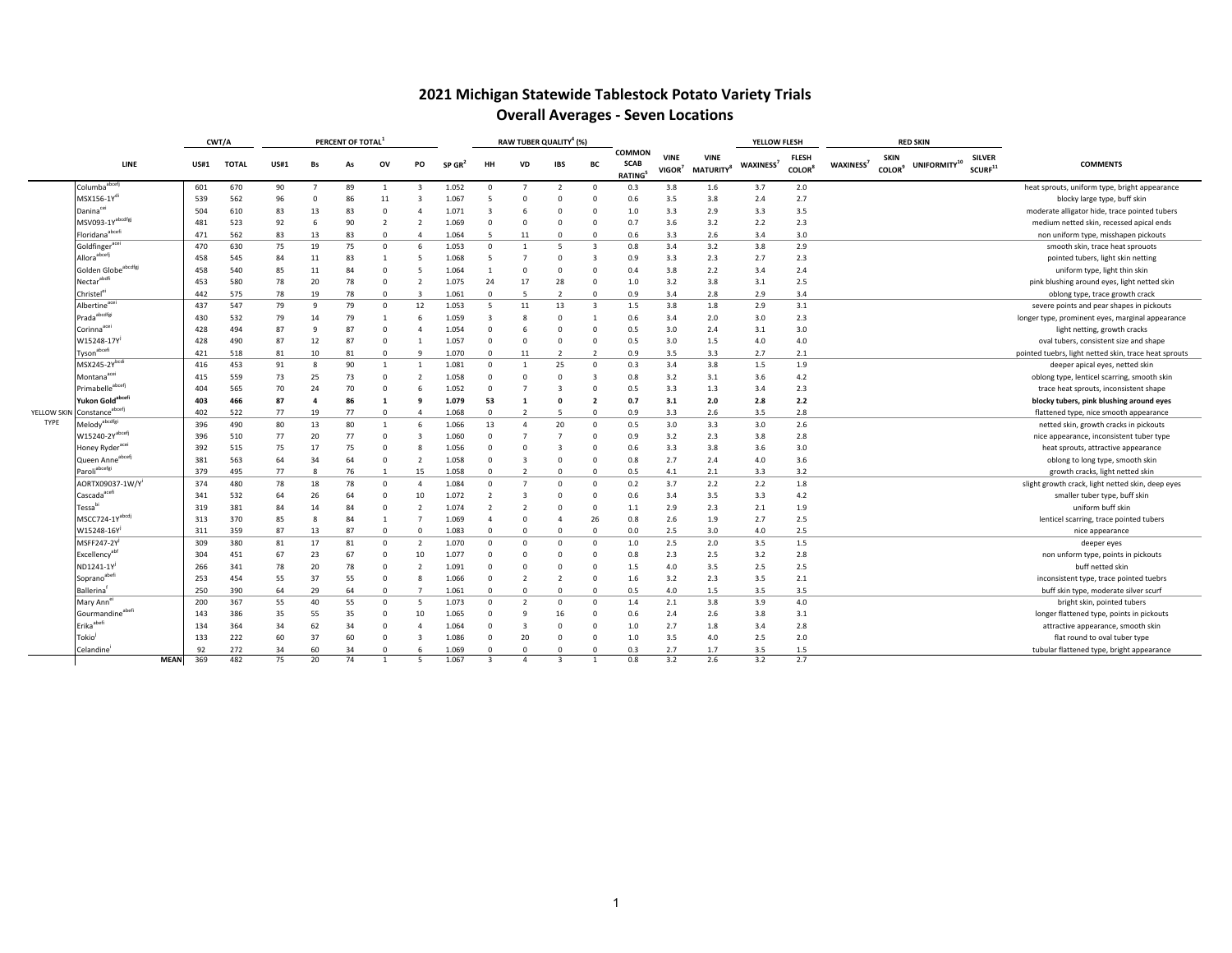|                                        |                                            |             | CWT/A                  |             |                           | PERCENT OF TOTAL              |                         |                          |                                |                          |                         | RAW TUBER QUALITY <sup>4</sup> (%) |                          |                                        |                       |                                                       | YELLOW FLESH                                                       |                                           |                                   |                                          | <b>RED SKIN</b>                         |                                      |                                                   |
|----------------------------------------|--------------------------------------------|-------------|------------------------|-------------|---------------------------|-------------------------------|-------------------------|--------------------------|--------------------------------|--------------------------|-------------------------|------------------------------------|--------------------------|----------------------------------------|-----------------------|-------------------------------------------------------|--------------------------------------------------------------------|-------------------------------------------|-----------------------------------|------------------------------------------|-----------------------------------------|--------------------------------------|---------------------------------------------------|
|                                        | LINE                                       | <b>US#1</b> | <b>TOTAL</b>           | <b>US#1</b> | Bs                        | As                            | ov                      | PO                       | $SP$ GR <sup>2</sup>           | <b>HH</b>                | VD                      | <b>IBS</b>                         | BC                       | COMMON<br><b>SCAB</b><br><b>RATING</b> | <b>VINE</b><br>VIGOR' | <b>VINE</b><br><b>MATURITY</b> <sup>8</sup>           | <b>WAXINESS</b>                                                    | <b>FLESH</b><br><b>COLOR</b> <sup>8</sup> | WAXINESS <sup>7</sup>             | <b>SKIN</b><br><b>COLOR</b> <sup>9</sup> | $\ensuremath{\mathsf{UNIFORMITY}}^{10}$ | <b>SILVER</b><br>SCURF <sup>11</sup> | <b>COMMENTS</b>                                   |
|                                        | NDA050237B-1Rabce                          | 482         | 542                    | 89          | 10                        | 87                            |                         | $\overline{2}$           | 1.062                          | $\mathbf 0$              | 10                      | $\mathbf 0$                        |                          | 0.6                                    | 3.1                   | 4.0                                                   |                                                                    |                                           | 3.8                               | 3.6                                      | 4.0                                     | 2.9                                  | uniform type, nice skin, slight skinning          |
|                                        | NDAF113484B-1bcefi                         | 459         | 528                    | 87          | $\overline{4}$            | 87                            | $\Omega$                | 9                        | 1.063                          | $\Omega$                 | $\overline{3}$          | $\overline{\phantom{a}}$           | $\overline{4}$           | 0.5                                    | 3.2                   | 2.6                                                   |                                                                    |                                           | 3.1                               | 3.7                                      | 3.7                                     | 3.9                                  | attractive skin color, round type, deeper eyes    |
|                                        | Colorado Rose <sup>abcdfi</sup>            | 438         | 533                    | 82          | 13                        | 82                            | $\Omega$                | 5                        | 1.071                          | $\overline{\phantom{a}}$ | 20                      | $\overline{\phantom{a}}$           | $\overline{\phantom{a}}$ | $1.1\,$                                | 3.0                   | 2.6                                                   |                                                                    |                                           | 3.4                               | 3.6                                      | 3.3                                     | 3.5                                  | moderate skinning, attractive skin color          |
|                                        | ND1394-5RY                                 | 419         | 442                    | 95          | $\overline{4}$            | 95                            | $\Omega$                | $\mathbf{1}$             | 1.072                          | $\Omega$                 | $\Omega$                | $\Omega$                           | $\Omega$                 | 1.5                                    | 3.0                   | 2.0                                                   |                                                                    | 2.0                                       | 2.5                               | 3.0                                      | 2.0                                     | 5.0                                  | nice overall appearance, light colored skin       |
|                                        | CO99076-6R <sup>abcdi</sup>                | 411         | 467                    | 88          | $\boldsymbol{\mathsf{R}}$ | 88                            | $\Omega$                | $\Delta$                 | 1.070                          | $\Omega$                 | 12                      | $\Omega$                           | $\Omega$                 | 0.8                                    | 3.0                   | 2.6                                                   |                                                                    |                                           | 3.5                               | 3.9                                      | 3.8                                     | 3.6                                  | round type, attractive skin, moderate skinning    |
|                                        | Norland RPabcefgj                          | 405         | 476                    | 84          | 13                        | 82                            | $\overline{1}$          | $\overline{4}$           | 1.060                          | 10                       | $\overline{7}$          | $\overline{1}$                     | $\overline{0}$           | 0.4                                    | 3.4                   | 1.8                                                   |                                                                    |                                           | 3.0                               | 2.9                                      | 2.6                                     | 3.3                                  | moderate skinning, inconsistent shape             |
|                                        | Ricarda <sup>acei</sup>                    | 401         | 503                    | 80          | 9                         | 80                            | $\mathbf 0$             | 11                       | 1.069                          | $\mathbf 0$              | 23                      | $\mathbf 0$                        | -3                       | 0.7                                    | 3.8                   | 2.5                                                   |                                                                    |                                           | 3.2                               | 2.1                                      | 3.0                                     | 2.8                                  | poor appearance, deeper eyes                      |
|                                        | Dark Red Norland <sup>abcefgi</sup>        | 386         | 454                    | 85          | 8                         | 85                            | $\mathbf 0$             | $\overline{z}$           | 1.061                          | $\Delta$                 | $\overline{\mathbf{4}}$ | n                                  | $\Omega$                 | 0.5                                    | 3.8                   | 1.5                                                   |                                                                    |                                           | 3.4                               | 2.9                                      | 2.9                                     | 3.6                                  | prominent eyes, less uniform type                 |
|                                        | 86735.1 <sup>e</sup>                       | 377         | 488                    | 77          | 14                        | 77                            | $\mathbf 0$             | 9                        | 1.072                          | $\mathbf 0$              | 19                      | 17                                 | $\Omega$                 | 0.3                                    | 2.6                   | 3.9                                                   |                                                                    | 2.0                                       | 2.3                               | 2.5                                      | 4.2                                     | 3.7                                  | poor appearance, medium netted skin               |
|                                        | Canada Rose (CO00277-2R) <sup>e</sup>      | 371         | 438                    | 85          | 12                        | 85                            | $\mathbf 0$             | 3                        | 1.068                          | $\Omega$                 | 14                      | $\Omega$                           | $\Omega$                 | 1.2                                    | 2.8                   | 1.8                                                   |                                                                    |                                           | 3.4                               | 3.6                                      | 3.8                                     | 4.4                                  | excellent color, variable shape                   |
| <b>RED SKIN</b>                        | Rosemara <sup>e</sup>                      | 362         | 471                    | 77          | 17                        | 78                            | $\mathbf 0$             | 5                        | 1.068                          | $\mathbf 0$              | 19                      | 25                                 | $\overline{0}$           | 0.5                                    | 3.0                   | 3.4                                                   |                                                                    | 1.5                                       | 1.8                               | 2.1                                      | 3.1                                     | 3.0                                  | heavy netted skin, non uniform type               |
| TYPE                                   | W15268-89R                                 | 303         | 398                    | 76          | 22                        | 76                            | $\mathbf 0$             | $\overline{2}$           | 1.071                          | $\mathbf 0$              | $\mathbf 0$             | $\mathbf 0$                        | $\overline{0}$           | 0.5                                    | 3.5                   | $1.5\,$                                               |                                                                    |                                           | 3.5                               | 3.0                                      | 3.5                                     | 3.0                                  | smooth oval tubers, uniform type                  |
|                                        | CO15205-4R                                 | 299         | 336                    | 89          | 11                        | 89                            | $\Omega$                | $\Omega$                 | 1.076                          | $\Omega$                 | 10                      | $\Omega$                           | $\Omega$                 | 0.0                                    | 3.8                   | 2.0                                                   |                                                                    |                                           | 3.8                               | 3.7                                      | 3.3                                     | 4.3                                  | uniform round type, lighter skin, slight skinning |
|                                        | CO15211-5R                                 | 239         | 288                    | 83          | 15                        | 83                            | $\mathbf 0$             | $\overline{2}$           | 1.062                          | $\Omega$                 | 10                      | $\Omega$                           | $\Omega$                 | 0.2                                    | 2.7                   | 2.2                                                   |                                                                    |                                           | 3.3                               | 3.8                                      | 3.5                                     | 3.5                                  | nice color, sticky stolons, trace skinning        |
|                                        | ND13292B-3R                                | 236         | 259                    | 91          | $\overline{7}$            | 91                            | $\Omega$                | $\overline{z}$           | 1.062                          | $\Omega$                 | 20                      | $\Omega$                           | $\Omega$                 | 0.0                                    | 2.5                   | 2.0                                                   |                                                                    |                                           | 2.5                               | 4.0                                      | 3.0                                     | 4.0                                  | nice skin color                                   |
|                                        | RP2009-5Rabefi                             | 227         | 391                    | 59          | 31                        | 59                            | $\mathbf 0$             | 10                       | 1.056                          | $\mathbf 0$              | $\mathbf{1}$            | 2                                  | $\overline{2}$           | 1.0                                    | 3.1                   | 2.3                                                   |                                                                    | 1.9                                       | 3.5                               | 1.9                                      | 2.8                                     | 3.5                                  | poor appearance, light skin                       |
|                                        | ND1466CB-1R                                | 221         | 265                    | 83          | 14                        | 83                            | $\mathbf 0$             | 3                        | 1.074                          | 27                       | $\overline{0}$          | 0                                  | $\overline{0}$           | 0.0                                    | 1.8                   | 1.8                                                   |                                                                    |                                           | 3.3                               | 4.0                                      | 4.5                                     | 3.7                                  | nice color, smaller uniform type                  |
|                                        | CO14105-1R                                 | 221         | 274                    | 81          | 17                        | 81                            | $\Omega$                | $\overline{\phantom{a}}$ | 1.063                          | $\Omega$                 | 13                      | $\Omega$                           | $\Omega$                 | 0.2                                    | 2.3                   | 3.2                                                   |                                                                    |                                           | 3.5                               | 4.5                                      | 3.7                                     | 2.8                                  | darker red skin, flattened oval type              |
|                                        | CO15219-3R                                 | 212         | 312                    | 68          | 31                        | 68                            | $\mathbf 0$             | $\mathbf{1}$             | 1.076                          | $\Omega$                 | $\Omega$                | $\Omega$                           | $\Omega$                 | 0.3                                    | 2.7                   | 2.8                                                   |                                                                    |                                           | 3.5                               | 3.8                                      | 3.5                                     | 3.2                                  | small tuber type, not uniform, skinning           |
|                                        | CO14040-3R                                 | 201         | 339                    | 59          | 40                        | 59                            | $\Omega$                |                          | 1.079                          | $\Omega$                 | 10                      | $\Omega$                           | $\Omega$                 | 0.8                                    | 2.5                   | 1.5                                                   |                                                                    |                                           | 4.2                               | 3.0                                      | 3.2                                     | 3.8                                  | small tubers, poor appearance                     |
|                                        | MSX324-2R <sup>be</sup>                    | 193         | 255                    | 74          | 14                        | 74                            | $\mathbf 0$             | 12                       | 1.065                          | $\mathbf 0$              | $\overline{\mathbf{3}}$ | $\overline{\mathbf{3}}$            | $\mathbf 0$              | 0.8                                    | 3.6                   | 2.0                                                   |                                                                    |                                           | 2.9                               | 2.6                                      | 2.6                                     | 3.7                                  | poor skin color, growth crack in pickouts         |
|                                        | CO15206-1R'                                | 169         | 296                    | 57          | 43                        | 56                            |                         | $\Omega$                 | 1.071                          | $\Omega$                 |                         | n                                  | $\Omega$                 | 0.0                                    | 3.3                   | 1.2                                                   |                                                                    |                                           | 3.5                               | 3.0                                      | 3.0                                     | 3.8                                  | poor appearance, small non uniform tubers         |
|                                        | <b>MEAN</b>                                | 320         | 398                    | 79          | 16                        | 79                            | $\mathbf 0$             | $\overline{4}$           | 1.068                          | $\overline{2}$           | -9                      | $\overline{2}$                     |                          | 0.5                                    | 3.0                   | 2.3                                                   |                                                                    | 2.0                                       | 3.2                               | 3.2                                      | 3.3                                     | 3.6                                  |                                                   |
|                                        |                                            |             |                        |             |                           |                               |                         |                          |                                |                          |                         |                                    |                          |                                        |                       |                                                       |                                                                    |                                           |                                   |                                          |                                         |                                      |                                                   |
|                                        | Volare <sup>ab</sup>                       | 679         | 741                    | 92          | 5                         | 91                            | 1                       | 3                        | 1.055                          | 10                       | 15                      | 35                                 | 5                        | 1.0                                    | 3.3                   | 2.3                                                   | 3.3                                                                |                                           |                                   |                                          |                                         |                                      | attractive type and skin                          |
|                                        | $MSZ551-1$ bce                             | 568         | 623                    | 91          | 5                         | 88                            | $\overline{\mathbf{3}}$ | Δ                        | 1.074                          | $\overline{\mathbf{3}}$  | $\overline{7}$          | 10                                 | $\overline{7}$           | 1.5                                    | 2.5                   | 3.5                                                   | 1.7                                                                |                                           |                                   |                                          |                                         |                                      | large blocky oval tuber ty[e                      |
|                                        | NYQ112-5 <sup>cef</sup>                    | 493         | 587                    | 83          | 14                        | 83                            | $\mathbf 0$             | 3                        | 1.060                          | $\mathbf 0$              | $\overline{7}$          | $\Omega$                           | $\overline{0}$           | 0.8                                    | 3.7                   | 2.8                                                   | 3.5                                                                |                                           |                                   |                                          |                                         |                                      | thin skin, moderate skinning                      |
|                                        | Audreybcefj                                | 445         | 536                    | 82          | 13                        | 82                            | $\mathbf 0$             | 5                        | 1.061                          | $\mathbf 0$              | $\overline{2}$          | 0                                  | $\overline{2}$           | 0.6                                    | 3.1                   | 2.4                                                   | 3.0                                                                |                                           |                                   |                                          |                                         |                                      | blocky tubers, thin skin, bright appearance       |
|                                        | MSBB375-1 <sup>b</sup>                     | 441         | 526                    | 84          | 6                         | 83                            |                         | 10                       | 1.075                          | $\Omega$                 | 5                       | $\Omega$                           | $\Omega$                 | 0.5                                    | 2.3                   | 3.0                                                   | 1.8                                                                |                                           |                                   |                                          |                                         |                                      | blocky oval type, inconsistent skin               |
|                                        | Algonquin <sup>abce</sup>                  | 438         | 508                    | 86          | 5                         | 86                            | $\Omega$                | $\mathbf{q}$             | 1.074                          | $\Omega$                 | $\Omega$                | $\overline{\phantom{a}}$           | 20                       | 1.3                                    | 3.8                   | 2.5                                                   | 2.3                                                                |                                           |                                   |                                          |                                         |                                      | non uniform type, blocky type                     |
|                                        | $\mathsf{Reba}^\mathrm{abcefg}$            | 416         | 445                    | 94          | $\overline{a}$            | 88                            | 6                       | $\overline{\mathbf{z}}$  | 1.068                          | $\overline{\mathbf{3}}$  | $\mathbf{0}$            | $\Omega$                           | 5                        | 0.4                                    | 3.3                   | 2.9                                                   | 2.7                                                                |                                           |                                   |                                          |                                         |                                      | blocky oval type, recessed eyes                   |
| ROUND                                  | nvolabcet                                  | 412         | 459                    | 89          | $\overline{7}$            | 89                            | $\overline{1}$          | $\overline{\mathbf{3}}$  | 1.071                          | $\mathbf 0$              | $\mathbf 0$             | $\Omega$                           | $\overline{2}$           | 0.9                                    | 3.8                   | 1.3                                                   | 2.3                                                                |                                           |                                   |                                          |                                         |                                      | heavy netted skin, deep eyes                      |
| WHITE TYPE                             | Abbotabcefg                                | 395         | 476                    | 82          | 11                        | 81                            | $\overline{2}$          | 6                        | 1.071                          | 8                        | $\Omega$                | $\Omega$                           | $\Omega$                 | 0.8                                    | 3.6                   | 2.1                                                   | 2.2                                                                |                                           |                                   |                                          |                                         |                                      | blocky type, less uniform, heavy skin             |
|                                        | NDAF102629C-4 <sup>abcefg</sup>            | 385         | 420                    | 90          | 6                         | 90                            | $\overline{1}$          | 3                        | 1.070                          | $\Omega$                 | $\overline{3}$          | $\Omega$                           | $\overline{2}$           | 0.4                                    | 4.1                   | 2.6                                                   | 2.5                                                                |                                           |                                   |                                          |                                         |                                      | moderate deep apical eyes, round type             |
|                                        | Ashleybce                                  | 380         | 468                    | 79          | 18                        | 80                            | $\Omega$                | $\overline{2}$           | 1.062                          | $\mathbf 0$              | 15                      | $\Omega$                           | $\overline{\mathbf{3}}$  | 0.8                                    | 3.0                   | 2.6                                                   | 3.4                                                                |                                           |                                   |                                          |                                         |                                      | bright appearance, thin skin                      |
|                                        | NYR203-1 <sup>abcef</sup>                  | 369         | 444                    | 83          | 12                        | 83                            | $\Omega$                | 5                        | 1.056                          | 17                       | 10                      |                                    | $\mathbf{3}$             | 0.4                                    | 3.0                   | 2.7                                                   | 3.2                                                                |                                           |                                   |                                          |                                         |                                      | non uniform type, pointed tubers                  |
|                                        | Superiorbcet                               | 367         | 429                    | 86          | $\overline{7}$            | 86                            | $\mathbf{0}$            | $\overline{7}$           | 1.073                          | 3                        | $\overline{\mathbf{3}}$ | $\overline{\mathbf{3}}$            | $\mathbf{0}$             | 0.1                                    | 3.4                   | 2.3                                                   | 2.0                                                                |                                           |                                   |                                          |                                         |                                      | deep eyes, flattened oval type                    |
|                                        | MSAA174-1bcd                               | 364         | 406                    | 87          | 11                        | 87                            | $\mathbf 0$             | $\overline{2}$           | 1.053                          | $\mathbf 0$              | $\mathbf 0$             | 3                                  | $\overline{7}$           | 0.7                                    | 2.5                   | 3.2                                                   | 2.0                                                                |                                           |                                   |                                          |                                         |                                      | flattened blocky type                             |
|                                        | MSBB351-1bcfg                              | 336         | 387                    | 87          | $\overline{7}$            | 81                            |                         |                          | 1.054                          |                          | $\Omega$                | $\Omega$                           | $\Omega$                 | 0.4                                    | 2.3                   | 2.8                                                   | 2.3                                                                |                                           |                                   |                                          |                                         |                                      | inconsistent type, pink blushing around eyes      |
|                                        |                                            | 433         | 497                    | 86          | <sup>9</sup>              | 85                            | $\mathbf{1}$            | 5                        | 1.065                          | ्र                       | $\Delta$                | $\Delta$                           | $\overline{A}$           | 0.7                                    | 3.2                   | 2.6                                                   | 2.5                                                                |                                           |                                   |                                          |                                         |                                      |                                                   |
|                                        |                                            |             |                        |             |                           |                               |                         |                          |                                |                          |                         |                                    |                          |                                        |                       |                                                       |                                                                    |                                           |                                   |                                          |                                         |                                      |                                                   |
| NOVELTY                                | Blackberry <sup>bce</sup>                  | 481         | 617                    | 75          | 22                        | 75                            | $\Omega$                | $\overline{3}$           | 1.063                          | $\mathbf{0}$             | $\mathbf{0}$            | $\mathbf{0}$                       | $^{\circ}$               | 0.5                                    | 3.0                   | 3.7                                                   | 0.0                                                                |                                           | 3.0                               | 5.0                                      | 5.0                                     | 3.7                                  | chimeral white eyes, misshapen pickouts           |
|                                        |                                            |             |                        |             |                           |                               |                         |                          |                                |                          |                         |                                    |                          |                                        |                       |                                                       |                                                                    |                                           |                                   |                                          |                                         |                                      |                                                   |
|                                        | <b>TRIAL MEAN</b>                          | 369         | 463                    | 78          | 17                        | 78                            | 1                       | 5                        | 1.067                          | 3                        | 6                       | 3                                  | 1                        | 0.7                                    | 3.1                   | 2.5                                                   | 2.9                                                                | 2.6                                       | 3.2                               | 3.3                                      | 3.4                                     | 3.6                                  |                                                   |
|                                        | 2021 TABLESTOCK VARIETY TRIAL SITES        |             | $^{1}$ SIZE            |             |                           | <sup>2</sup> SPECIFIC GRAVITY |                         |                          | <sup>3</sup> RAW TUBER QUALITY |                          |                         |                                    |                          | <sup>4</sup> COMMON SCAB RATING        |                       |                                                       |                                                                    |                                           | <sup>5</sup> VINE VIGOR RATING    |                                          |                                         | <sup>6</sup> VINE MATURITY RATING    |                                                   |
| <sup>a</sup> 4-L Farms                 |                                            |             | Non-russet tablestock  |             |                           | Data not replicated           |                         |                          | (percent of tubers out of 10)  |                          |                         |                                    |                          |                                        |                       | 0.0: Complete absence of surface or pitted lesions    |                                                                    |                                           | Date: Variable                    |                                          |                                         | Date: Variable                       |                                                   |
| <sup>b</sup> Horkey Brothers           |                                            |             | Bs: < 1.7/8"           |             |                           |                               |                         |                          | HH: Hollow Heart               |                          |                         |                                    |                          | 1.0: Presence of surface lesions       |                       |                                                       |                                                                    |                                           | Rating 1-5                        |                                          |                                         | Rating 1-5                           |                                                   |
| <sup>c</sup> Jenkins Farms             |                                            |             | As: 17/8" - 31/4"      |             |                           |                               |                         |                          | VD: Vascular Discoloration     |                          |                         |                                    |                          |                                        |                       | 2.0: Pitted lesions on tubers, though coverage is low |                                                                    |                                           | 1: Slow emergence                 |                                          |                                         |                                      | 1: Early (vines completely dead)                  |
|                                        | <sup>d</sup> Kitchen Farms Mini Bulk Trial |             | $OV:$ > 3 $1/4"$       |             |                           |                               |                         |                          | IBS: Internal Brown Spot       |                          |                         |                                    |                          | 3.0: Pitted lesions common on tubers   |                       |                                                       |                                                                    |                                           | 5: Early emergence                |                                          |                                         |                                      | 5: Late (vigorous vines, some flowering)          |
| <sup>e</sup> Kitchen Farms Strip Trial |                                            |             | PO: Pickouts           |             |                           |                               |                         |                          | <b>BC: Brown Center</b>        |                          |                         |                                    |                          | 4.0: Pitted lesions severe on tubers   |                       |                                                       |                                                                    |                                           |                                   |                                          |                                         |                                      |                                                   |
| <sup>f</sup> Styma Potato Farms        |                                            |             |                        |             |                           |                               |                         |                          |                                |                          |                         |                                    |                          |                                        |                       |                                                       | 5.0: More than 50% of tuber surface area covered in pitted lesions |                                           |                                   |                                          |                                         |                                      |                                                   |
| <sup>8</sup> Verbrigghe Farms          |                                            |             |                        |             |                           |                               |                         |                          |                                |                          |                         |                                    |                          |                                        |                       |                                                       |                                                                    |                                           |                                   |                                          |                                         |                                      |                                                   |
|                                        | "Walther Farms Early Generation Selection  |             | <b>WAXINESS RATING</b> |             |                           | <sup>8</sup> FLESH COLOR      |                         |                          | <b>SKIN COLOR</b>              |                          |                         |                                    |                          | <sup>10</sup> UNIFORMITY OF SKIN COLOR |                       |                                                       |                                                                    |                                           | <sup>11</sup> SILVER SCURF        |                                          |                                         |                                      |                                                   |
|                                        | Walther Farms Replicated Trial             |             | 1: Heavy netting, buff |             |                           | 1: White                      |                         |                          | 1: Light pink                  |                          |                         |                                    |                          | 1: Highly variable, non-uniform        |                       |                                                       |                                                                    |                                           | 0: No incidence of silver scurf   |                                          |                                         |                                      |                                                   |
| Walther Farms Strip Trial              |                                            |             | 5: Waxy, smooth        |             |                           | 5: Dark yellow                |                         |                          | 5: Dark red                    |                          |                         |                                    |                          | 5: Highly uniform, color throughout    |                       |                                                       |                                                                    |                                           | 5: High incidence of silver scurf |                                          |                                         |                                      |                                                   |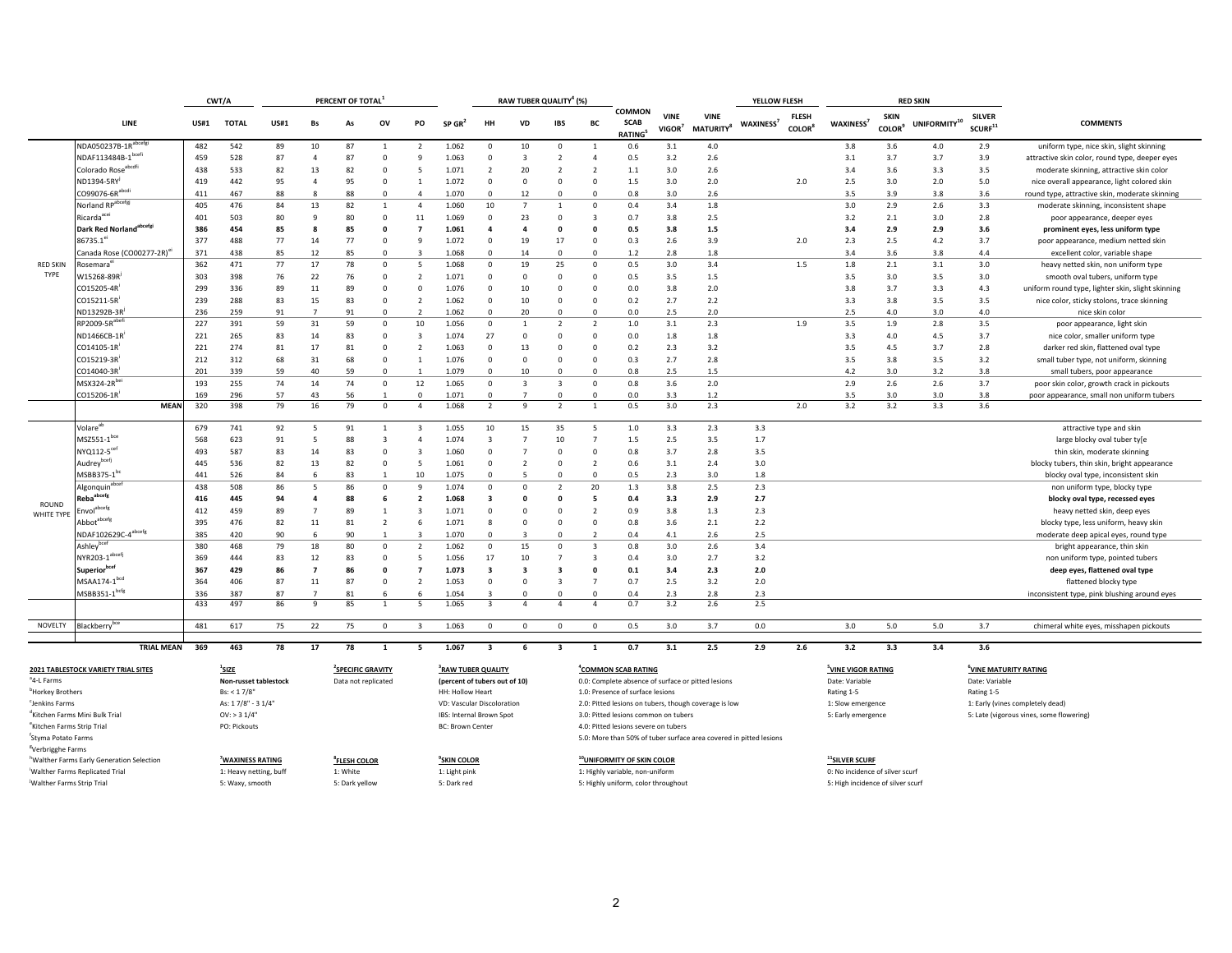#### **4‐L Farms**

**Planting: 5/12/21 Vine Kill: 10/6/21 Harvest: 11/3/21**

**GDD40: 4081**

| CWT/A<br>LINE<br><b>US#1</b>     |                              |                         |              |             | PERCENT OF TOTAL        |                               |                        |                                          |                                                                              |                                        | RAW TUBER QUALITY <sup>3</sup> (%) |                                                                    |                         |                                        |                                   |                                      | YELLOW FLESH    |                                           |                                          | <b>RED SKIN</b> |                                                                        |                                      |                                                                                                     |
|----------------------------------|------------------------------|-------------------------|--------------|-------------|-------------------------|-------------------------------|------------------------|------------------------------------------|------------------------------------------------------------------------------|----------------------------------------|------------------------------------|--------------------------------------------------------------------|-------------------------|----------------------------------------|-----------------------------------|--------------------------------------|-----------------|-------------------------------------------|------------------------------------------|-----------------|------------------------------------------------------------------------|--------------------------------------|-----------------------------------------------------------------------------------------------------|
|                                  |                              |                         | <b>TOTAL</b> | <b>US#1</b> | <b>Bs</b>               | As                            | ov                     | PO                                       | SP GR'                                                                       | HH                                     | VD                                 | <b>IBS</b>                                                         | BC                      | COMMON<br><b>SCAB</b><br><b>RATING</b> | <b>VINE</b><br>VIGOR <sup>5</sup> | <b>VINE</b><br>MATURITY <sup>6</sup> | <b>WAXINESS</b> | <b>FLESH</b><br><b>COLOR</b> <sup>8</sup> |                                          |                 | WAXINESS <sup>7</sup> SKIN COLOR <sup>9</sup> UNIFORMITY <sup>10</sup> | <b>SILVER</b><br>SCURF <sup>11</sup> | <b>COMMENTS</b>                                                                                     |
|                                  | Albertine                    | 675                     | 785          | 86          |                         | 85                            |                        | 9                                        | 1.058                                                                        |                                        | -0                                 | 50                                                                 | $\Omega$                | 2.0                                    | 4.0                               | 2.0                                  | 3.0             | 3.5                                       |                                          |                 |                                                                        |                                      | dull yellow color, many points                                                                      |
|                                  | Columba                      | 669                     | 744          | 90          | 6                       | 90                            | $\mathbf{0}$           | $\overline{a}$                           | 1.046                                                                        | $\Omega$                               | $^{\circ}$                         | 10                                                                 | $\circ$                 | 1.0                                    | 4.0                               | 2.0                                  | 4.0             | 3.0                                       |                                          |                 |                                                                        |                                      | severe heat sprouts, second growth, growth cracks, slight netting                                   |
|                                  | Floridana                    | 558                     | 631          | 88          | 10                      | 88                            | $^{\circ}$             | $\overline{\phantom{a}}$                 | 1.066                                                                        | $\Omega$                               | $\overline{0}$                     | $\Omega$                                                           | $\Omega$                | 0.5                                    | 3.0                               | 2.5                                  | 3.5             | 3.0                                       |                                          |                 |                                                                        |                                      | growth chaining, non uniform type, pale yellow skin, deep eyes                                      |
|                                  | Primabelle                   | 533                     | 670          | 80          | 16                      | 80                            | $\Omega$               | $\Delta$                                 | 1.055                                                                        | $\Omega$                               | $\Omega$                           | $\Omega$                                                           | $\Omega$                | 0.5                                    | 3.0                               | 1.5                                  | 4.0             | 2.5                                       |                                          |                 |                                                                        |                                      | moderate scurf, less uniform type                                                                   |
|                                  | Queen Anne                   | 531                     | 610          | 87          | 12                      | 87                            | $^{\circ}$             |                                          | 1.059                                                                        | $\Omega$                               | $\circ$                            | $\Omega$                                                           | $\circ$                 | 0.5                                    | 2.0                               | 2.5                                  | 4.5             | 4.0                                       |                                          |                 |                                                                        |                                      | attractive bright appearance, slight skin netting                                                   |
|                                  | Nectar                       | 524                     | 625          | 84          | 13                      | 84                            | $^{\circ}$             | $\mathbf{3}$                             | 1.078                                                                        | 80                                     | $\Omega$                           | 90                                                                 | $\Omega$                | $1.0$                                  | 3.5                               | 3.5                                  | 3.0             | 4.0                                       |                                          |                 |                                                                        |                                      | prominent pink eyes                                                                                 |
|                                  | Prada.                       | 499                     | 605          | 82          | 6                       | 82                            | $^{\circ}$             | 12                                       | 1.059                                                                        |                                        | $\Omega$                           | $\Omega$                                                           | $\Omega$                | $1.0$                                  | 3.0                               | 2.0                                  | 3.5             | 2.0                                       |                                          |                 |                                                                        |                                      | growth crack, second growth, uniform oval type                                                      |
|                                  | Golden Globe                 | 497                     | 542          | 92          | 6                       | 92                            | $\Omega$               | $\overline{\phantom{a}}$                 | 1.065                                                                        |                                        | $\Omega$                           | $\Omega$                                                           | $\Omega$                | 0.5                                    | 3.5                               | 2.0                                  | 3.5             | 3.0                                       |                                          |                 |                                                                        |                                      | bright appearance, trace points, moderate second growth                                             |
|                                  | Danina                       | 494                     | 604          | 82          | 13                      | 82                            | $^{\circ}$             | -5                                       | 1.074                                                                        | $\Omega$                               | $\Omega$                           | $\Omega$                                                           | $^{\circ}$              | $1.5$                                  | 3.0                               | 2.5                                  | $4.0\,$         | 4.0                                       |                                          |                 |                                                                        |                                      | oval type, dark red skin, moderate powdery scab, trace points and growth cracks                     |
|                                  | Melody                       | 491                     | 576          | 85          | 10                      | 85                            | $\Omega$               | 5                                        | 1.068                                                                        |                                        | $\Omega$                           | 40                                                                 | $\Omega$                | 1.5                                    | 4.0                               | 3.0                                  | 2.0             | 3.0                                       |                                          |                 |                                                                        |                                      | heavy netted skin, trace pear shapes, tracesheep nose                                               |
|                                  | Corinna                      | 486                     | 557          | 87          | 10                      | 87                            | $\Omega$               | $\mathbf{3}$<br>$\overline{\phantom{a}}$ | 1.052<br>1.070                                                               | n<br>$\Omega$                          | $\Omega$<br>$\Omega$               | $\Omega$<br>$\Omega$                                               | $\circ$<br>$\Omega$     | $1.0$                                  | 3.5                               | 2.0                                  | 3.5             | 3.0                                       |                                          |                 |                                                                        |                                      | dull yellow skin, less uniform, slight netting, growth crack, heat sprouts                          |
|                                  | Constance<br>ioldfinger      | 465<br>461              | 557<br>669   | 83<br>69    | 15<br>22                | 83<br>69                      | $^{\circ}$<br>$\Omega$ | 9                                        | 1.051                                                                        | $\Omega$                               | $\Omega$                           | 20                                                                 | 10                      | 1.0<br>0.5                             | 3.0<br>4.0                        | 1.5<br>3.5                           | 4.0<br>4.0      | 3.5<br>4.0                                |                                          |                 |                                                                        |                                      | bright yellow skin, tarce pear shapes, overall good appearance                                      |
| YELLOW                           | yson                         | 461                     | 651          | 71          | 8                       | 71                            | $\Omega$               | 21                                       | 1.076                                                                        | $\Omega$                               | $\Omega$                           | 10                                                                 | 10                      | 0.5                                    | 3.5                               | 3.5                                  | 3.5             | 3.0                                       |                                          |                 |                                                                        |                                      | bright yellow skin, misshapen pickouts<br>points, growth cracks, second growth, growth chaining     |
| <b>SKIN TYPE</b>                 | 'aroli                       | 450                     | 637          | 71          | $\overline{4}$          | 71                            | $\Omega$               | 25                                       | 1.056                                                                        |                                        | $\Omega$                           | $\Omega$                                                           | $\Omega$                | 1.5                                    | 4.0                               | 2.5                                  | 4.0             | 3.0                                       |                                          |                 |                                                                        |                                      |                                                                                                     |
|                                  | Allora                       | 441                     | 552          | 80          | 13                      | 80                            | $\Omega$               | $\overline{7}$                           | 1.068                                                                        |                                        | $\Omega$                           | $\Omega$                                                           | $\Omega$                | 2.0                                    | 3.0                               | 2.5                                  | 3.0             | 3.0                                       |                                          |                 |                                                                        |                                      | inconsistent type with knobs, second growth and sheep nose<br>many pointed tubers, pale yellow skin |
|                                  | MSV093-1Y                    | 425                     | 467          | 91          | $\overline{4}$          | 90                            | $\mathbf{1}$           | 5                                        | 1.072                                                                        | n                                      | -0                                 | $\Omega$                                                           | $\circ$                 | 1.0                                    | 3.0                               | 4.0                                  | 2.5             | 2.0                                       |                                          |                 |                                                                        |                                      | medium netted skin, recessed apical end, sheep nose, blocky                                         |
|                                  | W15240-2Y                    | 370                     | 471          | 79          | 15                      | 79                            | $\circ$                | 6                                        | 1.060                                                                        | $\Omega$                               | $\Omega$                           | 20                                                                 | $\Omega$                | 1.0                                    | 3.0                               | 2.0                                  | 5.0             | 4.0                                       |                                          |                 |                                                                        |                                      | less uniform, pointed tubers                                                                        |
|                                  | MSCC724-1Y                   | 349                     | 426          | 82          | 6                       | 82                            | $^{\circ}$             | 12                                       | 1.066                                                                        | $\Omega$                               | $^{\circ}$                         | 0                                                                  | 50                      | $1.5$                                  | 2.5                               | 1.5                                  | 3.0             | 3.0                                       |                                          |                 |                                                                        |                                      | slight growth crack, pink eyes                                                                      |
|                                  | Excellency                   | 349                     | 455          | 77          | 15                      | 77                            | $\Omega$               | $\mathbf{8}$                             | 1.081                                                                        | $\Omega$                               | $\Omega$                           | $\Omega$                                                           | $\Omega$                | 1.5                                    | 2.0                               | 3.0                                  | 2.0             | 2.0                                       |                                          |                 |                                                                        |                                      | less uniform type, heavy netted skin, growth chaining, secondary growth                             |
|                                  | Soprano                      | 349                     | 513          | 68          | 25                      | 68                            | $\Omega$               | $\overline{7}$                           | 1.067                                                                        | $\Omega$                               | $\Omega$                           | $\Omega$                                                           | $\Omega$                | 1.5                                    | 3.0                               | 2.0                                  | 4.5             | 2.5                                       |                                          |                 |                                                                        |                                      | uniform oval type, trace points                                                                     |
|                                  | Yukon Gold                   | 339                     | 411          | 82          | 6                       | 82                            | $\mathbf{0}$           | 12                                       | 1.077                                                                        | 80                                     | $\mathbf{0}$                       | 0                                                                  | 0                       | 0.5                                    | 3.0                               | 2.5                                  | 4.0             | 2.5                                       |                                          |                 |                                                                        |                                      | pink eyes, blocky type                                                                              |
|                                  | Cascada                      | 326                     | 489          | 67          | 25                      | 67                            | $\Omega$               | 8                                        | 1.072                                                                        | $\Omega$                               | $\Omega$                           | $\Omega$                                                           | $\Omega$                | 0.5                                    | 3.0                               | 2.0                                  | 4.0             | 4.5                                       |                                          |                 |                                                                        |                                      | round to oval, unifomr type, severe growth crack                                                    |
|                                  | Montana                      | 319                     | 487          | 66          | 31                      | 66                            | $^{\circ}$             | $\mathbf{3}$                             | 1.063                                                                        | $\Omega$                               | $\Omega$                           | $\Omega$                                                           | $\circ$                 | 1.5                                    | 4.0                               | 2.5                                  | 5.0             | 5.0                                       |                                          |                 |                                                                        |                                      | smooth bright skin, uniform oval type                                                               |
|                                  | Honey Ryder                  | 309                     | 451          | 68          | 19                      | 68                            | $\circ$                | 13                                       | 1.055                                                                        | $\Omega$                               | $\Omega$                           | 10                                                                 | $\Omega$                | 0.5                                    | 3.5                               | 4.0                                  | 3.5             | 3.5                                       |                                          |                 |                                                                        |                                      | second growth, light netted skin, heat sprouting                                                    |
|                                  | Gourmandine                  | 228                     | 456          | 50          | 36                      | 50                            | $^{\circ}$             | 14                                       | 1.065                                                                        | $\Omega$                               | $\Omega$                           | 70                                                                 | $\Omega$                | 0.5                                    | 2.5                               | 2.0                                  | 4.5             | 4.0                                       |                                          |                 |                                                                        |                                      | smooth bright yellow skin, severe points                                                            |
|                                  | Erika                        | 191                     | 447          | 43          | 54                      | 43                            | $\Omega$               | $\mathbf{3}$                             | 1.065                                                                        |                                        | $\Omega$                           | $\Omega$                                                           | $\Omega$                | 1.0                                    | 2.5                               | 1.5                                  | 4.0             | 3.0                                       |                                          |                 |                                                                        |                                      | bright yellow skin, slight skin netting, trace pear shapes                                          |
|                                  | <b>MEAN</b>                  | 437                     | 559          | 77          | 15                      | 77                            | $\Omega$               | $\mathbf{8}$                             | 1.065                                                                        | $\mathbf{f}$                           | $^{\circ}$                         | 12                                                                 | $\overline{\mathbf{3}}$ | $1.0$                                  | 3.2                               | 2.4                                  | 3.7             | 3.2                                       |                                          |                 |                                                                        |                                      |                                                                                                     |
|                                  | NDA050237B-1R                | 670                     | 706          | 95          | $\overline{4}$          | 94                            |                        |                                          | 1.051                                                                        | $\Omega$                               | $\Omega$                           | $\Omega$                                                           | $\Omega$                | 1.0                                    | 2.5                               | 3.5                                  |                 |                                           | 4.0                                      | 4.0             | 3.5                                                                    | 3.5                                  | severe silver scurf, trace sheep nose, severe skinning                                              |
|                                  | Colorado Rose                | 474                     | 564          | 84          | 13                      | 84                            | $\mathbf 0$            | $\overline{\mathbf{3}}$                  | 1.069                                                                        | $\Omega$                               | $^{\circ}$                         | 10                                                                 | $^{\circ}$              | 0.5                                    | 3.0                               | 1.5                                  |                 |                                           | 3.0                                      | 4.0             | 4.0                                                                    | 3.5                                  | severe silver scurf, inconsistent skin color                                                        |
| <b>RED SKIN</b>                  | licarda                      | 447                     | 570          | 78          | 10                      | 78                            | $^{\circ}$             | 12                                       | 1.066                                                                        | $\Omega$                               | 20                                 | $\Omega$                                                           | 10                      | 1.0                                    | 4.0                               | 2.0                                  |                 |                                           | 2.5                                      | 3.0             | 3.0                                                                    | 4.0                                  | points, growth cracks, trace sheep nose, pale skin                                                  |
| TYPE                             | Dark Red Norland             | 412                     | 483          | 85          | 9                       | 85                            | $\Omega$               | 6                                        | 1.055                                                                        | $\Omega$                               | $\mathbf{0}$                       | o                                                                  | $\Omega$                | $1.0$                                  | 4.0                               | 1.5                                  |                 |                                           | 4.0                                      | 2.5             | 2.0                                                                    | 4.0                                  | severe silver scurf, trace sheep nose, pale skin                                                    |
|                                  | Norland RP                   | 370                     | 444          | 83          | 12                      | 83                            | $\circ$                | 5                                        | 1.051                                                                        | $\Omega$                               | 20                                 | $\circ$                                                            | $^{\circ}$              | 0.5                                    | 3.5                               | 1.0                                  |                 |                                           | 3.0                                      | 2.0             | 1.0                                                                    | 5.0                                  | inconsistent skin color                                                                             |
|                                  | CO99076-6R                   | 362                     | 416          | 87          | $\boldsymbol{8}$        | 87                            | $^{\circ}$             | -5                                       | 1.067                                                                        | $\Omega$                               | $\Omega$                           | $\Omega$                                                           | $\Omega$                | 0.5                                    | 2.5                               | 2.0                                  |                 |                                           | 4.0                                      | 4.0             | 4.0                                                                    | 5.0                                  | severe silver scurf, minor growth crack                                                             |
|                                  | RP2009-5R                    | 317                     | 526          | 60          | 21                      | 60                            | $\Omega$               | 19                                       | 1.055                                                                        |                                        | $\Omega$                           | $\Omega$                                                           | $\Omega$                | $1.0$                                  | 2.5                               | 2.0                                  |                 |                                           | 3.0                                      | 2.5             | 4.0                                                                    | 3.0                                  | lighter skin, longer type, moderate growth cracks                                                   |
|                                  | <b>MEAN</b>                  | 436                     | 530          | 82          | 11                      | 82                            | $\Omega$               |                                          | 1.059                                                                        | $\Omega$                               | 6                                  | $\overline{1}$                                                     | $\overline{1}$          | 0.8                                    | 3.1                               | 1.9                                  |                 |                                           | 3.4                                      | 3.1             | 3.1                                                                    | 4.0                                  |                                                                                                     |
|                                  | Volare                       | 763                     | 828          | 92          | $\overline{4}$          | 91                            | -1                     | $\overline{a}$                           | 1.057                                                                        | -20                                    | $^{\circ}$                         | 50                                                                 | $^{\circ}$              | 1.0                                    | 3.0                               | 2.5                                  | 3.0             |                                           |                                          |                 |                                                                        |                                      | growth crack, moderate netted skin                                                                  |
|                                  | Envol                        | 533                     | 563          | 95          | $\overline{\mathbf{3}}$ | 95                            | $\Omega$               | $\overline{\phantom{a}}$                 | 1.069                                                                        | $\Omega$                               | $\Omega$                           | $\Omega$                                                           | $^{\circ}$              | 0.0                                    | 4.0                               | 1.0                                  | 2.0             |                                           |                                          |                 |                                                                        |                                      | heavy netted skin, deep apical eyes                                                                 |
| ROUND                            | <b>bbot</b>                  | 511                     | 589          | 87          | 8                       | 87                            | $^{\circ}$             | 5                                        | 1.063                                                                        | 40                                     | $^{\circ}$                         | $\Omega$                                                           | $\circ$                 | 0.5                                    | 4.0                               | 1.5                                  | 2.0             |                                           |                                          |                 |                                                                        |                                      | heavy netted skin                                                                                   |
| WHITE                            | NYR203-1                     | 445                     | 510          | 87          | $\overline{7}$          | 87                            | $\Omega$               | $6 \theta$                               | 1.051                                                                        | 10                                     | $\Omega$                           | 20                                                                 | 10                      | 0.5                                    | 3.5                               | 2.5                                  | 3.5             |                                           |                                          |                 |                                                                        |                                      | less uniform tuber type                                                                             |
| TYPE                             | <b>Algonquin</b>             | 429                     | 575          | 75          | $\overline{7}$          | 74                            | $\mathbf{1}$           | 18                                       | 1.065                                                                        | $\Omega$                               | $\Omega$                           | $\Omega$                                                           | $\Omega$                | $1.0\,$                                | 3.0                               | 3.0                                  | 3.0             |                                           |                                          |                 |                                                                        |                                      | smooth skin, heat sprouting, sheep nose, pointed tubers                                             |
|                                  | Reba                         | 361                     | 393          | 92          | $\overline{a}$          | 92                            | $\mathbf 0$            | $\overline{\mathbf{4}}$                  | 1.066                                                                        | 10                                     | $\Omega$                           | 0                                                                  | $\Omega$                | 0.5                                    | 3.0                               | 2.5                                  | 2.5             |                                           |                                          |                 |                                                                        |                                      | slight netted skin, less uniform type, slight sheep nose                                            |
|                                  | NDAF102629C-4<br><b>MEAN</b> | 267<br>473              | 307<br>538   | 87<br>88    | 10<br>6                 | 87<br>88                      | $\Omega$<br>$\Omega$   | $\overline{\mathbf{z}}$<br>$6 \theta$    | 1.059<br>1.061                                                               | $\Omega$<br>11                         | $\Omega$<br>$\Omega$               | $\Omega$<br>10                                                     | 10<br>$\overline{3}$    | 0.5<br>0.6                             | 4.0<br>3.5                        | 3.0<br>2.3                           | 3.0<br>2.7      |                                           |                                          |                 |                                                                        |                                      | knobs, growth cracks, points                                                                        |
|                                  |                              |                         |              |             |                         |                               |                        |                                          |                                                                              |                                        |                                    |                                                                    |                         |                                        |                                   |                                      |                 |                                           |                                          |                 |                                                                        |                                      |                                                                                                     |
|                                  | <b>TRIAL MEAN</b>            | 443                     | 550          | 80          | 13                      | 80                            | $\mathbf{0}$           | $\overline{7}$                           | 1.063                                                                        | 6                                      | 1                                  | 10                                                                 | $\overline{2}$          | 0.9                                    | 3.2                               | 2.3                                  | 3.5             | 3.2                                       | 3.4                                      | 3.1             | 3.1                                                                    | 4.0                                  |                                                                                                     |
| <sup>1</sup> SIZE                |                              | <b>SPECIFIC GRAVITY</b> |              |             |                         | <b>RAW TUBER QUALITY</b>      |                        |                                          | <sup>4</sup> COMMON SCAB RATING                                              |                                        |                                    |                                                                    |                         |                                        | VINE VIGOR RATING                 |                                      |                 | VINE MATURITY RATING                      |                                          |                 | <b>FIELD DATA</b>                                                      |                                      |                                                                                                     |
| Non-russet tablestock            |                              | Data not replicated     |              |             |                         | (percent of tubers out of 10) |                        |                                          |                                                                              |                                        |                                    | 0.0: Complete absence of surface or pitted lesions                 |                         |                                        | Date: 6/16/21                     |                                      |                 | Date: 8/24/21                             |                                          |                 | <b>Planting Date</b>                                                   |                                      | 5/12/21                                                                                             |
| Bs: < 1.7/8                      |                              |                         |              |             | HH: Hollow Heart        |                               |                        |                                          | 1.0: Presence of surface lesions                                             |                                        |                                    |                                                                    |                         |                                        | Rating 1-5                        |                                      |                 | Rating 1-5                                |                                          |                 | Vine Kill Date                                                         |                                      | 10/6/21                                                                                             |
| As: 17/8" - 3 1/4"               |                              |                         |              |             |                         | VD: Vascular Discoloration    |                        |                                          |                                                                              |                                        |                                    | 2.0: Pitted lesions on tubers, though coverage is low              |                         |                                        | 1: Slow emergence                 |                                      |                 |                                           | 1: Early (vines completely dead)         |                 | <b>Harvest Date</b>                                                    |                                      | 11/3/21<br>147                                                                                      |
| $OV:$ > 3 $1/4"$<br>PO: Pickouts |                              |                         |              |             | <b>BC: Brown Center</b> | IBS: Internal Brown Spot      |                        |                                          | 3.0: Pitted lesions common on tubers<br>4.0: Pitted lesions severe on tubers |                                        |                                    |                                                                    |                         |                                        | 5: Early emergence                |                                      |                 |                                           | 5: Late (vigorous vines, some flowering) |                 | Days (planting to vine kill)<br>Days (planting to harvest)             |                                      | 175                                                                                                 |
|                                  |                              |                         |              |             |                         |                               |                        |                                          |                                                                              |                                        |                                    | 5.0: More than 50% of tuber surface area covered in pitted lesions |                         |                                        |                                   |                                      |                 |                                           |                                          |                 | GDD <sub>40</sub> MAWN Station                                         |                                      | Kalamazoo                                                                                           |
|                                  |                              |                         |              |             |                         |                               |                        |                                          |                                                                              |                                        |                                    |                                                                    |                         |                                        |                                   |                                      |                 |                                           |                                          |                 | GDD <sub>40</sub> (planting to vine kill)                              |                                      | 4081                                                                                                |
| <b>WAXINESS RATING</b>           |                              | <b>FLESH COLOR</b>      |              |             | <b>SKIN COLOR</b>       |                               |                        |                                          |                                                                              | <sup>10</sup> UNIFORMITY OF SKIN COLOR |                                    |                                                                    |                         |                                        | <sup>11</sup> SILVER SCURF        |                                      |                 |                                           |                                          |                 | <b>Seed Spacing</b>                                                    |                                      | $10"$                                                                                               |
| 1: Heavy netting, buff           |                              | 1: White                |              |             | 1: Light pink           |                               |                        |                                          | 1: Highly variable, non-uniform                                              |                                        |                                    |                                                                    |                         |                                        |                                   | 0: No incidence of silver scurf      |                 |                                           |                                          |                 |                                                                        |                                      |                                                                                                     |
| 5: Waxy, smooth                  |                              | 5: Dark yellow          |              |             | 5: Dark red             |                               |                        |                                          | 5: Highly uniform, color throughout                                          |                                        |                                    |                                                                    |                         |                                        |                                   | 5: High incidence of silver scurf    |                 |                                           |                                          |                 |                                                                        |                                      |                                                                                                     |

0: No incidence of silver scurf<br>5: High incidence of silver scurf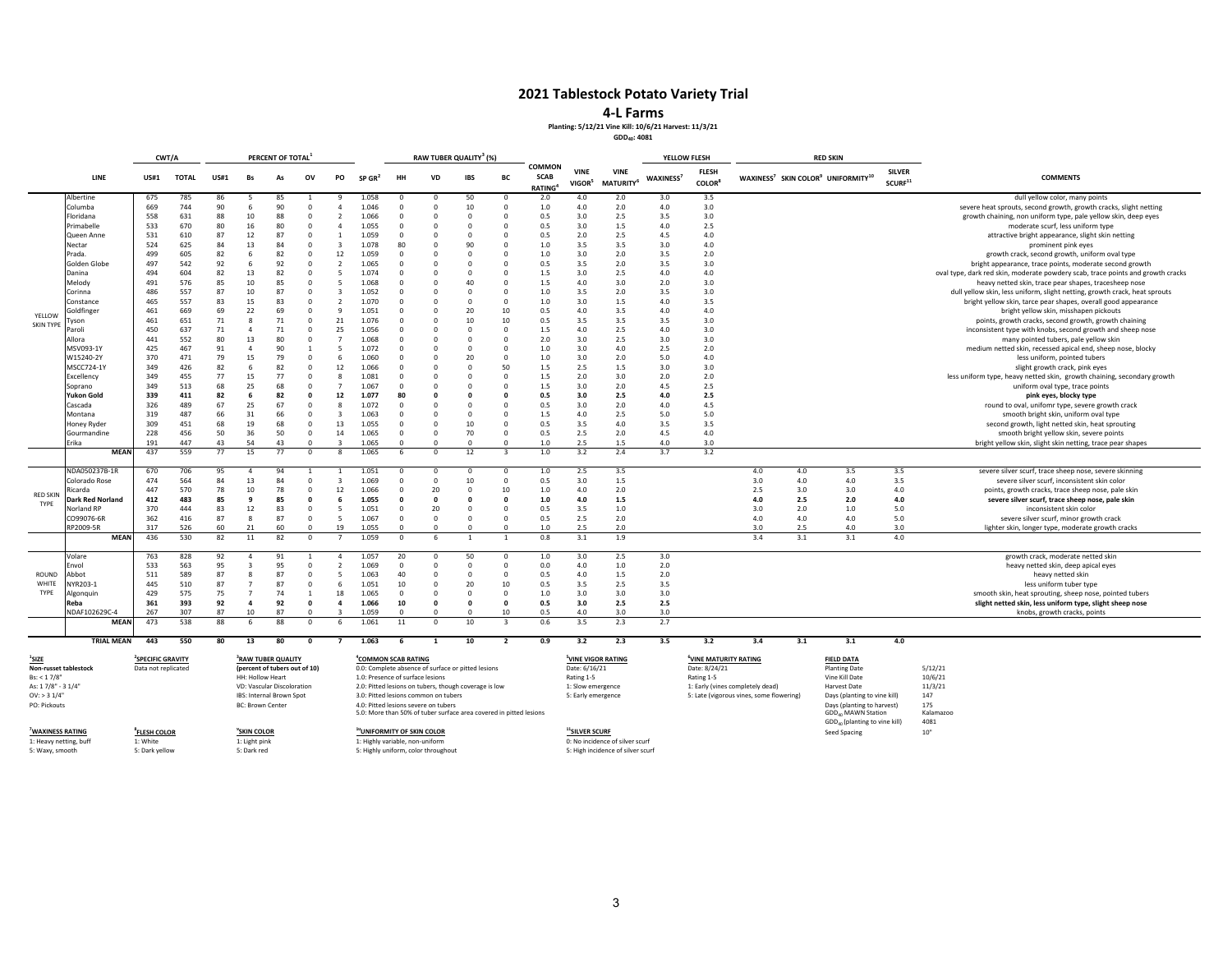**Horkey Brothers**

**Planting: 4/30/21 Vine Kill: 9/16/21 Harvest: 10/21/21**

**GDD40: 4004**

|                            |                                 | CWT/A       |              |             |                | PERCENT OF TOTAL |                      |                         |                |                      |                         | RAW TUBER QUALITY <sup>3</sup> (%) |                     |                                               |                            |                                             | YELLOW FLESH                |                                           |            |            | <b>RED SKIN</b>                                                        |                                      |                                                                                                             |
|----------------------------|---------------------------------|-------------|--------------|-------------|----------------|------------------|----------------------|-------------------------|----------------|----------------------|-------------------------|------------------------------------|---------------------|-----------------------------------------------|----------------------------|---------------------------------------------|-----------------------------|-------------------------------------------|------------|------------|------------------------------------------------------------------------|--------------------------------------|-------------------------------------------------------------------------------------------------------------|
|                            | LINE                            | <b>US#1</b> | <b>TOTAL</b> | <b>US#1</b> | Bs             | As               | ov                   | PO                      | SP GR          | HH                   | VD                      | IBS                                | BC                  | <b>COMMON</b><br><b>SCAB</b><br><b>RATING</b> | VINE<br>VIGOR <sup>5</sup> | <b>VINE</b><br><b>MATURITY</b> <sup>6</sup> | <b>WAXINESS<sup>7</sup></b> | <b>FLESH</b><br><b>COLOR</b> <sup>8</sup> |            |            | WAXINESS <sup>7</sup> SKIN COLOR <sup>9</sup> UNIFORMITY <sup>10</sup> | <b>SILVER</b><br>SCURF <sup>11</sup> | <b>COMMENTS</b>                                                                                             |
|                            | MSX245-2Y                       | 543         | 570          | 95          | $\overline{4}$ | 93               |                      |                         | 1.076          | $^{\circ}$           | $^{\circ}$              | 100                                | $^{\circ}$          | 0.5                                           | 3.0                        | 2.5                                         | 1.5                         | 2.5                                       |            |            |                                                                        |                                      | uniform blocky type, deeper eyes, heavy skin                                                                |
|                            | MSV093-1Y                       | 476         | 523          | 91          | - 6            | 91               | 0                    |                         | 1.068          | $^{\circ}$           | $^{\circ}$              | $^{\circ}$                         | $\mathbf{0}$        | 0.5                                           | 3.5                        | 3.0                                         | 2.5                         | 3.0                                       |            |            |                                                                        |                                      | moderate alligator hide, blocky type, less uniform                                                          |
|                            | Nectar                          | 461         | 682          | 68          | 31             | 68               | 0                    | 3                       | 1.076          | $^{\circ}$           | 70                      | 50                                 | $\Omega$            | 1.0                                           | 2.0                        | 3.5                                         | 3.0                         | 2.5                                       |            |            |                                                                        |                                      | moderate alligator hide, flat oval type, pink blush eyes                                                    |
|                            | Columba                         | 459         | 534          | 86          | 11             | 85               |                      | $\overline{\mathbf{3}}$ | 1.040          | $\Omega$             | 20                      | $\Omega$                           | $\Omega$            | 0.0                                           | 3.0                        | 1.5                                         | 3.5                         | 2.5                                       |            |            |                                                                        |                                      | severe ehat sprouts, otherwise nice appearance                                                              |
|                            | Melody                          | 353         | 475          | 74          | 16             | 74               | $\Omega$             | 10                      | 1.063          | $\Omega$             | 30                      | 60                                 | $\Omega$            | 0.5                                           | 3.0                        | 3.0                                         | 3.5                         | 3.0                                       |            |            |                                                                        |                                      | nice appearance, blocky oval type, trace points in pickouts                                                 |
|                            | Allora                          | 352         | 503          | 70          | 13             | 70               | $\Omega$             | 17                      | 1.061          | $\Omega$             | 40                      | $\Omega$                           | $^{\circ}$          | 0.0                                           | 3.0                        | 3.0                                         | 3.0                         | 3.0                                       |            |            |                                                                        |                                      | trace points and pears, otherwise nice appearance                                                           |
|                            | Constance                       | 352         | 509          | 69          | 30             | 69               | $\Omega$             | $\overline{1}$          | 1.063          | $\Omega$             | 10                      | 30                                 | $\Omega$            | 0.5                                           | 3.0                        | 2.5                                         | 4.0                         | 3.0                                       |            |            |                                                                        |                                      | attractive round type, smaller size profile, trace alligator hide                                           |
|                            | Golden Globe                    | 317         | 493          | 64          | 14             | 64               | 0                    | 22                      | 1.053          | $\Omega$             | $^{\circ}$              | $\Omega$                           | $\Omega$            | 0.5                                           | 3.5                        | 1.0                                         | 4.0                         | 3.0                                       |            |            |                                                                        |                                      | severe heat knobbing, pears, bottlenecking, non uniform type                                                |
|                            | Excellency                      | 315         | 505          | 62          | 23             | 62               | $\Omega$             | 15                      | 1.068          | $\Omega$             | $\Omega$                | $\Omega$                           | $\Omega$            | 0.5                                           | 1.5                        | 2.0                                         | 4.0                         | 3.5                                       |            |            |                                                                        |                                      | non uniform, knobs and points in pickouts, slight alligator hide                                            |
|                            | loridana                        | 302         | 467          | 65          | 25             | 65               | $\Omega$             | 10                      | 1.051          | $\Omega$             | 40                      | $\Omega$                           | $\Omega$            | 0.5                                           | 4.0                        | 2.0                                         | 2.0                         | 3.0                                       |            |            |                                                                        |                                      | heat knobs and sprouts, non uniform type                                                                    |
| YELLOW<br><b>SKIN TYPE</b> | ukon Gold                       | 295         | 334          | 88          | 8              | 88               | $\Omega$             | 4                       | 1.065          | $\Omega$             | $\Omega$                | $\Omega$                           | $\Omega$            | 1.0                                           | 2.0                        | 1.0                                         | 3.5                         | 2.5                                       |            |            |                                                                        |                                      | non uniform type, severe PVY necrotic virus                                                                 |
|                            | Tessa                           | 285         | 353          | 81          | 18             | 81               | $\Omega$             | $\overline{7}$          | 1.069          | $\Omega$             | $\Omega$                | $\Omega$                           | $\Omega$            | 1.5                                           | 2.5                        | 2.5                                         | 1.5                         | 2.0                                       |            |            |                                                                        |                                      | non uniform type, light netted skin, poor appearance                                                        |
|                            | <b>MSCC724-1Y</b><br>Primabelle | 283<br>263  | 324<br>446   | 87<br>59    | 6<br>31        | 87<br>59         | $\Omega$<br>$\Omega$ | 10                      | 1.066<br>1.042 | 10<br>$\Omega$       | $\Omega$<br>30          | 10<br>$\Omega$                     | 70<br>$\Omega$      | 1.0<br>0.5                                    | 2.0<br>3.5                 | 2.0<br>1.0                                  | 3.5<br>3.5                  | 3.5<br>3.0                                |            |            |                                                                        |                                      | heat knobs, slight pear shaped tubers, some pitted scab lesions                                             |
|                            | Prada                           | 257         | 351          | 73          | 24             | 73               | 0                    | 3                       | 1.047          | $^{\circ}$           | 20                      | $^{\circ}$                         | $\Omega$            | 0.5                                           | 3.5                        | 1.0                                         | 3.5                         | 3.0                                       |            |            |                                                                        |                                      | trace heat sprouts, non unifprm shape, pears and points in pickouts                                         |
|                            | Tyson                           | 251         | 398          | 63          | 24             | 63               | $\Omega$             | 13                      | 1.057          | 0                    | 30                      | $\Omega$                           | $^{\circ}$          | 1.0                                           | 4.0                        | 2.5                                         | 3.5                         | 3.0                                       |            |            |                                                                        |                                      | oblong to long type, less uniform<br>lots of misshapen tubers, heat knobs and sprouts, trace sticky stolons |
|                            | Soprano                         | 238         | 420          | 57          | 38             | 57               | $\Omega$             | 5                       | 1.062          | $\Omega$             | 10                      | 10                                 | $\Omega$            | 1.0                                           | 2.5                        | 3.0                                         | 4.0                         | 2.0                                       |            |            |                                                                        |                                      | slightly flattened oval to oblong tubers, attractive appearance                                             |
|                            | Paroli                          | 234         | 331          | 71          | 21             | 71               | 0                    | 8                       | 1.050          | $^{\circ}$           | $^{\circ}$              | $\Omega$                           | $\Omega$            | 0.5                                           | 4.0                        | 1.5                                         | 4.0                         | 4.0                                       |            |            |                                                                        |                                      | non unfirom type                                                                                            |
|                            | W15240-2Y                       | 210         | 321          | 65          | 31             | 65               | $\Omega$             | $\overline{a}$          | 1.047          | $\Omega$             | 40                      | $\Omega$                           | $\Omega$            | 1.0                                           | 3.0                        | 2.0                                         | 4.0                         | 3.5                                       |            |            |                                                                        |                                      | slight alligator hide, acceptable appearance                                                                |
|                            | Queen Anne                      | 181         | 423          | 43          | 54             | 43               | $\Omega$             | $\mathbf{R}$            | 1.053          | $\Omega$             | 20                      | $\Omega$                           | $\Omega$            | 1.5                                           | 2.0                        | 2.0                                         | 5.0                         | 4.0                                       |            |            |                                                                        |                                      | moderate alligator hide                                                                                     |
|                            | Gourmandine                     | 69          | 354          | 20          | 71             | 20               | $\Omega$             | 9                       | 1.057          | $\Omega$             | $\Omega$                | 10                                 | $\Omega$            | 0.5                                           | 2.0                        | 4.5                                         | 3.5                         | 3.0                                       |            |            |                                                                        |                                      | sticky stolons, oblong type, bright appearance, trace alligator hide                                        |
|                            | rika                            | 34          | 201          | 17          | 80             | 17               | $\Omega$             |                         | 1.055          | $\Omega$             | 10                      | $\Omega$                           | $\Omega$            | 0.0                                           | 2.0                        | 2.0                                         | 3.5                         | 3.5                                       |            |            |                                                                        |                                      | trace alligator hide, buff skin, attractive appearance                                                      |
|                            | <b>MEAN</b>                     | 297         | 433          | 67          | 26             | 67               | $\Omega$             |                         | 1.059          | $\overline{0}$       | 17                      | 12                                 | $\overline{3}$      | 0.7                                           | 2.8                        | 2.2                                         | 3.4                         | 3.0                                       |            |            |                                                                        |                                      |                                                                                                             |
|                            |                                 |             |              |             |                |                  |                      |                         |                |                      |                         |                                    |                     |                                               |                            |                                             |                             |                                           |            |            |                                                                        |                                      |                                                                                                             |
|                            | CO99076-6R                      | 541         | 602          | 90          | -5             | 90               | 0                    | 5                       | 1.066          | $\overline{0}$       | 50                      | 0                                  | $^{\circ}$          | 1.0                                           | 2.0                        | 3.0                                         |                             |                                           | 3.0        | 3.5        | 3.0                                                                    | 3.5                                  | nice skin color, uniform round shape, lots of skinning, poor appearance                                     |
|                            | NDA050237B-1R                   | 520         | 595          | 87          | 11             | 87               | 0                    | 2                       | 1.058          | $^{\circ}$           | 50                      | 0                                  | $\Omega$            | 0.5                                           | 3.0                        | 4.0                                         |                             |                                           | 4.0        | 4.0        | 3.5                                                                    | 3.5                                  | nice color, uniform round to oval type                                                                      |
|                            | NDAF113484B-1                   | 428         | 516          | 83          | 3              | 83               | $\Omega$             | 14                      | 1.059          | $\Omega$             | $\mathbf 0$             | $\Omega$                           | $\Omega$            | 0.0                                           | 2.5                        | 2.5                                         |                             |                                           | 3.5        | 3.0        | 2.0                                                                    | 4.5                                  | knobs, pinecones, less vibrant color, uniform color                                                         |
| <b>RED SKIN</b><br>TYPE    | Colorado Rose                   | 358         | 478          | 75          | 21             | 75               | 0                    | 4                       | 1.063          | $^{\circ}$           | 80                      | $^{\circ}$                         | $\mathbf{0}$        | 2.0                                           | 2.5                        | 2.0                                         |                             |                                           | 3.0        | 2.5        | 2.0                                                                    | 3.5                                  | variable skin color, lots of skinning, poor appearance                                                      |
|                            | Dark Red Norland                | 323         | 411          | 79          | 16             | 79               | $\Omega$<br>$\Omega$ |                         | 1.054          | $\Omega$<br>$\Omega$ | 20<br>$\Omega$          | n                                  | 0<br>$\Omega$       | 0.0                                           | 3.5                        | 1.5                                         |                             |                                           | 3.0        | $1.5$      | 3.0                                                                    | 3.0                                  | poor appearance, non uniform color                                                                          |
|                            | MSX324-2R<br>RP2009-5R          | 261<br>236  | 336<br>443   | 78<br>53    | 14<br>37       | 78<br>53         | $^{\circ}$           | -8<br>10                | 1.060<br>1.049 | $^{\circ}$           | $\overline{\mathbf{0}}$ | 10<br>10                           | $\Omega$            | 1.0<br>1.0                                    | 3.0<br>2.0                 | 2.0<br>3.0                                  |                             | 2.0                                       | 2.0<br>4.0 | 2.0<br>2.0 | 2.5<br>2.5                                                             | 4.0<br>3.0                           | growth crack, heat sprouts, poor color and appearance                                                       |
|                            | Norland RP                      | 198         | 321          | 62          | 30             | 62               | $\Omega$             |                         | 1.055          | $\Omega$             | 30                      | 10                                 | $\Omega$            | 0.5                                           | 2.0                        | 2.5                                         |                             |                                           | 2.0        | 2.0        | 2.0                                                                    | 4.0                                  | moderate alligator hide, very poor color and shape                                                          |
|                            | <b>MEAN</b>                     | 358         | 463          | 76          | 17             | 76               | $\Omega$             |                         | 1.058          | $\Omega$             | 29                      | $\Delta$                           | $\Omega$            | 0.8                                           | 2.6                        | 2.6                                         |                             | 2.0                                       | 3.1        | 2.6        | 2.6                                                                    | 3.6                                  | poor general appearance and color                                                                           |
|                            |                                 |             |              |             |                |                  |                      |                         |                |                      |                         |                                    |                     |                                               |                            |                                             |                             |                                           |            |            |                                                                        |                                      |                                                                                                             |
|                            | Volare                          | 596         | 654          | 91          |                | 91               | $\Omega$             |                         | 1.053          | $\overline{0}$       | 30                      | 20                                 | 10                  | 1.0                                           | 3.5                        | 2.0                                         | 3.5                         |                                           |            |            |                                                                        |                                      | nice appearance, attractive skin                                                                            |
|                            | MSZ551-1                        | 559         | 609          | 92          | 3              | 87               | 5                    | 5                       | 1.068          | $\Omega$             | 20                      | 20                                 | 10                  | 1.5                                           | 2.0                        | 3.5                                         | $1.0$                       |                                           |            |            |                                                                        |                                      | blocky, oval type, sticky stolons, poor appearance                                                          |
|                            | Reba                            | 429         | 461          | 93          | 5              | 93               | $\Omega$             | $\overline{2}$          | 1.064          | $\Omega$             | $\Omega$                | $\Omega$                           | 20                  | 0.5                                           | 3.5                        | 4.0                                         | 2.5                         |                                           |            |            |                                                                        |                                      | deeper eyes, blocky type                                                                                    |
|                            | MSBB375-1                       | 385         | 500          | 77          | $\overline{7}$ | 77               | 0                    | 16                      | 1.072          | $^{\circ}$           | 10                      | $^{\circ}$                         | $\mathbf{0}$        | 0.5                                           | 2.0                        | 3.0                                         | 1.5                         |                                           |            |            |                                                                        |                                      | round type, inconsistent skin                                                                               |
|                            | MSBB351-1                       | 373         | 416          | 90          | 6              | 86               | Δ                    | $\overline{4}$          | 1.048          | $\Omega$             | $\Omega$                | $\Omega$                           | $\Omega$            | 1.0                                           | 1.5                        | 2.0                                         | $1.5$                       |                                           |            |            |                                                                        |                                      | blocky oval to round type, marginal appearance                                                              |
|                            | iuperior                        | 339         | 395          | 86          | 7              | 86               | 0                    |                         | 1.063          | $\Omega$             | $\Omega$                | 0                                  | $\Omega$            | 0.0                                           | 3.5                        | 3.0                                         | 1.0                         |                                           |            |            |                                                                        |                                      | flat oval type, deeper eyes                                                                                 |
| ROUND<br>WHITE TYPE        | <b>Mgonquin</b>                 | 332         | 380          | 87          | 7              | 87               | 0                    | 6                       | 1.068          | $\Omega$             | $\Omega$                | $\Omega$<br>$\Omega$               | 20                  | 1.5                                           | 3.5                        | 2.5                                         | 2.5                         |                                           |            |            |                                                                        |                                      | non uniform tuber type, variable skin, slight greening                                                      |
|                            | NYR203-1                        | 304         | 390          | 78          | 17             | 78               | $\Omega$             | 5                       | 1.053          | $\Omega$             | 60<br>$\Omega$          |                                    | 10                  | 1.0                                           | 2.5                        | 3.0                                         | 2.5                         |                                           |            |            |                                                                        |                                      | non uniform type, marginal appearance                                                                       |
|                            | Envol<br>Audrev                 | 286<br>278  | 375<br>417   | 76<br>67    | 14<br>22       | 76<br>67         | $\Omega$<br>$\Omega$ | 10                      | 1.060<br>1.053 | $\Omega$<br>$\Omega$ | 10                      | $\Omega$<br>$\Omega$               | 10<br>10            | 0.5<br>0.5                                    | 3.5<br>3.0                 | 1.0<br>1.5                                  | 2.0<br>4.0                  |                                           |            |            |                                                                        |                                      | severe heat sprouting, non uniform flattened type                                                           |
|                            |                                 |             |              |             | 9              |                  | $\Omega$             | 11<br>$\mathbf{q}$      | 1.065          | $\Omega$             |                         | $\Omega$                           | $\Omega$            |                                               | 4.0                        |                                             |                             |                                           |            |            |                                                                        |                                      | longer type, thin skin, less uniform                                                                        |
|                            | NDAF102629C-4<br>Abbot          | 261<br>212  | 320<br>324   | 82<br>65    | 29             | 82<br>65         | $\Omega$             | 6                       | 1.065          | $\Omega$             | 20<br>$\Omega$          | $\Omega$                           | $\Omega$            | 0.5<br>0.5                                    | 3.0                        | 1.5<br>2.0                                  | 2.0<br>1.0                  |                                           |            |            |                                                                        |                                      | non uniform type, slight growth crack                                                                       |
|                            | Ashley                          | 183         | 275          | 66          | 32             | 66               | 0                    | $\overline{2}$          | 1.056          | $^{\circ}$           | 40                      | $\Omega$                           | $\mathbf{0}$        | 0.5                                           | 3.0                        | 1.5                                         | 3.5                         |                                           |            |            |                                                                        |                                      | non uniform, light russet skin                                                                              |
|                            | MSAA174-1                       | 122         | 162          | 76          | 22             | 76               | $\Omega$             |                         | 1.043          | $\Omega$             | $\Omega$                | $\Omega$                           | $\Omega$            | 1.5                                           | 2.0                        | 3.0                                         | 2.0                         |                                           |            |            |                                                                        |                                      | trace alligator hide, nice bright appearance, round to oval type<br>small round to oval type                |
|                            | <b>MEAN</b>                     | 333         | 406          | 80          | 13             | 80               |                      | - 6                     | 1.059          | $\Omega$             | 14                      |                                    | -6                  | 0.8                                           | 2.9                        | 2.4                                         | 2.2                         |                                           |            |            |                                                                        |                                      |                                                                                                             |
|                            |                                 |             |              |             |                |                  |                      |                         |                |                      |                         |                                    |                     |                                               |                            |                                             |                             |                                           |            |            |                                                                        |                                      |                                                                                                             |
| NOVELTY                    | Blackberry                      | 231         | 409          | 57          | 42             | 57               | $^{\circ}$           |                         | 1.061          | $^{\circ}$           | $\mathbf 0$             | $^{\circ}$                         | $\mathbf 0$         | 0.0                                           | 3.0                        | 3.0                                         | 0.0                         |                                           | 3.0        | 5.0        | 5.0                                                                    | 4.0                                  | points and misshapen pos, chimeral white eyes                                                               |
|                            |                                 |             |              |             |                |                  |                      |                         |                |                      |                         |                                    |                     |                                               |                            |                                             |                             |                                           |            |            |                                                                        |                                      |                                                                                                             |
|                            | <b>TRIAL MEAN</b>               | 317         | 429          | 72          | 21             | 72               | 0                    |                         | 1.059          | $\mathbf{0}$         | 18                      | 8                                  | $\overline{\bf{4}}$ | 0.7                                           | 2.8                        | 2.4                                         | 2.8                         | 3.0                                       | 3.1        | 2.8        | 2.8                                                                    | 3.7                                  |                                                                                                             |

**1SIZE 2SPECIFICNon‐russet tablestock**Bs: < 1 7/8" HH: HollowAs: 1OV: > 3PO: Pickouts

**WAXINESS RATING**<br>1: Heavy netting, bu **9SKIN8FLESH COLOR** 5: Waxy, smooth

5: Dark yellow

**EXPECIFIC GRAVITY**<br>
Data not replicated **Figure 1 SEARCH (percent of tubers out of 10) TUBERR AND AND AND AND AND AND AND AND SERVICE <b>AND AND AND AND SERVICE ARTING 6COMMON SCAB RATING CONTA Planting** Date<br> **Date:** 8/20/21 **Date:** 8/20/21 Data not replicated **(percent of tubers out of 10)** 0.0: Complete absence of surface or pitted lesions Date: 6/11/21 Date: 8/20/21 Planting Date 4/30/21 Planting Date 4/30/21 HH: Hollow Heart 1.0: Presence of surface lesio HH: Hollow Heart 1.0: Presence of surface lesions and particle state of the Rating 1‐5 Rating 1‐5 Rating 1‐5 Rating 1‐5 Rating 1‐5 Vine Kill Date 9/16/21 Pune State 9/16/21 Pune State 10/21/21 Rating 1‐5 Rating 1‐5 Rating 7/8" ‐ 3 1/4" VD: Vascular Discoloration 2.0: Pitted lesions on tubers, though coverage is low 1: Slow emergence 1: Early (vines completely dead) Harvest Date 10/21/21 BC: Brown Center A.0: Pitted lesions severe on tubers<br>4.0: Pitted lesions severe on tubers<br>Debays Days (planting to harvest) 174, per surface area covered in pitted lesions GDD401 314, per surface area covered in pitted lesions (planting

Waxy, smooth 5: Dark red 5: Highly uniform, color throughout 5: High incidence of silver scurf

**COLOR 10UNIFORMITY OF SKIN COLOR 11SILVER SCURF** Seed Spacing 10" Heavy netting, buff 1: White 1: Light pink 1: Highly variable, non‐uniform 0: No incidence of silver scurf

139 Is: Late (vigorous vines, some flowering) Days (planting to vine kill) 139<br>Days (planting to harvest) 174  $\text{GDD}_{40}$  MAWN Station Deerfield<br> $\text{GDD}_{40}$  (planting to vine kill) 4004 GDD40 (planting to vine kill) <sup>4004</sup>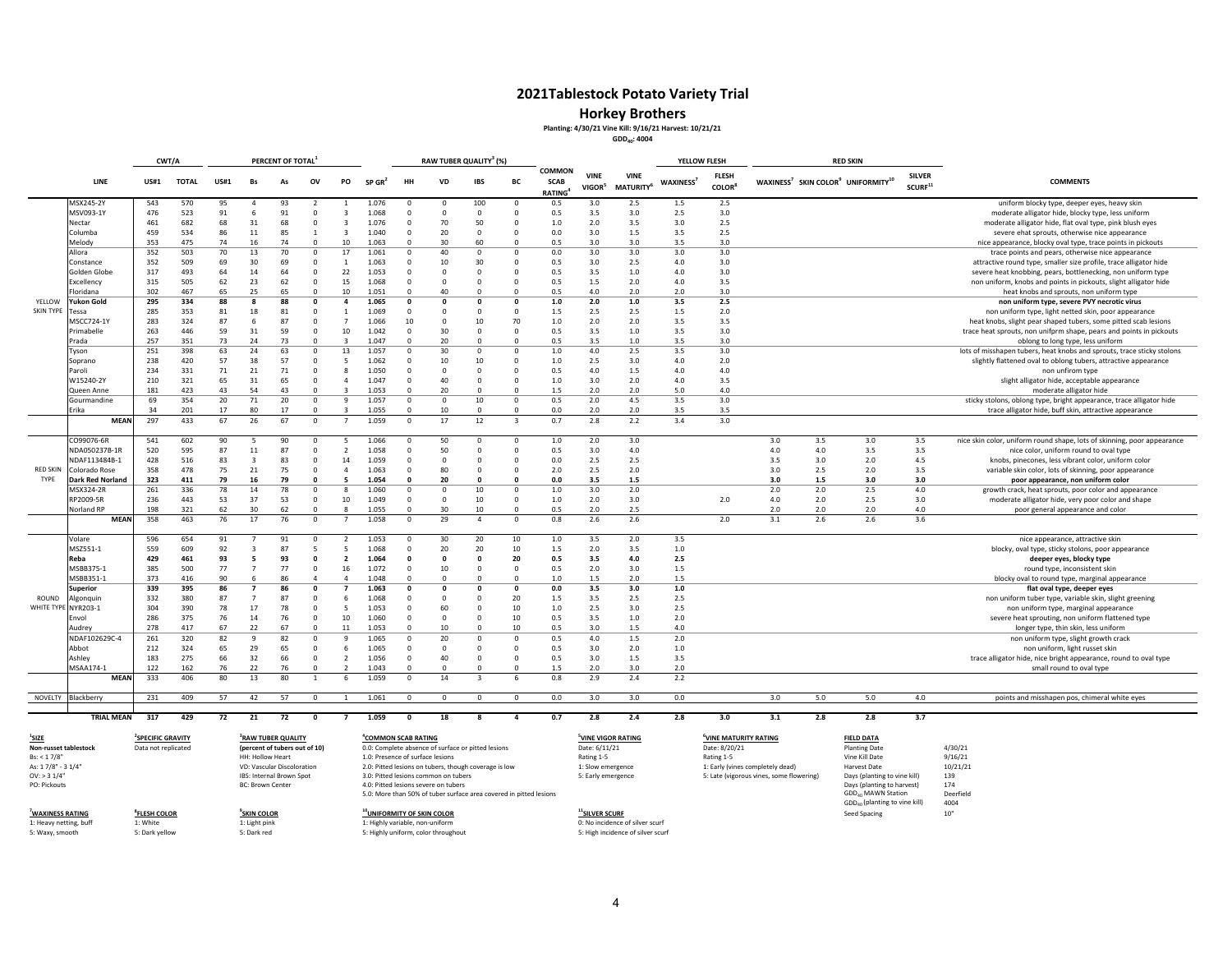**Jenkins Farms**

#### **Planting: 5/20/21 Vine Kill: 9/7/21 Harvest: 10/6/21**

**GDD40: 2994**

|                  |                         | CWT/A       |              |             |                              | PERCENT OF TOTAL |                         |                    |                      |                      | RAW TUBER QUALITY <sup>3</sup> (%) |              |                         |                                        |                                   |                                | YELLOW FLESH          |                              |                                                                        |            | <b>RED SKIN</b> |                                        |                                                              |
|------------------|-------------------------|-------------|--------------|-------------|------------------------------|------------------|-------------------------|--------------------|----------------------|----------------------|------------------------------------|--------------|-------------------------|----------------------------------------|-----------------------------------|--------------------------------|-----------------------|------------------------------|------------------------------------------------------------------------|------------|-----------------|----------------------------------------|--------------------------------------------------------------|
|                  | LINE                    | <b>US#1</b> | <b>TOTAL</b> | <b>US#1</b> | <b>Bs</b>                    | As               | ov                      | PO                 | $SP$ GR <sup>2</sup> | HH                   | <b>VD</b>                          | <b>IBS</b>   | BC                      | COMMON<br><b>SCAB</b><br><b>RATING</b> | <b>VINE</b><br>VIGOR <sup>5</sup> | <b>VINE</b><br><b>MATURITY</b> | WAXINESS <sup>7</sup> | <b>FLESH</b><br><b>COLOR</b> | WAXINESS <sup>7</sup> SKIN COLOR <sup>9</sup> UNIFORMITY <sup>10</sup> |            |                 | <b>SILVER</b><br>$\mathsf{SCURF}^{11}$ | <b>COMMENTS</b>                                              |
|                  | Columba                 | 722         | 808          | 89          |                              | 88               |                         | $\Delta$           | 1.056                | $\Omega$             | $\mathbf{0}$                       | $\Omega$     | $\mathbf{0}$            | 0.0                                    | 3.0                               | 2.0                            | 4.0                   | 1.0                          |                                                                        |            |                 |                                        | slight netted skin, prominent lenticels                      |
|                  | MSV093-1Y               | 712         | 766          | 93          | 6                            | 92               |                         |                    | 1.065                | $\mathbf 0$          | $\Omega$                           | $\Omega$     | $\mathbf{0}$            | 0.0                                    | 3.5                               | 3.5                            | 2.0                   | 2.0                          |                                                                        |            |                 |                                        | deeper apical eyes, flattened oval type                      |
|                  | Montana                 | 667         | 840          | 79          | 18                           | 79               | $\Omega$                | $\mathbf{3}$       | 1.053                | $\Omega$             | $\Omega$                           | $\Omega$     | 10                      | 0.0                                    | 3.0                               | 3.0                            | 2.0                   | 4.0                          |                                                                        |            |                 |                                        | oval to oblong type, less lenticel scarring, rhizoctonia     |
|                  | Prada                   | 650         | 769          | 84          | $\overline{7}$               | 84               | $\Omega$                | 9                  | 1.061                | 20                   | 10                                 | $\mathbf 0$  | 10                      | 0.0                                    | 3.0                               | 2.5                            | 3.0                   |                              |                                                                        |            |                 |                                        | long type, smooth skin                                       |
|                  | Honey Ryder             | 642         | 800          | 80          | 15                           | 80               | $\Omega$                |                    | 1.053                | $\Omega$             | $\Omega$                           | $\Omega$     | $\Omega$                | 0.0                                    | 3.5                               | 4.0                            | 4.0                   | 3.0                          |                                                                        |            |                 |                                        | heat sprouts, points, netting, attractive appearance         |
|                  | Queen Anne              | 609         | 771          | 79          | 19                           | 79               | $\Omega$                | $\mathcal{P}$      | 1.056                | $\Omega$             | $^{\circ}$                         | $\Omega$     | $\mathbf 0$             | 0.0                                    | 3.0                               | 2.5                            | 3.0                   | 3.0                          |                                                                        |            |                 |                                        | oblong to long, smooth light bright skin                     |
|                  | Tyson                   | 600         | 672          | 89          | -6                           | 89               | $\Omega$                | 5                  | 1.067                | $\Omega$             | n                                  | $\Omega$     | $\Omega$                | 1.0                                    | 3.5                               | 3.5                            | 3.0                   | 2.0                          |                                                                        |            |                 |                                        | less uniform type, thin skin, pears and points               |
|                  | Primabelle              | 598         | 751          | 80          | 12                           | 80               | $\Omega$                | 8                  | 1.048                | $^{\circ}$           | $\Omega$                           | 10           | $\Omega$                | 0.0                                    | 3.5                               | 2.0                            | 2.0                   | 1.0                          |                                                                        |            |                 |                                        | moderate alligator hide, inconsistent shape                  |
|                  | Goldfinger              | 593         | 738          | 80          | 12                           | 80               | $\Omega$                | 8                  | 1.052                | $\Omega$             | $\Omega$                           | $\Omega$     | $\Omega$                | 0.0                                    | 3.0                               | 2.5                            | 4.0                   | 2.0                          |                                                                        |            |                 |                                        | bright smooth skin, trace heat sprouts and greening          |
|                  | llora                   | 583         | 647          | 90          | 9                            | 86               | $\Delta$                |                    | 1.067                | 30                   | $\Omega$                           | $\Omega$     | 20                      | 0.0                                    | 3.0                               | 1.5                            | 3.0                   | 3.0                          |                                                                        |            |                 |                                        | large flattened tuber type, trace points and pears           |
| YELLOW           | iolden Globe            | 582         | 663          | 87          |                              | 86               |                         | 6                  | 1.062                | 10                   | $\Omega$                           | $\Omega$     | $\Omega$                | 0.0                                    | 4.0                               | 2.0                            | 3.0                   | 1.0                          |                                                                        |            |                 |                                        | oval type, lenticels, points, misshapen pickouts             |
| <b>SKIN TYPE</b> | )anina                  | 570         | 671          | 85          | -9                           | 85               | $\Omega$                | 6                  | 1.066                | $\Omega$             | 10                                 | $\Omega$     | $\Omega$                | 0.0                                    | 3.5                               | 3.5                            | 3.0                   | 4.0                          |                                                                        |            |                 |                                        | moderate skinning                                            |
|                  | -loridana               | 567         | 641          | 88          | 11                           | 88               | $\Omega$                | $\overline{1}$     | 1.063                | 10                   | $\Omega$                           | $\Omega$     | $\Omega$                | 0.0                                    | 3.0                               | 2.5                            | 4.0                   | 3.0                          |                                                                        |            |                 |                                        | smooth skin, consistent shape                                |
|                  | W15240-2Y               | 555         | 695          | 80          | 18                           | 80               | $\Omega$                | $\overline{2}$     | 1.061                | $\Omega$             | $\Omega$                           | $\Omega$     | $\Omega$                | 0.0                                    | 3.0                               | 3.0                            | 2.0                   | 2.0                          |                                                                        |            |                 |                                        | rough skin, attractive round shape, poor skin finish         |
|                  | Paroli                  | 534         | 644          | 83          | $\Delta$                     | 81               | $\overline{2}$          | 13                 | 1.056                | $\Omega$             | $\Omega$                           | $\Omega$     | $\Omega$                | 0.0                                    | 4.0                               | 2.5                            | 2.0                   | 3.0                          |                                                                        |            |                 |                                        | light netted skin, lenticel scars, growth crack in pickouts  |
|                  | Yukon Gold              | 514         | 631          | 81          | -3                           | 78               | $\overline{\mathbf{3}}$ | 16                 | 1.081                | 60                   | $\Omega$                           | $\Omega$     | $\mathbf{0}$            | 0.0                                    | 3.0                               | 2.0                            | 2.0                   | 2.0                          |                                                                        |            |                 |                                        | knobs and misshapen pickouts, uniform type                   |
|                  | MSCC724-1Y              | 490         | 576          | 85          | $\Delta$                     | 82               | $\mathbf{3}$            | 11                 | 1.070                | 10                   | $\Omega$                           | 10           | 10                      | 0.5                                    | 3.0                               | 2.5                            | 2.0                   | 2.0                          |                                                                        |            |                 |                                        | lenticel scarring, inconsistent blocky oval type             |
|                  | Cascada                 | 489         | 698          | 70          | 19                           | 70               | $\Omega$                | 11                 | 1.070                | $\Omega$             | $\Omega$                           | $\Omega$     | $\Omega$                | 0.0                                    | 3.5                               | 4.0                            | 2.0                   | 4.0                          |                                                                        |            |                 |                                        | smaller inconsistent type                                    |
|                  | Constance               | 478         | 617          | 77          | 15                           | 77               | $\Omega$                | 8                  | 1.066                | $\Omega$             | $\Omega$                           | $\Omega$     | $\Omega$                | 0.0                                    | 3.5                               | 3.5                            | 4.0                   | 3.0                          |                                                                        |            |                 |                                        | attractive smooth appearance                                 |
|                  | MSX245-2Y               | 477         | 535          | 89          | 10                           | 87               | $\overline{2}$          | $\overline{1}$     | 1.081                | $\Omega$             | $\Omega$                           | $\Omega$     | $\Omega$                | 0.0                                    | 3.0                               | 4.5                            | 1.0                   |                              |                                                                        |            |                 |                                        | compressed shape, poor skin finish, deep eyes                |
|                  | Melody                  | 447         | 583          | 77          | 15                           | 77               | $\Omega$                | 8                  | 1.057                | 90                   | $^{\circ}$                         | $\mathbf{0}$ | $\mathbf 0$             | 0.0                                    | 2.0                               | 3.0                            | 2.0                   | 2.0                          |                                                                        |            |                 |                                        | pink eye disease, inconsistent type                          |
|                  | `orinna                 | 395         | 449          | 88          | 5                            | 88               | $\Omega$                |                    | 1.045                | $\Omega$             | $\Omega$                           | $\Omega$     | $\overline{0}$          | 0.0                                    | 2.5                               | 2.5                            | 2.0                   | 3.0                          |                                                                        |            |                 |                                        | light netted skin, poor appearance                           |
|                  | lbertine                | 303         | 373          | 81          | 10                           | 81               | $\Omega$                | $\mathbf{q}$       | 1.040                | 20                   | $\mathbf 0$                        | $\Omega$     | $\mathbf 0$             | 0.0                                    | 3.5                               | 2.0                            | 3.0                   | 3.0                          |                                                                        |            |                 |                                        | significant lenticel scarring, bottlenecks                   |
|                  | <b>MEAN</b>             | 555         | 667          | 83          | 10                           | 82               |                         | 6                  | 1.061                | 11                   | $\mathbf{1}$                       |              | $\mathcal{P}$           | 0.1                                    | 3.2                               | 2.8                            | 2.7                   | 2.5                          |                                                                        |            |                 |                                        |                                                              |
|                  | Colorado Rose           | 702         | 821          | 85          | 10                           | 85               |                         |                    | 1.075                | 10                   | $\Omega$                           | $\Omega$     | 10                      | 0.0                                    | 3.0                               | 3.5                            |                       |                              | 4.0                                                                    | 5.0        | 4.0             | 3.0                                    | skinning, sticky stolons, lenticel scarring, nice color      |
|                  | NDAF113484B-1           | 574         | 660          | 87          | $\overline{3}$               | 86               | $\mathbf{1}$            | 10                 | 1.059                | $\Omega$             | $\Omega$                           | 10           | $\mathbf 0$             | 0.0                                    | 3.0                               | 2.5                            |                       |                              | 2.0                                                                    | 4.0        | 4.0             | 3.0                                    | attractive color, prominent eyes, moderate skinning          |
| <b>RED SKIN</b>  | JDA050237B-1R           | 518         | 593          | 87          | -9                           | 87               | $\Omega$                | $\overline{a}$     | 1.068                | $\Omega$             | $\Omega$                           | $\Omega$     | $\Omega$                | 0.0                                    | 2.0                               | 4.0                            |                       |                              | 3.5                                                                    | 4.0        | 5.0             | 4.0                                    | uniform round attractive type, slight skinning               |
| TYPE             | icarda                  | 428         | 531          | 81          | 7                            | 81               |                         | 12                 | 1.069                | $\Omega$             |                                    | $\Omega$     | $\Omega$                | 0.0                                    | 3.5                               | 2.5                            |                       |                              | 4.0                                                                    | 2.0        | 2.0             | 2.0                                    | non uniform skin, lenticels, prominent eyes                  |
|                  | 099076-6R               | 417         | 497          | 84          | $\mathbf{R}$                 | 84               | $\Omega$                | $\mathbf{R}$       | 1.068                | $\Omega$             | $\Omega$                           | $\Omega$     | $\Omega$                | 0.0                                    | 3.0                               | 3.0                            |                       |                              | 4.0                                                                    | 4.0        | 4.0             | 3.0                                    | severe skinning, round type, trace points                    |
|                  | Norland RP              | 381         | 483          | 79          | 11                           | 79               | $\Omega$                | 10                 | 1.058                | 20                   | $^{\circ}$                         | $\Omega$     | $\mathbf 0$             | 0.0                                    | 3.5                               | 1.5                            |                       |                              | 3.0                                                                    | 3.0        | 3.0             | 2.5                                    | moderate skinning, prominent eyes, inconsistent shape        |
|                  | <b>Dark Red Norland</b> | 316<br>476  | 417          | 76<br>83    | o                            | 76<br>83         |                         | 15<br>$\mathbf{q}$ | 1.060<br>1.065       | 10                   | $\Omega$                           | $\Omega$     | $\Omega$                | 0.0<br>0.0                             | 3.5<br>3.1                        | 2.0<br>2.7                     |                       |                              | 3.0<br>3.4                                                             | 4.0<br>3.7 | 2.0             | 4.0                                    | prominent eyes, sl skinning, less uniform                    |
|                  | <b>MEAN</b>             |             | 572          |             |                              |                  |                         |                    |                      |                      | $\mathbf 0$                        |              |                         |                                        |                                   |                                |                       |                              |                                                                        |            | 3.4             | 3.1                                    |                                                              |
|                  | NYQ112-5                | 718         | 836          | 86          | 12                           | 86               | $\Omega$                | $\overline{2}$     | 1.056                | $\Omega$             | $\overline{0}$                     | $\Omega$     | $\overline{0}$          | 0.0                                    | 3.5                               | 3.0                            | 3.0                   |                              |                                                                        |            |                 |                                        | thin skin, moderate skinning, oval type                      |
|                  | MSZ551-1                | 693         | 769          | 90          | $\overline{\mathbf{3}}$      | 86               |                         |                    | 1.078                | 10                   | $\Omega$                           | 10           | 10                      | 0.0                                    | 2.5                               | 3.5                            | 2.0                   |                              |                                                                        |            |                 |                                        | large blocky type, poor appearance                           |
|                  | NDAF102629C-4           | 601         | 621          | 97          | $\overline{2}$               | 94               | $\mathbf{3}$            | $\overline{1}$     | 1.076                | $\mathbf 0$          | $\Omega$                           | $\Omega$     | $\mathbf{0}$            | 0.0                                    | 3.0                               | 3.0                            | 2.0                   |                              |                                                                        |            |                 |                                        | attractive round type, some lenticels, some deep apical eyes |
|                  | Audrey                  | 586         | 665          | 88          | $\overline{7}$               | 88               | $\Omega$                | -5                 | 1.059                | $^{\circ}$           | $\Omega$                           | $\Omega$     | $\overline{\mathbf{0}}$ | 0.0                                    | 3.0                               | 2.5                            | 3.0                   |                              |                                                                        |            |                 |                                        | thin skin, oblong tubular type, misshapen pickouts           |
|                  | VISAA174-1              | 535         | 596          | 90          | -6                           | 90               |                         |                    | 1.053                | $\Omega$             | $\Omega$                           | 10           | $\Omega$                | 0.0                                    | 3.5                               | 3.5                            | 1.0                   |                              |                                                                        |            |                 |                                        | flat blocky type, severe lenticel scarring                   |
| ROUND            | IYR203-1                | 522         | 615          | 85          | 9                            | 85               | $\Omega$                | 6                  | 1.050                | 90                   | $\Omega$                           | 10           | $\Omega$                | 0.0                                    | 3.0                               | 2.5                            | 3.0                   |                              |                                                                        |            |                 |                                        | oblong to long type, growth crack in pickouts                |
| WHITE            | teba                    | 511         | 551          | 93          | -6                           | 93               | $\Omega$                | -1                 | 1.063                | $\Omega$             | O                                  | $\Omega$     | 10                      | 0.0                                    | 3.0                               | 2.5                            | 3.0                   |                              |                                                                        |            |                 |                                        | blocky oval type, recessed eyes on larger potatoes           |
| TYPE             | ASBB375-1               | 497         | 552          | 90          | -6                           | 89               | $\mathbf{1}$            | $\Delta$           | 1.079                | $\Omega$             | $\Omega$                           | $\Omega$     | $\Omega$                | 0.5                                    | 2.5                               | 3.0                            | 2.0                   |                              |                                                                        |            |                 |                                        | blocky oval type                                             |
|                  | ASBB351-1               | 489         | 581          | 84          | -6                           | 81               | $\mathbf{3}$            | 10                 | 1.053                | 10                   | $\Omega$                           | $\Omega$     | $\Omega$                | 0.0                                    | 2.0                               | 3.0                            | 3.0                   |                              |                                                                        |            |                 |                                        | less uniform type, pink hue on skin and eyes                 |
|                  | nvol                    | 472         | 531          | 89          | <b>q</b>                     | 89               |                         |                    | 1.072                | $\Omega$             | $\Omega$                           | $\Omega$     | $\Omega$                | 0.0                                    | 3.5                               | 1.5                            | 2.0                   |                              |                                                                        |            |                 |                                        | netted skin, round type                                      |
|                  | Ashley                  | 447         | 526          | 85          | 11                           | 85               | $\Omega$                | $\overline{a}$     | 1.062                | $\Omega$             | $\Omega$                           |              | 10                      | 0.0                                    | 2.5                               | 3.0                            | 3.0                   |                              |                                                                        |            |                 |                                        | bright oval type, trace skinning and sticky stolons          |
|                  | Abbot                   | 442         | 509          | 87          | 10                           | 87               | $\Omega$                | -3                 | 1.067                | 10                   | $\Omega$                           | $\Omega$     | $\mathbf 0$             | 0.0                                    | 3.5                               | 2.0                            | 2.0                   |                              |                                                                        |            |                 |                                        | bright appearance, oblong to long type                       |
|                  | Algonquin               | 427         | 500          | 85          | $\overline{\mathbf{3}}$<br>7 | 85<br>83         | $\Omega$                | 12                 | 1.074                | $\Omega$<br>$\Omega$ | $\Omega$<br>$\Omega$               | 10           | 30<br>$\mathbf{0}$      | 0.0                                    | 4.0                               | 2.0                            | 1.0                   |                              |                                                                        |            |                 |                                        | non uniform shape, recessed eyes, skinning                   |
|                  | Superior<br><b>MEAN</b> | 411<br>525  | 497<br>596   | 83<br>88    |                              | 87               |                         | 10<br>-5           | 1.069<br>1.065       | 9                    | $\Omega$                           | 10<br>4      | $\overline{4}$          | 0.0<br>0.0                             | 3.5<br>3.1                        | 2.5<br>2.7                     | 2.0<br>2.3            |                              |                                                                        |            |                 |                                        | deep eyes, less uniform type                                 |
|                  |                         |             |              |             |                              |                  |                         |                    |                      |                      |                                    |              |                         |                                        |                                   |                                |                       |                              |                                                                        |            |                 |                                        |                                                              |
|                  | NOVELTY Blackberry      | 679         | 812          | 84          | 12                           | 83               | $\overline{1}$          | $\overline{4}$     | 1.062                | $^{\circ}$           | $\mathbf{0}$                       | $\Omega$     | $\mathbf{0}$            | 0.0                                    | 3.0                               | 4.0                            |                       |                              | 2.0                                                                    | 5.0        | 5.0             | 2.0                                    |                                                              |
|                  |                         |             |              |             |                              |                  |                         |                    |                      |                      |                                    |              |                         |                                        |                                   |                                |                       |                              |                                                                        |            |                 |                                        |                                                              |
|                  | <b>TRIAL MEAN</b>       | 536         | 633          | 85          |                              | 84               |                         | 6                  | 1.063                |                      | 0                                  |              |                         | 0.0                                    | 3.1                               | 2.8                            | 2.5                   | 2.5                          | 3.2                                                                    | 3.9        | 3.6             | 2.9                                    |                                                              |

**9SKIN8FLESH COLOR**

5: Dark yellow

**1SIZE 2SPECIFICNon‐russet tablestock**Bs: < 1 7/8" HH: HollowAs: 1

OV: > 3

PO: Pickouts

**7WAXINESS RATING**

1: Heavy netting, buff

5: Waxy, smooth

#### **<u><sup>2</sup>SPECIFIC GRAVITY <sup>3</sup>RAW TUBER QUALITY</u>**

HH: Hollow Heart 1.0: Presence of surface lesions and provide to the Rating 1-5 Rating 1-5 Rating 1-5 Wine Kill Date 9/7/21 Publisher 2016/21<br>1.9: VD: Vascular Discoloration 2.0: Pitted lesions on tubers, though coverage i 19-Yo: Vo: Vascular Discoloration 2.0: Pitted lesions on tubers, though coverage is low 10% and 10% on the segence<br>19-May emergence 1: Early emergence 1: Early emergence 1: Early (vines completely dead) Harvest Date 9: Lat BC: Brownn Center 4.0: Pitted lesions severe on tubers on tubers and the tubers of the tubers Days (planting to harvest)<br>4.1 Arves Days (planting to harvest) 1990 of tuber surface area covered in pitted lesions GDD400 severe in the

**COLOR 10UNIFORMITY OF SKIN COLOR 10UNIFORMITY OF SKIN COLOR 10**"<br> **1**: Light pink **1**: Highly variable, non-uniform **10" 10" 10**" **10" 10**" **10" 10" 10" 10" 10" 10" 10" 10" 10" 10" 10" 10** 

1: Light pink and the 1: Light pink and the 1: Highly variable, non‐uniform 0: No incidence of silver scurf 5: No incidence of silver scurf 5: Dark red 5: Highly uniform of the Uniform of the Uniform of the Uniform of th 5: Dark red 5: Highly uniform, color throughout

 **TUBER QUALITY 4COMMON SCAB RATING 5VINE VIGOR RATING 6VINE MATURITY RATING FIELD DATA** Data not replicated **(percent of tubers out of 10)** 0.0: Complete absence of surface or pitted lesions Date: 7/6/21 Date: 8/24/21 Planting Date 5/20/21 5: Late (vigorous vines, some flowering)

Days (planting to harvest) 139<br>
GDD<sub>40</sub> MAWN Station Arlene<br>
GDD<sub>40</sub> (planting to vine kill) 2994 GDD<sub>40</sub> (planting to vine kill) 2994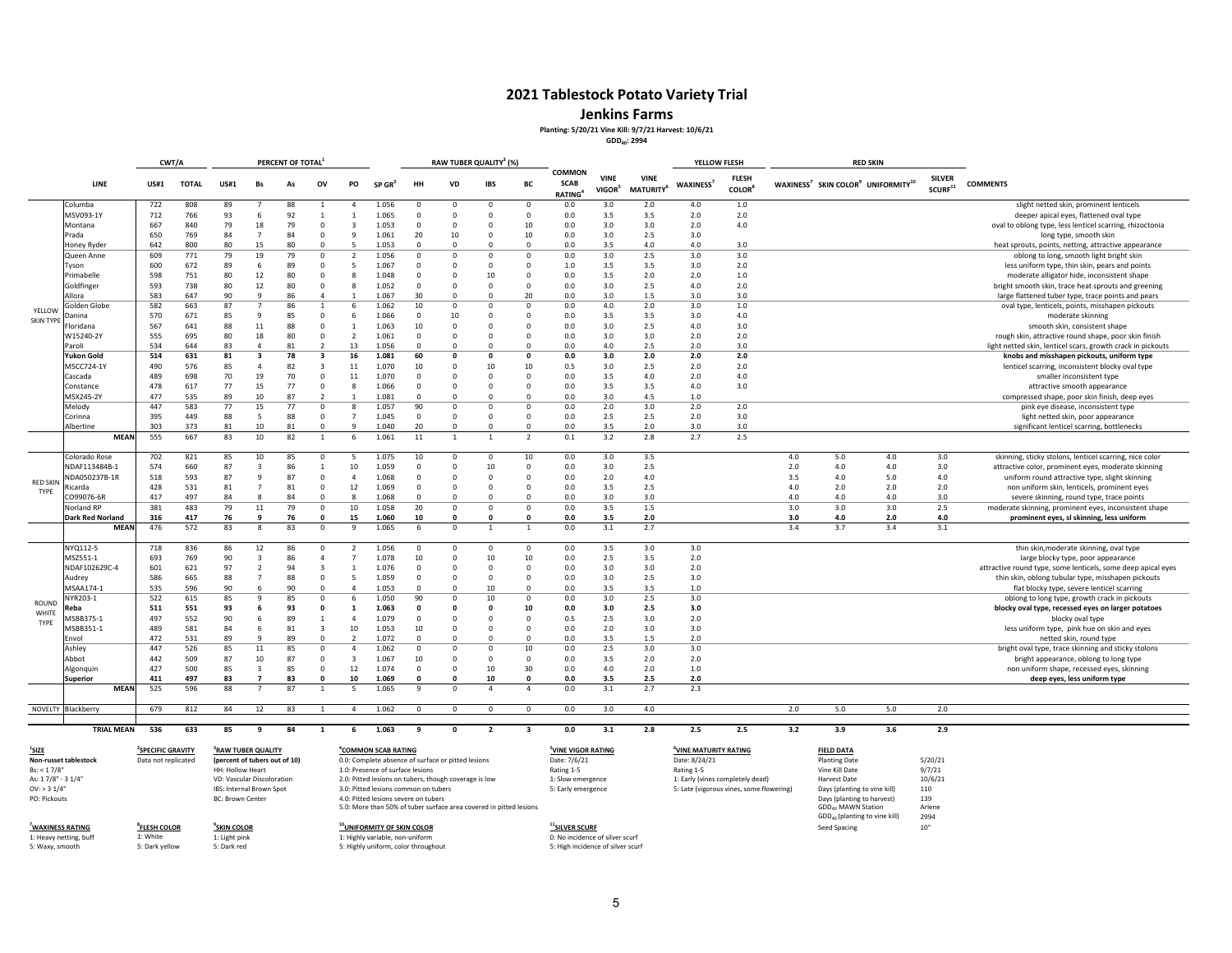### **2021 Mini Bulk Tablestock Potato Variety Trial**

**Kitchen Farms**

## **Planting: 5/26/21 Vine Kill: 8/25/21 Harvest: 10/7/21**

**GDD40: 3212**

|                                                                                        |                              | CWT/A                                                |              |             |                                             | PERCENT OF TOTAL                                                                                                          |            |    |                                                                     |                |                                                                              | RAW TUBER QUALITY <sup>3</sup> (%)                                                                                                                                                |          |                                                     |                                                                                                  |                                             |                       | YELLOW FLESH                                             |                                                                              |     | <b>RED SKIN</b>                                                                                                                                                             |                                      |                                                                |
|----------------------------------------------------------------------------------------|------------------------------|------------------------------------------------------|--------------|-------------|---------------------------------------------|---------------------------------------------------------------------------------------------------------------------------|------------|----|---------------------------------------------------------------------|----------------|------------------------------------------------------------------------------|-----------------------------------------------------------------------------------------------------------------------------------------------------------------------------------|----------|-----------------------------------------------------|--------------------------------------------------------------------------------------------------|---------------------------------------------|-----------------------|----------------------------------------------------------|------------------------------------------------------------------------------|-----|-----------------------------------------------------------------------------------------------------------------------------------------------------------------------------|--------------------------------------|----------------------------------------------------------------|
|                                                                                        | LINE                         | <b>US#1</b>                                          | <b>TOTAL</b> | <b>US#1</b> | Bs                                          | As                                                                                                                        | ov         | PO | $SP$ GR <sup>2</sup>                                                | <b>HH</b>      | VD                                                                           | IBS                                                                                                                                                                               | BС       | <b>COMMON</b><br><b>SCAB</b><br>RATING <sup>4</sup> | <b>VINE</b><br>VIGOR <sup>5</sup>                                                                | <b>VINE</b><br><b>MATURITY</b> <sup>6</sup> | WAXINESS <sup>7</sup> | <b>FLESH</b><br><b>COLOR</b> <sup>8</sup>                |                                                                              |     | WAXINESS <sup>7</sup> SKIN COLOR <sup>9</sup> UNIFORMITY <sup>10</sup>                                                                                                      | <b>SILVER</b><br>SCURE <sup>11</sup> | <b>COMMENTS</b>                                                |
|                                                                                        | MSX156-1Y                    | 545                                                  | 579          | 94          |                                             | 92                                                                                                                        |            |    | 1.065                                                               | 10             |                                                                              |                                                                                                                                                                                   |          | 1.0                                                 | 3.0                                                                                              | 4.0                                         | 3.0                   | 3.5                                                      |                                                                              |     |                                                                                                                                                                             |                                      | blocky round type, growth cracks, deep apical eyes             |
|                                                                                        | YELLOW Golden Globe          | 486                                                  | 577          | 84          | 16                                          | 84                                                                                                                        |            |    | 1.062                                                               |                |                                                                              |                                                                                                                                                                                   |          | 1.5                                                 | 3.5                                                                                              | 2.0                                         | 4.0                   | 3.0                                                      |                                                                              |     |                                                                                                                                                                             |                                      | uniform blocky oblong type                                     |
|                                                                                        | SKIN TYPE MSX245-2Y          | 451                                                  | 485          | 93          |                                             | 92                                                                                                                        |            |    | 1.087                                                               |                |                                                                              |                                                                                                                                                                                   |          | 0.5                                                 | 3.5                                                                                              | 4.5                                         | 2.0                   | 1.5                                                      |                                                                              |     |                                                                                                                                                                             |                                      | less uniform flattened type, deeper eyes                       |
|                                                                                        | Prada                        | 364                                                  | 518          | 70          | 24                                          | 70                                                                                                                        |            |    | 1.060                                                               |                | 20                                                                           |                                                                                                                                                                                   |          | 1.5                                                 | 3.5                                                                                              | 2.0                                         | 3.5                   | 3.0                                                      |                                                                              |     |                                                                                                                                                                             |                                      | severe powdery scab, poor general appearance                   |
|                                                                                        | <b>MEAN</b>                  | 461                                                  | 540          | 85          | 12                                          | 85                                                                                                                        |            |    | 1.068                                                               | $\overline{z}$ |                                                                              |                                                                                                                                                                                   | $\Omega$ | 1.1                                                 | 3.4                                                                                              | 3.1                                         | 3.1                   | 2.8                                                      |                                                                              |     |                                                                                                                                                                             |                                      |                                                                |
|                                                                                        | RED SKIN Colorado Rose       | 444                                                  | 523          | 85          | 11                                          | 85                                                                                                                        |            |    | 1.073                                                               |                | 20                                                                           |                                                                                                                                                                                   |          | 1.5                                                 | 3.0                                                                                              | 3.5                                         |                       |                                                          | 3.0                                                                          | 2.5 | 3.5                                                                                                                                                                         | 5.0                                  | flat oval type, bright color, severe silver scurf              |
| TYPE                                                                                   | CO99076-6R                   | 420                                                  | 464          | 91          |                                             |                                                                                                                           |            |    | 1.076                                                               |                |                                                                              |                                                                                                                                                                                   |          | 1.5                                                 | 4.0                                                                                              | 3.0                                         |                       |                                                          | 3.5                                                                          | 4.0 | 4.5                                                                                                                                                                         | 4.5                                  | severe powdery scab, uniform color                             |
|                                                                                        | <b>MEAN</b>                  | 432                                                  | 494          | 88          | 10                                          | 88                                                                                                                        |            |    | 1.075                                                               | $\sqrt{ }$     | 10                                                                           |                                                                                                                                                                                   |          | 1.5                                                 | 3.5                                                                                              | 3.3                                         |                       |                                                          | 3.3                                                                          | 3.3 | 4.0                                                                                                                                                                         | 4.8                                  |                                                                |
| WHITE                                                                                  | NDAF102629C-4                | 360                                                  | 397          | 91          |                                             | 91                                                                                                                        | $\sqrt{2}$ |    | 1.081                                                               | $\Omega$       | $\Omega$                                                                     | $\Omega$                                                                                                                                                                          | $\Omega$ | 1.0                                                 | 4.5                                                                                              | 2.5                                         | 2.5                   |                                                          |                                                                              |     |                                                                                                                                                                             |                                      | uniform blocky type, bright appearance                         |
|                                                                                        |                              |                                                      |              |             |                                             |                                                                                                                           |            |    |                                                                     |                |                                                                              |                                                                                                                                                                                   |          |                                                     |                                                                                                  |                                             |                       |                                                          |                                                                              |     |                                                                                                                                                                             |                                      |                                                                |
|                                                                                        | <b>TRIAL MEAN</b>            | 439                                                  | 506          | 87          | 10                                          | 86                                                                                                                        |            |    | 1.072                                                               |                |                                                                              |                                                                                                                                                                                   |          | 1.2                                                 | 3.6                                                                                              | 3.1                                         | 3.0                   | 2.8                                                      | 3.3                                                                          | 3.3 | 4.0                                                                                                                                                                         | 4.8                                  |                                                                |
| $\frac{1}{2}$ SIZE<br>Bs: < 1.7/8"<br>As: 17/8" - 31/4"<br>OV: > 31/4"<br>PO: Pickouts | <b>Non-russet tablestock</b> | <sup>2</sup> SPECIFIC GRAVITY<br>Data not replicated |              |             | HH: Hollow Heart<br><b>BC: Brown Center</b> | <sup>3</sup> RAW TUBER QUALITY<br>(percent of tubers out of 10)<br>VD: Vascular Discoloration<br>IBS: Internal Brown Spot |            |    | <sup>4</sup> COMMON SCAB RATING<br>1.0: Presence of surface lesions |                | 3.0: Pitted lesions common on tubers<br>4.0: Pitted lesions severe on tubers | 0.0: Complete absence of surface or pitted lesions<br>2.0: Pitted lesions on tubers, though coverage is low<br>5.0: More than 50% of tuber surface area covered in pitted lesions |          |                                                     | <sup>5</sup> VINE VIGOR RATING<br>Date:<br>Rating 1-5<br>1: Slow emergence<br>5: Early emergence |                                             |                       | <sup>6</sup> VINE MATURITY RATING<br>Date:<br>Rating 1-5 | 1: Early (vines completely dead)<br>5: Late (vigorous vines, some flowering) |     | <b>FIELD DATA</b><br><b>Planting Date</b><br>Vine Kill Date<br>Harvest Date<br>Days (planting to vine kill)<br>Days (planting to harvest)<br>GDD <sub>40</sub> MAWN Station |                                      | 5/26/21<br>8/25/21<br>10/7/21<br>91<br>134<br>Kalkaska<br>3212 |
|                                                                                        | <sup>7</sup> WAXINESS RATING | <sup>8</sup> FLESH COLOR                             |              |             | <sup>9</sup> SKIN COLOR                     |                                                                                                                           |            |    | <sup>10</sup> UNIFORMITY OF SKIN COLOR                              |                |                                                                              |                                                                                                                                                                                   |          |                                                     | <sup>11</sup> SILVER SCURF                                                                       |                                             |                       |                                                          |                                                                              |     | GDD <sub>40</sub> (planting to vine kill)<br>Seed Spacing                                                                                                                   |                                      | 10"                                                            |
|                                                                                        | 1: Heavy netting, buff       | 1: White                                             |              |             | 1: Light pink                               |                                                                                                                           |            |    | 1: Highly variable, non-uniform                                     |                |                                                                              |                                                                                                                                                                                   |          |                                                     |                                                                                                  | 0: No incidence of silver scurf             |                       |                                                          |                                                                              |     |                                                                                                                                                                             |                                      |                                                                |
| 5: Waxy, smooth                                                                        |                              | 5: Dark yellow                                       |              |             | 5: Dark red                                 |                                                                                                                           |            |    |                                                                     |                | 5: Highly uniform, color throughout                                          |                                                                                                                                                                                   |          |                                                     |                                                                                                  | 5: High incidence of silver scurf           |                       |                                                          |                                                                              |     |                                                                                                                                                                             |                                      |                                                                |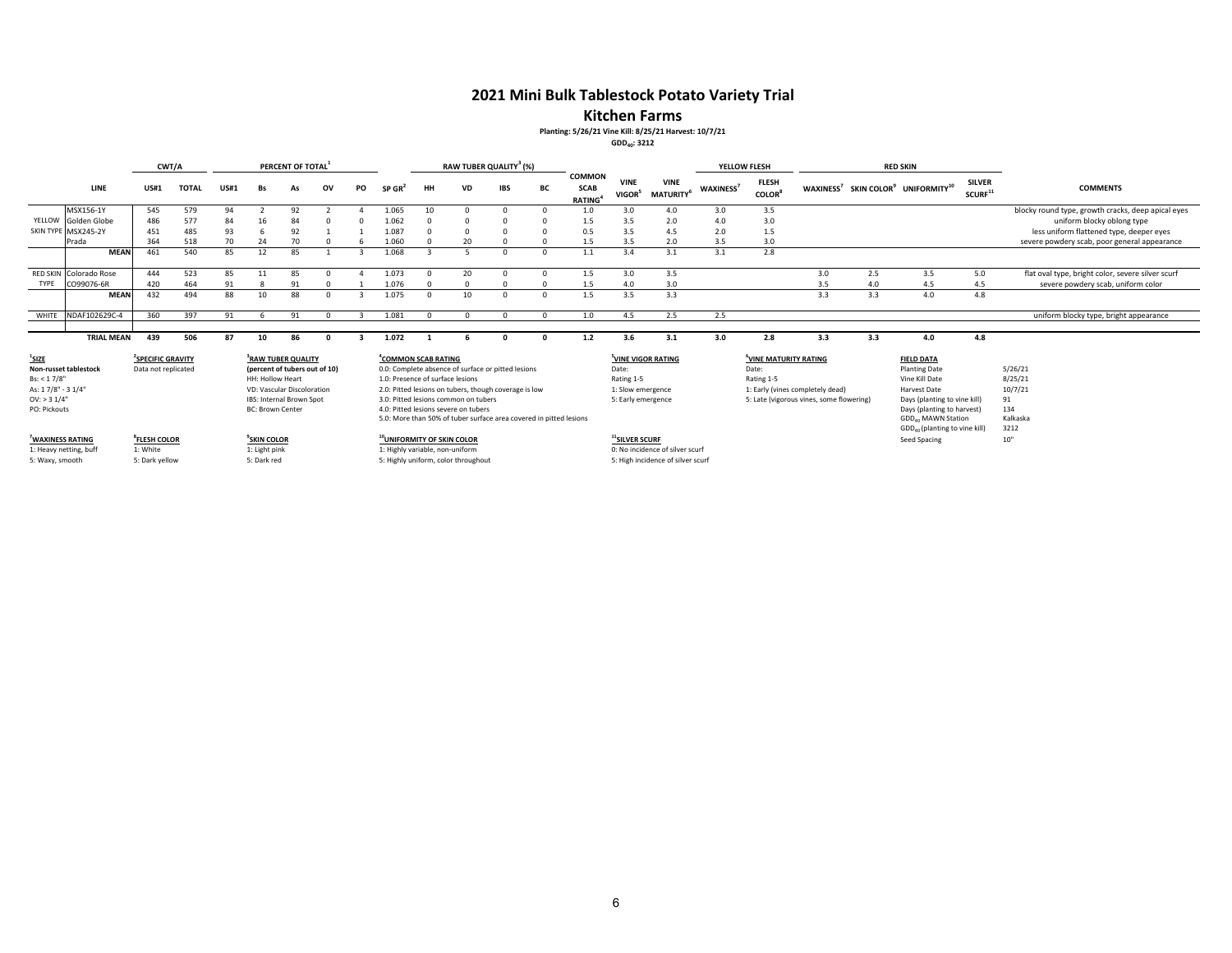#### **Kitchen Farms**

#### **Planting: 5/26/21 Vine Kill: 8/25/21 Harvest: 10/7/21**

**GDD40: 3212**

|                  |                          | CWT/A       |              |             |                | PERCENT OF TOTAL |              |                          |                      |              |            | RAW TUBER QUALITY <sup>3</sup> (%) |                |                                        |                                   |                                             | YELLOW FLESH    |                              |     |     | <b>RED SKIN</b>                                                        |                                      |                                                                   |
|------------------|--------------------------|-------------|--------------|-------------|----------------|------------------|--------------|--------------------------|----------------------|--------------|------------|------------------------------------|----------------|----------------------------------------|-----------------------------------|---------------------------------------------|-----------------|------------------------------|-----|-----|------------------------------------------------------------------------|--------------------------------------|-------------------------------------------------------------------|
|                  | LINE                     | <b>US#1</b> | <b>TOTAL</b> | <b>US#1</b> | Bs             | As               | ov           | PO                       | $SP$ GR <sup>4</sup> | HH           | VD         | <b>IBS</b>                         | BC             | COMMON<br><b>SCAB</b><br><b>RATING</b> | <b>VINE</b><br>VIGOR <sup>5</sup> | <b>VINE</b><br><b>MATURITY</b> <sup>6</sup> | <b>WAXINESS</b> | <b>FLESH</b><br><b>COLOR</b> |     |     | WAXINESS <sup>7</sup> SKIN COLOR <sup>9</sup> UNIFORMITY <sup>10</sup> | <b>SILVER</b><br>SCURF <sup>11</sup> | <b>COMMENTS</b>                                                   |
|                  | Columba                  | 650         | 742          | 88          | 12             | 88               | $\Omega$     | $\Omega$                 | 1.053                |              | 10         | $\Omega$                           | $\Omega$       | 0.5                                    | 3.5                               | 1.0                                         | 3.5             | 2.0                          |     |     |                                                                        |                                      | blocky oval type                                                  |
|                  | Danina                   | 522         | 660          | 79          | 19             | 79               | $\Omega$     | $\overline{z}$           | 1.074                | 10           | $\Omega$   | $\Omega$                           | $\Omega$       | 2.0                                    | 3.5                               | 3.0                                         | 3.5             | 3.0                          |     |     |                                                                        |                                      | trace alligator hide, blocky oblong type                          |
|                  | Floridana                | 522         | 590          | 88          | 11             | 88               | $\mathbf 0$  | 1                        | 1.070                | $^{\circ}$   | 10         | $\Omega$                           | $\Omega$       | 1.0                                    | 3.5                               | 2.5                                         | 3.5             | 2.5                          |     |     |                                                                        |                                      | uniform oval to oblong type                                       |
|                  | Nectar                   | 503         | 652          | 77          | 20             | 77               | $\Omega$     | $\mathbf{3}$             | 1.075                | 10           | $\Omega$   | $\Omega$                           | $\Omega$       | 1.5                                    | 3.5                               | 3.5                                         | 3.0             | 2.0                          |     |     |                                                                        |                                      | flattened oblong type, pink blushed eyes                          |
|                  | Corinna                  | 474         | 573          | 83          | 17             | 83               | $\Omega$     | $\Omega$                 | 1.057                | $\Omega$     | $\Omega$   | $\Omega$                           | $\Omega$       | 0.5                                    | 3.0                               | 2.5                                         | 4.0             | 3.0                          |     |     |                                                                        |                                      | oval to oblong type, bright attractive appearance                 |
|                  | Christel                 | 467         | 632          | 74          | 24             | 74               | $\mathbf 0$  | $\mathcal{P}$            | 1.063                | $\Omega$     | 10         | $\Omega$                           |                | 1.0                                    | 3.5                               | 3.0                                         | 2.5             | 3.5                          |     |     |                                                                        |                                      | oblong type                                                       |
|                  | Goldfinger               | 449         | 645          | 70          | 27             | 70               | $\Omega$     | 3                        | 1.056                | $\Omega$     | $\Omega$   | $\Omega$                           | $\Omega$       | 2.0                                    | 3.0                               | 3.0                                         | 4.0             | 3.0                          |     |     |                                                                        |                                      | oblong type, bright appearance                                    |
|                  | Honey Ryder              | 437         | 575          | 76          | 20             | 76               | $\Omega$     | $\overline{4}$           | 1.058                | $\Omega$     | $\Omega$   | $\Omega$                           | $\Omega$       | 1.0                                    | 3.5                               | 3.0                                         | 4.0             | 2.5                          |     |     |                                                                        |                                      | oblong type                                                       |
|                  | Constance                | 432         | 570          | 76          | 22             | 76               | $\Omega$     | $\mathcal{L}$            | 1.071                |              | $\Omega$   |                                    | $\Omega$       | 2.5                                    | 3.0                               | 3.0                                         | 2.5             | 3.0                          |     |     |                                                                        |                                      | bright general appearance                                         |
|                  | Yukon Gold               | 421         | 489          | 86          | -5             | 86               | $\mathbf{0}$ |                          | 1.085                | 70           | $\Omega$   |                                    | 10             | 1.0                                    | 3.5                               | 2.5                                         | 2.0             | 2.0                          |     |     |                                                                        |                                      | Flat, oval to oblong type, pink eyes                              |
|                  | MSV093-1Y                | 414         | 471          | 88          | $\mathbf{q}$   | 88               | $\Omega$     | 3                        | 1.065                | $\Omega$     | $\Omega$   | $^{\circ}$                         | $^{\circ}$     | 3.0                                    | 3.5                               | 3.5                                         | 3.0             | 2.5                          |     |     |                                                                        |                                      | non uniform tuber type                                            |
|                  | W15240-2Y                | 400         | 531          | 75          | 24             | 75               | 0            |                          | 1.057                | $\Omega$     | $\Omega$   | $\Omega$                           | $\Omega$       | 3.0                                    | 3.0                               | 1.5                                         | 3.5             | 3.0                          |     |     |                                                                        |                                      | chevroning, inconsistent tuber type                               |
| YELLOW           | Allora                   | 387         | 470          | 82          | 16             | 82               | $\Omega$     | $\overline{\phantom{a}}$ | 1.065                | $\Omega$     | - C        | $\Omega$                           | $\Omega$       | 2.0                                    | 3.0                               | 2.5                                         | 1.5             | 1.5                          |     |     |                                                                        |                                      | variable shape                                                    |
| SKIN TYPE Melody |                          | 380         | 501          | 76          | 18             | 76               | $\mathbf 0$  | 6                        | 1.066                | $\Omega$     | $\Omega$   | $\Omega$                           | $\Omega$       | 1.0                                    | 2.5                               | 2.5                                         | 4.0             | 2.5                          |     |     |                                                                        |                                      | points and growth cracks in pickouts, less uniform                |
|                  | lyson                    | 378         | 455          | 83          | $\mathbf{q}$   | 83               | $\Omega$     |                          | 1.071                | $\Omega$     | 20         | $\Omega$                           | $\Omega$       | 1.0                                    | 3.0                               | 3.5                                         | 2.0             | 2.0                          |     |     |                                                                        |                                      | pear shapes in pickouts                                           |
|                  | Paroli                   | 366         | 499          | 73          | 10             | 73               | $\Omega$     | 17                       | 1.059                | $\Omega$     | $\Omega$   | $\Omega$                           | $\Omega$       | 0.5                                    | 4.0                               | $1.0$                                       | 4.0             | 3.0                          |     |     |                                                                        |                                      | growth cracks in pickouts, non uniform type                       |
|                  | Montana                  | 330         | 458          | 72          | 26             | 72               | $\Omega$     | $\overline{2}$           | 1.058                | $\Omega$     | $\Omega$   | $\Omega$                           | $\Omega$       | 0.5                                    | 2.5                               | 3.5                                         | 4.0             | 3.5                          |     |     |                                                                        |                                      | oblong to long type                                               |
|                  | Albertine                | 328         | 513          | 64          | 19             | 64               | $\Omega$     | 17                       | 1.054                | $\Omega$     | 20         | n                                  | 10             | 3.0                                    |                                   | 1.5                                         | 3.0             | 2.5                          |     |     |                                                                        |                                      | severe points and pear shapes in pickouts                         |
|                  | MSCC724-1Y               | 267         | 319          | 84          | 14             | 84               | $\Omega$     | $\overline{z}$           | 1.073                | $\Omega$     | $\Omega$   | $\Omega$                           | $\Omega$       | 0.5                                    | 3.0                               | 1.5                                         | 2.5             | 2.0                          |     |     |                                                                        |                                      | uniform round to oval type                                        |
|                  | Primabelle               | 236         | 436          | 54          | 45             | 54               | $\Omega$     |                          | 1.054                | $\Omega$     | $\Omega$   | $\Omega$                           | $\Omega$       | 0.5                                    | 3.0                               | 1.0                                         | 3.5             | 2.0                          |     |     |                                                                        |                                      | small oval uniform type                                           |
|                  | Cascada                  | 210         | 461          | 46          | 44             | 46               | $\Omega$     | 10                       | 1.071                | 10           | 10         | $\Omega$                           | $\Omega$       | 1.5                                    | 3.0                               | 4.0                                         | 4.0             | 4.0                          |     |     |                                                                        |                                      | smaller oval to oblong type, non uniform, lots of growth cracks   |
|                  | Soprano                  | 205         | 433          | 47          | 44             | 47               | $\Omega$     | $\mathbf{q}$             | 1.065                | $\Omega$     | $\Omega$   | 0                                  | $\Omega$       | 2.5                                    | 3.0                               | 2.0                                         | 3.5             | 2.5                          |     |     |                                                                        |                                      | poor appearance, oblong to long flattened type                    |
|                  | Mary Ann                 | 182         | 350          | 52          | 44             | 52               | $\Omega$     | $\overline{4}$           | 1.072                | $\Omega$     | $\Omega$   | $\Omega$                           | $\Omega$       | 2.0                                    | 1.5                               | 3.5                                         | 4.0             | 4.0                          |     |     |                                                                        |                                      | points and pears in pickouts, attractive skin                     |
|                  | Queen Anne               | 111         | 384          | 29          | 68             | 29               | $\Omega$     | $\overline{\mathbf{3}}$  | 1.061                | $\Omega$     | $\Omega$   | $\Omega$                           | $\Omega$       | 1.0                                    | 3.0                               | 2.0                                         | 3.5             | 3.5                          |     |     |                                                                        |                                      | oblong to long type, bright appearance                            |
|                  | Gourmandine              | 69          | 299          | 23          | 59             | 23               | $\Omega$     | 18                       | 1.065                | $\Omega$     | 20         | $\Omega$                           | $\Omega$       | 0.5                                    | 2.0                               | 2.0                                         | 4.5             | 3.0                          |     |     |                                                                        |                                      | pointed elongated type                                            |
|                  | Erika                    | 61          | 361          | 17          | 75             | 17               | $\Omega$     | 8                        | 1.061                | $\Omega$     | $\Omega$   | $\Omega$                           | $\Omega$       | 1.5                                    | 3.0                               | 1.5                                         | 3.5             | 2.0                          |     |     |                                                                        |                                      | non uniform tuber type                                            |
|                  | <b>MEAN</b>              | 354         | 503          | 68          | 27             | 68               | $\Omega$     | -5                       | 1.065                | $\Delta$     | $\Delta$   | $\Omega$                           | $\mathbf{1}$   | 1.4                                    | 3.1                               | 2.5                                         | 3.3             | 2.7                          |     |     |                                                                        |                                      |                                                                   |
|                  | Norland RP               | 569         | 639          | 89          | 5              | 89               | $\Omega$     | 6                        | 1.063                | 40           | $\Omega$   | $^{\circ}$                         | $\Omega$       | 2.0                                    | 3.0                               | 1.5                                         |                 |                              | 3.0 | 2.5 | 2.5                                                                    | 5.0                                  | severe powdery scab, poor appearance, severe prominent eyes       |
|                  | NDA050237B-1R            | 497         | 588          | 85          | 14             | 85               | $\Omega$     |                          | 1.067                | $\Omega$     | 10         | $\Omega$                           | 10             | 1.5                                    | 3.0                               | 3.5                                         |                 |                              | 4.0 | 3.0 | 3.0                                                                    | 4.5                                  | severe powdery scab, attractive uniform color but poor appearance |
|                  | 86735.1                  | 485         | 612          | 79          | 11             | 79               | $^{\circ}$   | 10                       | 1.068                | $^{\circ}$   | 10         | 10                                 | $^{\circ}$     | 0.5                                    | 2.0                               | 3.5                                         |                 |                              | 3.5 | 2.0 | 4.0                                                                    | 4.5                                  | medium netted skin, poor appearance                               |
|                  | Dark Red Norland         | 470         | 556          | 85          | - 5            | 85               | $\Omega$     | 10                       | 1.066                | 10           | $\Omega$   | c                                  | $\Omega$       | 2.0                                    | 3.5                               | 1.5                                         |                 |                              | 3.5 | 3.0 | 2.0                                                                    | 5.0                                  | severe powdery scab, poor appearance, moderate prominent eyes     |
|                  | RED SKIN NDAF113484B-1   | 413         | 452          | 91          | $\overline{a}$ | 91               | $\Omega$     | 5                        | 1.064                | $\Omega$     | $\Omega$   | $\Omega$                           | 10             | 2.0                                    | 2.5                               | 3.5                                         |                 |                              | 3.5 | 4.0 | 4.0                                                                    | 4.0                                  | consistent round type, good skin color, trace points              |
| TYPE             | Rosemara                 | 400         | 549          | 73          | 23             | 73               | $\Omega$     | $\overline{4}$           | 1.068                | $\Omega$     | 10         | 50                                 | 0              | 1.0                                    | 2.5                               | 3.0                                         |                 |                              | 2.0 | 2.0 | 3.0                                                                    | 3.0                                  | non uniform type, poor appearance                                 |
|                  | Canada Rose (CO00277-2R) | 378         | 456          | 83          | 14             | 83               | $^{\circ}$   | -3                       | 1.069                | $\Omega$     | 10         | $\Omega$                           | $\Omega$       | 2.0                                    | 2.0                               | 1.5                                         |                 |                              | 3.5 | 3.5 | 3.5                                                                    | 5.0                                  | severe powdery scab, attractive color, variable shape             |
|                  | Ricarda                  | 361         | 470          | 77          | 11             | 77               | $\Omega$     | 12                       | 1.068                | $\Omega$     | 30         | $\Omega$                           | $\Omega$       | 1.5                                    | 3.5                               | 3.0                                         |                 |                              | 4.0 | 1.5 | 3.0                                                                    | 2.5                                  | poor appearance, pear shapes, deep apical eyes                    |
|                  | RP2009-5R                | 239         | 345          | 69          | 25             | 69               | $^{\circ}$   | - 6                      | 1.058                | $\Omega$     | $^{\circ}$ | $^{\circ}$                         | 10             | 2.0                                    | 3.5                               | 2.5                                         |                 | 2.0                          | 4.0 | 2.0 | 3.0                                                                    | 4.0                                  | severe powdery scab, poor appearance, non uniform type            |
|                  | MSX324-2R                | 232         | 301          | 77          | 13             | 77               | $\Omega$     | 10                       | 1.060                | $\Omega$     | 10         | $\Omega$                           | $\Omega$       | 1.0                                    | 3.5                               | 2.5                                         |                 |                              | 3.5 | 3.5 | 2.5                                                                    | 3.0                                  | poor appearance, growth cracks in pickouts                        |
|                  | <b>MEAN</b>              | 404         | 497          | 81          | 13             | 81               | $\Omega$     |                          | 1.065                |              |            | 6                                  |                | 1.6                                    | 2.9                               | 2.6                                         |                 | 2.0                          | 3.5 | 2.7 | 3.1                                                                    | 4.1                                  |                                                                   |
|                  | Audrey                   | 528         | 587          | 90          | 10             | 90               | $\Omega$     | $\Omega$                 | 1.064                | $\Omega$     | $\Omega$   | $\Omega$                           | $\Omega$       | 2.0                                    | 3.0                               | 2.5                                         | 3.0             |                              |     |     |                                                                        |                                      | long tubular type, light skin                                     |
|                  | Algonquin                | 503         | 556          | 90          | -5             | 90               | $\Omega$     | 5                        | 1.080                | $\Omega$     | $\Omega$   | $\Omega$                           | 20             | 2.0                                    | 4.0                               | 2.5                                         | 2.0             |                              |     |     |                                                                        |                                      | blocky oval type                                                  |
|                  | MSZ551-1                 | 452         | 492          | 92          | 8              | 91               | $\mathbf{1}$ | $\Omega$                 | 1.075                | $\Omega$     | $\Omega$   | -C                                 | $\Omega$       | 3.0                                    | 3.0                               | 3.5                                         | 2.0             |                              |     |     |                                                                        |                                      | uniform round type                                                |
|                  | Reba                     | 449         | 478          | -94         | $\overline{4}$ | 94               | $\Omega$     | $\overline{2}$           | 1.071                | $\Omega$     | $\Omega$   | -C                                 | $\Omega$       | 0.5                                    | 3.5                               | 3.0                                         | 2.5             |                              |     |     |                                                                        |                                      | blocky oval to oblong type                                        |
| <b>ROUND</b>     | Ashlev                   | 445         | 514          | 87          | 11             | 87               | $\Omega$     | $\mathcal{P}$            | 1.064                |              | 20         | $\Omega$                           | $\Omega$       | 1.0                                    | 2.5                               | 2.0                                         | 3.5             |                              |     |     |                                                                        |                                      | inconsistene tuber type                                           |
| WHITE            | MSAA174-1                | 435         | 461          | 94          | 5              | 94               | $\Omega$     | $\mathbf{1}$             | 1.063                | $\Omega$     | $\Omega$   | $\Omega$                           | 20             | 0.5                                    | 2.0                               | 3.0                                         | 3.0             |                              |     |     |                                                                        |                                      | flattened round to oval type                                      |
| TYPE             | NYR203-1                 | 397         | 471          | 84          | 10             | 84               | $\Omega$     | 6                        | 1.062                | $\Omega$     | $\Omega$   | ſ                                  | $\Omega$       | 0.5                                    | 2.5                               | 3.0                                         | 3.5             |                              |     |     |                                                                        |                                      | non uniform type, moderate pointed tubers                         |
|                  | NYQ112-5                 | 387         | 471          | 82          | 15             | 82               | $^{\circ}$   | $\overline{\mathbf{3}}$  | 1.059                | $\Omega$     | 20         | $\Omega$                           |                | 2.0                                    | 3.0                               | 3.5                                         | 3.5             |                              |     |     |                                                                        |                                      | variable type, thin skin                                          |
|                  | Abbot                    | 361         | 417          | 87          | 11             | 87               | $\mathbf 0$  | $\overline{2}$           | 1.072                | $\Omega$     | $\Omega$   | $\Omega$                           | $\Omega$       | 1.0                                    | 4.0                               | 2.5                                         | 3.0             |                              |     |     |                                                                        |                                      | flat to oblong type, marginal appearance                          |
|                  | Envol                    | 339         | 395          | 86          | $\mathbf{q}$   | 86               | $\Omega$     | -5                       | 1.073                | $\Omega$     | $\Omega$   | $\Omega$                           | $\Omega$       | 1.0                                    | 3.5                               | $1.0$                                       | 3.5             |                              |     |     |                                                                        |                                      | non uniform type, deep eyes, poor appearance                      |
|                  | <b>Superior</b>          | 296         | 354          | 84          | 11             | 84               | $\Omega$     | 5                        | 1.075                | 10           | 10         | $\Omega$                           | $\mathbf{0}$   | 0.5                                    | 2.0                               | 2.0                                         | 3.0             |                              |     |     |                                                                        |                                      | deep eyes, less uniform type                                      |
|                  | <b>MEAN</b>              | 417         | 472          | 88          | $\mathbf{q}$   | 88               | $\Omega$     | $\overline{3}$           | 1.069                |              | -5         | $\Omega$                           | $\overline{a}$ | $1.3\,$                                | 3.0                               | 2.6                                         | 3.0             |                              |     |     |                                                                        |                                      |                                                                   |
|                  | NOVELTY Blackberry       | 533         | 630          | 85          | 12             | 85               | $^{\circ}$   | $\overline{\mathbf{3}}$  | 1.065                | $\mathbf{0}$ | $^{\circ}$ | $^{\circ}$                         | $^{\circ}$     | 1.5                                    | 3.0                               | 4.0                                         |                 |                              | 4.0 | 5.0 | 5.0                                                                    | 5.0                                  | severe silver scurf, chimeral white eyes                          |
|                  |                          |             |              |             |                |                  |              |                          |                      |              |            |                                    |                |                                        |                                   |                                             |                 |                              |     |     |                                                                        |                                      |                                                                   |
|                  | <b>TRIAL MEAN</b>        | 383         | 497          | 75          | 20             | 76               | $\Omega$     | -5                       | 1.066                | $\mathbf{R}$ |            |                                    |                | 1.4                                    | 3.0                               | 2.6                                         | 3.2             | 2.7                          | 3.5 | 2.9 | 3.2                                                                    | 4.1                                  |                                                                   |

**1SIZE 2SPECIFICNon‐russet tablestock**OV: > 3PO: Pickouts

**7WAXINESS RATING9SKIN8FLESH COLOR**

1: Heavy netting, buff 5: Waxy, smooth

| Non-russet tablestock | Data not replicated | (percent of tubers out of 10) |
|-----------------------|---------------------|-------------------------------|
| Bs: < 1.7/8"          |                     | HH: Hollow Heart              |
| As: 17/8" - 31/4"     |                     | VD: Vascular Discoloration    |
| OV: > 31/4"           |                     | IBS: Internal Brown Spot      |
| PO: Pickouts          |                     | <b>BC: Brown Center</b>       |
|                       |                     |                               |
|                       |                     |                               |

**EXPECIFIC GRAVITY** <sup>3</sup>RAW TUBER QUALITY

5: Dark yellow

#### **COMMON SCAB**<br> **COMMON COMMON CONTRATING**<br> **Date:** 7/6/21 **Date:** 7/6/21 **Date:** 7/6/21 **Date:** 8/24/21 **Date:** 8/24/21 **Planting** Date Data not replicated **(percent of tubers out of 10)** 0.0: Complete absence of surface or pitted lesions Date: 7/6/21 Date: 7/6/21 Date: 7/6/21 Planting Date 5/26/21 Planting Date 5/26/21 Planting Date 5/25/21 Planting Date Heart 1.0: Presence of surface lesions Rating 1‐5 Rating 1‐5 Vine Kill Date 8/25/21 7/8" ‐ 3 1/4" VD: Vascular Discoloration 2.0: Pitted lesions on tubers, though coverage is low 1: Slow emergence 1: Early (vines completely dead) Harvest Date 10/7/21

A.D: Pitted lesions severe on tubers<br>Center 4.0: Pitted lesions of tuber surface area covered in pitted lesions<br>Center 4.0: Nore than 50% of tuber surface area covered in pitted lesions<br>Center 3.0: Nore than 50% of tuber s 5.0: More than 50% of tuber surface area covered in pitted lesions  $\mathsf{GDD}_{\mathsf{40}}$ 

#### **COLOR 10UNIFORMITY OF SKIN COLOR 11SILVER SCURF** Seed Spacing 10" 1: White 1: Light pink 1: Light pink 1: Highly variable, non-uniform<br>1: Dark yellow 5: Dark red 5: Highly uniform, color through 5: Highly uniform, color throughout 5: High incidence of silver scurf

| ,,,     | JILYLIVJUUIN                     |
|---------|----------------------------------|
|         | 0: No incidence of silver scurf  |
| فيبمطون | E: High incidence of cilver cour |

|                                          |                                                              | ------        |
|------------------------------------------|--------------------------------------------------------------|---------------|
| 5: Late (vigorous vines, some flowering) | Days (planting to vine kill)                                 | 91            |
|                                          | Days (planting to harvest)<br>GDD <sub>40</sub> MAWN Station | 134<br>Kalkas |
|                                          | GDD <sub>40</sub> (planting to vine kill)                    | 3212          |
|                                          | Seed Spacing                                                 | 10"           |
|                                          |                                                              |               |
|                                          |                                                              |               |
|                                          |                                                              |               |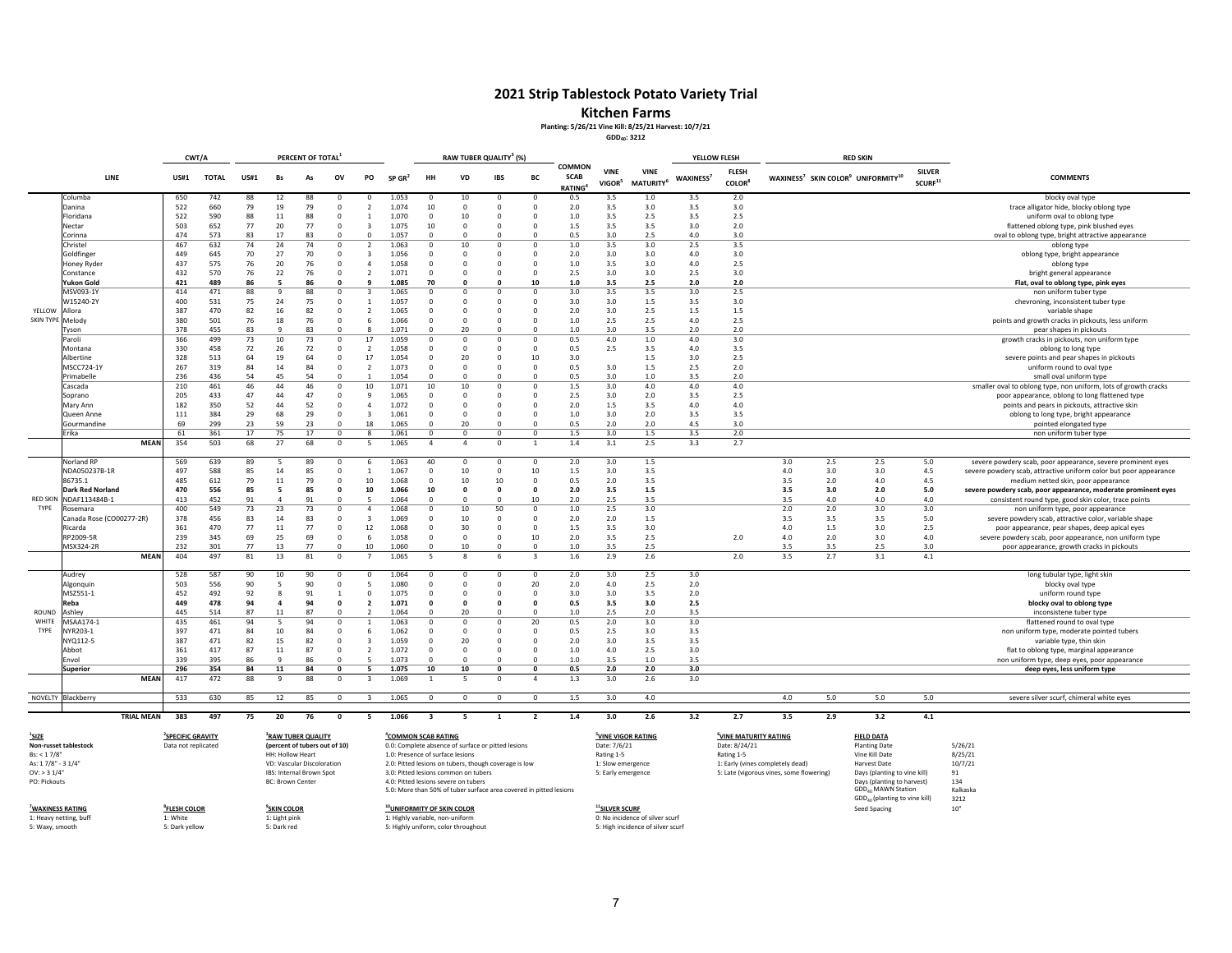# **Styma Potato Farms Planting: 5/21/21 Vine Kill: 8/31/21 Harvest: 9/27/21**

**GDD40: 2773**

|                                                  |                                     | CWT/A                                                |              |             |                                                                                 | PERCENT OF TOTAL               |                      |                                  |                                                                              |                        |                      | RAW TUBER QUALITY <sup>3</sup> (%)                                                                          |                          |                                               |                                                  |                                             | YELLOW FLESH                                                                                         |                                           |     |     | <b>RED SKIN</b>                                                                                                                           |                                      |                                                                          |
|--------------------------------------------------|-------------------------------------|------------------------------------------------------|--------------|-------------|---------------------------------------------------------------------------------|--------------------------------|----------------------|----------------------------------|------------------------------------------------------------------------------|------------------------|----------------------|-------------------------------------------------------------------------------------------------------------|--------------------------|-----------------------------------------------|--------------------------------------------------|---------------------------------------------|------------------------------------------------------------------------------------------------------|-------------------------------------------|-----|-----|-------------------------------------------------------------------------------------------------------------------------------------------|--------------------------------------|--------------------------------------------------------------------------|
|                                                  | <b>LINE</b>                         | <b>US#1</b>                                          | <b>TOTAL</b> | <b>US#1</b> | <b>Bs</b>                                                                       | As                             | ov                   | PO                               | $SP$ GR <sup>2</sup>                                                         | HH                     | VD                   | <b>IBS</b>                                                                                                  | BC                       | <b>COMMON</b><br><b>SCAB</b><br><b>RATING</b> | <b>VINE</b><br>VIGOR <sup>5</sup>                | <b>VINE</b><br><b>MATURITY</b> <sup>6</sup> | WAXINESS <sup>7</sup>                                                                                | <b>FLESH</b><br><b>COLOR</b> <sup>8</sup> |     |     | WAXINESS <sup>7</sup> SKIN COLOR <sup>9</sup> UNIFORMITY <sup>10</sup>                                                                    | <b>SILVER</b><br>SCURF <sup>11</sup> | <b>COMMENTS</b>                                                          |
|                                                  | Columba                             | 676                                                  | 740          | 91          | $\overline{a}$                                                                  | 87                             | -4                   | -5                               | 1.060                                                                        | $\Omega$               | $\Omega$             | $\mathbf{0}$                                                                                                | $\Omega$                 | 0.5                                           | 4.5                                              | 1.5                                         | 4.0                                                                                                  | 1.0                                       |     |     |                                                                                                                                           |                                      | uniform type, large blocky oval type, buff skin                          |
|                                                  | Floridana                           | 597                                                  | 701          | 85          | 12                                                                              | 85                             | $\Omega$             | $\overline{3}$                   | 1.074                                                                        | 20                     | $\mathbf 0$          | $\mathbf 0$                                                                                                 | $\Omega$                 | 1.5                                           | 3.5                                              | 3.0                                         | 4.0                                                                                                  | 3.0                                       |     |     |                                                                                                                                           |                                      | nice uniform oval type, slight deep apical eyes                          |
|                                                  | Allora                              | 561                                                  | 619          | 91          | $\mathbf{q}$                                                                    | 91                             | $\Omega$             | $\Omega$                         | 1.083                                                                        | $\Omega$               | O                    | $\Omega$                                                                                                    |                          | 1.5                                           | 4.0                                              | 2.5                                         | 3.0                                                                                                  | 2.0                                       |     |     |                                                                                                                                           |                                      | inconsistent skin finish                                                 |
|                                                  | <b>Yukon Gold</b>                   | 529                                                  | 578          | 92          | $\overline{2}$                                                                  | 92                             | $\Omega$             | -6                               | 1.086                                                                        | 90                     | n                    | $\Omega$                                                                                                    | $\Omega$                 | 1.0                                           | 4.0                                              | 2.0                                         | 2.5                                                                                                  | 2.0                                       |     |     |                                                                                                                                           |                                      | large blocky oval type, less uniform                                     |
|                                                  | Nectar                              | 515                                                  | 598          | 86          | 13                                                                              | 86                             | $\Omega$             |                                  | 1.078                                                                        | 30                     | $\Omega$             | $\Omega$                                                                                                    | $\Omega$                 | 1.5                                           | 4.0                                              | 4.0                                         | 3.0                                                                                                  | 2.0                                       |     |     |                                                                                                                                           |                                      | pink blushing around eyes, light netted skin, bright appearance          |
|                                                  | MSV093-1Y                           | 466                                                  | 509          | 91          | -5                                                                              | 91                             | $\Omega$             | $\overline{4}$                   | 1.079                                                                        | $\Omega$               | $\Omega$             | $\Omega$                                                                                                    | $\Omega$                 | 0.5                                           | 4.5                                              | 3.0                                         | 2.0                                                                                                  | 2.0                                       |     |     |                                                                                                                                           |                                      | medium netted skin, flattened type                                       |
|                                                  | Golden Globe                        | 450                                                  | 551          | 82          | 17                                                                              | 82                             | $\Omega$             |                                  | 1.071                                                                        | $\Omega$               | $\Omega$             | $\Omega$                                                                                                    | $\Omega$                 | 0.5                                           | 4.5                                              | 2.5                                         | 4.0                                                                                                  | 2.0                                       |     |     |                                                                                                                                           |                                      | uniform oval type, brightr smooth skin, nice appearance                  |
|                                                  | Tyson                               | 423                                                  | 483          | 88          | -6                                                                              | 88                             | $\Omega$             | -6                               | 1.075                                                                        | $\Omega$               | $\Omega$             | $\Omega$                                                                                                    | $\Omega$                 | 1.0                                           | 3.5                                              | 3.0                                         | 2.0                                                                                                  | 1.5                                       |     |     |                                                                                                                                           |                                      | points and pears in pickouts                                             |
|                                                  | Queen Anne                          | 415                                                  | 658          | 63          | 34                                                                              | 63                             | $\Omega$             | $\overline{3}$                   | 1.060                                                                        | $\Omega$               | $\Omega$             | $\Omega$                                                                                                    | $\Omega$                 | 1.0                                           | 3.5                                              | 3.0                                         | 4.0                                                                                                  | 3.5                                       |     |     |                                                                                                                                           |                                      | long type, smooth, nice appearance                                       |
| YELLOW                                           | 'aroli                              | 392                                                  | 521          | 75          | 8                                                                               | 75<br>78                       | $\Omega$<br>$\Omega$ | 17<br>$\overline{3}$             | 1.063<br>1.073                                                               | $\Omega$<br>$\Omega$   | $\Omega$<br>$\Omega$ | $\Omega$<br>$\Omega$                                                                                        | $\Omega$<br>$\Omega$     | 1.0                                           | 4.5                                              | 2.5                                         | 3.0                                                                                                  | 2.0<br>1.5                                |     |     |                                                                                                                                           |                                      | bottlenecks, misshapen pickouts, light netted skin                       |
| <b>SKIN TYPE</b>                                 | constance<br><sup>2</sup> rimabelle | 376<br>374                                           | 481<br>543   | 78<br>69    | 19<br>25                                                                        | 69                             | $\Omega$             | -6                               | 1.060                                                                        | $\Omega$               | $\Omega$             | $\Omega$                                                                                                    | $\Omega$                 | 1.0<br>1.0                                    | 4.0<br>3.5                                       | 2.0<br>1.5                                  | 3.5<br>3.5                                                                                           | 2.0                                       |     |     |                                                                                                                                           |                                      | flattened oval type, nice appearance                                     |
|                                                  | Cascada                             | 365                                                  | 573          | 64          | 21                                                                              | 64                             | $\Omega$             | 15                               | 1.076                                                                        | $\Omega$               | $\Omega$             | $\mathbf 0$                                                                                                 | $\Omega$                 | 0.5                                           | 4.0                                              | 3.5                                         | 3.0                                                                                                  | 4.5                                       |     |     |                                                                                                                                           |                                      | less uniform type, heavier buff skin<br>severe growth crack, non uniform |
|                                                  | W15240-2Y                           | 357                                                  | 480          | 74          | 23                                                                              | 74                             | $\mathbf 0$          | $\overline{\mathbf{3}}$          | 1.068                                                                        | $\Omega$               | $\Omega$             | $\mathbf 0$                                                                                                 | $\Omega$                 | 0.5                                           | 4.0                                              | 2.5                                         | 4.0                                                                                                  | 1.0                                       |     |     |                                                                                                                                           |                                      | less uniform, light netted skin                                          |
|                                                  | Prada                               | 312                                                  | 440          | 71          | 21                                                                              | 71                             | $\Omega$             | $\mathbf{g}$                     | 1.061                                                                        | $\Omega$               | $\Omega$             | $\Omega$                                                                                                    | $\Omega$                 | 1.0                                           | 3.5                                              | 3.0                                         | 2.0                                                                                                  | 1.5                                       |     |     |                                                                                                                                           |                                      | oblong to long type like a long russet, slight flattened type            |
|                                                  | Melody                              | 258                                                  | 342          | 75          | 23                                                                              | 75                             | $\Omega$             | $\overline{2}$                   | 1.065                                                                        | $\Omega$               | $\Omega$             | $\mathbf 0$                                                                                                 | $\Omega$                 | 0.5                                           | 3.5                                              | 3.5                                         | 3.0                                                                                                  | 2.0                                       |     |     |                                                                                                                                           |                                      | less uniform type, buff skin                                             |
|                                                  | <b>Ballerina</b>                    | 250                                                  | 390          | 64          | 29                                                                              | 64                             | $^{\circ}$           | $\overline{7}$                   | 1.061                                                                        | $^{\circ}$             | 0                    | $^{\circ}$                                                                                                  | $\Omega$                 | 0.5                                           | 4.0                                              | $1.5$                                       | 3.5                                                                                                  | 3.5                                       |     |     |                                                                                                                                           |                                      | buff skin type, moderate silver scurf                                    |
|                                                  | Excellency                          | 249                                                  | 392          | 63          | 30                                                                              | 63                             | $\mathbf 0$          | $\overline{7}$                   | 1.082                                                                        | $\Omega$               | $\Omega$             | $\Omega$                                                                                                    | $\Omega$                 | 0.5                                           | 3.5                                              | 2.5                                         | 3.5                                                                                                  | 3.0                                       |     |     |                                                                                                                                           |                                      | light netted skin, inconsistent type                                     |
|                                                  | Gourmandine                         | 222                                                  | 527          | 42          | 53                                                                              | 42                             | $\mathbf 0$          | 5                                | 1.069                                                                        | $\overline{0}$         | 0                    | $\overline{0}$                                                                                              | $\Omega$                 | 1.5                                           | 3.0                                              | 3.0                                         | 3.5                                                                                                  | 3.0                                       |     |     |                                                                                                                                           |                                      | long flattened type                                                      |
|                                                  | Soprano                             | 198                                                  | 399          | 50          | 45                                                                              | 50                             | $\Omega$             | 5                                | 1.070                                                                        | $\Omega$               | $\Omega$             | $\Omega$                                                                                                    | $\Omega$                 | 2.5                                           | 4.0                                              | 2.0                                         | 2.5                                                                                                  | 2.0                                       |     |     |                                                                                                                                           |                                      | inconsisten type                                                         |
|                                                  | Erika                               | 152                                                  | 380          | 40          | 60                                                                              | 40                             | $\Omega$             | $\Omega$                         | 1.072                                                                        | $\Omega$               | $\Omega$             | $^{\circ}$                                                                                                  | $\Omega$                 | 2.0                                           | 3.0                                              | 2.5                                         | 3.0                                                                                                  | 3.0                                       |     |     |                                                                                                                                           |                                      | smooth skin, small tubers, long type                                     |
|                                                  | MEAN                                | 387                                                  | 519          | 73          | 22                                                                              | 73                             | $\Omega$             | 5                                | 1.071                                                                        | $\overline{7}$         | $\Omega$             | $\Omega$                                                                                                    | $\Omega$                 | $1.0$                                         | 3.8                                              | 2.6                                         | 3.2                                                                                                  | 2.3                                       |     |     |                                                                                                                                           |                                      |                                                                          |
|                                                  |                                     |                                                      |              |             |                                                                                 |                                |                      |                                  |                                                                              |                        |                      |                                                                                                             |                          |                                               |                                                  |                                             |                                                                                                      |                                           |     |     |                                                                                                                                           |                                      |                                                                          |
|                                                  | NDAF113484B-1                       | 463                                                  | 533          | 87          | -5                                                                              | 87                             | $\Omega$             |                                  | 1.070                                                                        | $\Omega$               | 10                   | $\mathbf 0$                                                                                                 | 10                       | 0.5                                           | 4.5                                              | 2.5                                         |                                                                                                      |                                           | 3.0 | 4.0 | 4.5                                                                                                                                       | 4.0                                  | uniform type, trace points and deep apical eyes                          |
|                                                  | NDA050237B-1R                       | 434                                                  | 505          | 86          | 13                                                                              | 86                             | $\Omega$             | $\overline{1}$                   | 1.065                                                                        | $\Omega$               | $\Omega$             | $\Omega$                                                                                                    | $\Omega$                 | 0.0                                           | 4.5                                              | 4.0                                         |                                                                                                      |                                           | 3.5 | 4.5 | 4.5                                                                                                                                       | 3.5                                  | uniform round tuber type, some skinning, nice appearance                 |
| <b>RED SKIN</b>                                  | Norland RP                          | 347                                                  | 402          | 86          | 13                                                                              | 86                             | $\Omega$             | $\overline{1}$                   | 1.063                                                                        | 10                     | $\Omega$             | $\Omega$                                                                                                    | $\Omega$                 | 0.0                                           | 4.5                                              | 2.5                                         |                                                                                                      |                                           | 3.0 | 4.0 | 2.0                                                                                                                                       | 3.0                                  | non uniform skin, deep eyes, scurf                                       |
| TYPE                                             | Dark Red Norland                    | 341                                                  | 401          | 85          | $\mathbf{R}$                                                                    | 85                             | $\Omega$             | $\overline{7}$                   | 1.062                                                                        | 10                     | $\Omega$             | $\Omega$                                                                                                    | $\Omega$                 | 0.0                                           | 4.5                                              | 1.5                                         |                                                                                                      |                                           | 3.0 | 4.0 | 3.0                                                                                                                                       | 5.0                                  | non uniform type, prominent eyes, misshapen pickouts                     |
|                                                  | Colorado Rose                       | 329                                                  | 436          | 76          | 19                                                                              | 76                             | $\Omega$             | -5                               | 1.074                                                                        | $\Omega$               | 10                   | $^{\circ}$                                                                                                  | $\Omega$                 | 2.5                                           | 3.5                                              | 2.5                                         |                                                                                                      |                                           | 3.5 | 4.5 | 3.0                                                                                                                                       | 2.0                                  | uniform skin                                                             |
|                                                  | RP2009-5R                           | 216                                                  | 434          | 50          | 39                                                                              | 50                             | $\Omega$             | 11                               | 1.060                                                                        | $\Omega$               | $\Omega$             | $\Omega$                                                                                                    | $\Omega$                 | 0.5                                           | 4.0                                              | 2.0                                         |                                                                                                      |                                           | 3.5 | 1.0 | 2.0                                                                                                                                       | 4.5                                  | pears, points, inconsistent skin color                                   |
|                                                  | <b>MEAN</b>                         | 355                                                  | 452          | 78          | 16                                                                              | 78                             | $\Omega$             |                                  | 1.066                                                                        | $\overline{3}$         | $\mathbf{3}$         | $\Omega$                                                                                                    | $\overline{\phantom{a}}$ | 0.6                                           | 4.3                                              | 2.5                                         |                                                                                                      |                                           | 3.3 | 3.7 | 3.2                                                                                                                                       | 3.7                                  |                                                                          |
|                                                  | NDAF102629C-4                       | 573                                                  | 601          | 95          |                                                                                 | 94                             |                      |                                  | 1.073                                                                        | - 0                    | $\Omega$             | $\mathbf{0}$                                                                                                | $\Omega$                 | 0.5                                           | 5.0                                              | 2.5                                         | 3.0                                                                                                  |                                           |     |     |                                                                                                                                           |                                      | blocky type, bright appearance slight growth crack                       |
|                                                  | Algonquin                           | 498                                                  | 529          | 94          | $\overline{\phantom{a}}$                                                        | 94                             | $\Omega$             | $\Delta$                         | 1.084                                                                        | $\Omega$               | $\Omega$             | $\Omega$                                                                                                    | 30                       | 2.0                                           | 4.5                                              | 2.5                                         | 3.0                                                                                                  |                                           |     |     |                                                                                                                                           |                                      | large round blocky type                                                  |
|                                                  | Envol                               | 461                                                  | 495          | 93          | - 6                                                                             | 93                             | $\Omega$             | $\overline{1}$                   | 1.081                                                                        | $\Omega$               | $\Omega$             | $\Omega$                                                                                                    | $\Omega$                 | 2.0                                           | 4.5                                              | $1.0\,$                                     | 2.0                                                                                                  |                                           |     |     |                                                                                                                                           |                                      | med netted skin, deeper apical eyes                                      |
|                                                  | Ashley                              | 443                                                  | 557          | 80          | 19                                                                              | 80                             | $\Omega$             | $\overline{1}$                   | 1.064                                                                        | $\Omega$               | $\Omega$             | $\Omega$                                                                                                    | $\Omega$                 | 1.5                                           | 4.0                                              | 4.0                                         | 3.5                                                                                                  |                                           |     |     |                                                                                                                                           |                                      | flattned type, thin skin                                                 |
| ROUND                                            | <b>Superior</b>                     | 421                                                  | 469          | 90          | $\overline{\mathbf{a}}$                                                         | 90                             | $\Omega$             |                                  | 1.085                                                                        | $\Omega$               | n                    | $\Omega$                                                                                                    | $\Omega$                 | 0.0                                           | 4.5                                              | 1.5                                         | 2.0                                                                                                  |                                           |     |     |                                                                                                                                           |                                      | deep eyes, oval type, points in pickouts                                 |
| WHITE                                            | ₹eba                                | 414                                                  | 444          | 93          | - 5                                                                             | 93                             | $\Omega$             | $\overline{2}$                   | 1.073                                                                        | 10                     | $\Omega$             | $\mathbf{0}$                                                                                                | $\Omega$                 | 1.0                                           | 4.5                                              | 2.5                                         | 3.0                                                                                                  |                                           |     |     |                                                                                                                                           |                                      | flattened blocky type                                                    |
| TYPE                                             | Abbot                               | 409                                                  | 538          | 76          | 12                                                                              | 76                             | $\Omega$             | 12                               | 1.080                                                                        | $\Omega$               | $\Omega$             | $\Omega$                                                                                                    | $\Omega$                 | 0.5                                           | 4.5                                              | $1.5$                                       | 3.0                                                                                                  |                                           |     |     |                                                                                                                                           |                                      | less uniform type, slight prominent eyes                                 |
|                                                  | Audrey                              | 385                                                  | 454          | 85          | 14                                                                              | 85                             | $\Omega$             | $\overline{1}$                   | 1.068                                                                        | $\Omega$               | $\Omega$             | $\Omega$                                                                                                    | $\Omega$                 | 0.5                                           | 3.5                                              | 2.5                                         | 2.0                                                                                                  |                                           |     |     |                                                                                                                                           |                                      | oblong type, lenticel scarring, smooth appearance                        |
|                                                  | NYQ112-5                            | 373                                                  | 455          | 82          | 14                                                                              | 82<br>75                       | $\Omega$             | $\overline{4}$<br>$\overline{7}$ | 1.066                                                                        | $\Omega$               | $\Omega$             | $\Omega$                                                                                                    | $\Omega$                 | 0.5                                           | 4.5                                              | 2.0                                         | 4.0<br>3.0                                                                                           |                                           |     |     |                                                                                                                                           |                                      | uniform type, trace skinning                                             |
|                                                  | NYR203-1<br>MSBB351-1               | 244<br>198                                           | 326<br>257   | 75<br>77    | 18<br>16                                                                        | 77                             | $\Omega$<br>$\Omega$ | $\overline{7}$                   | 1.060<br>1.056                                                               | $\Omega$<br>$^{\circ}$ | $\Omega$<br>$\Omega$ | $\Omega$<br>$\Omega$                                                                                        | $\Omega$<br>$\Omega$     | 0.0<br>0.5                                    | 4.0<br>3.5                                       | 2.0<br>2.0                                  |                                                                                                      |                                           |     |     |                                                                                                                                           |                                      | lots of pears and points                                                 |
|                                                  | <b>MEAN</b>                         | 402                                                  | 466          | 85          | 10                                                                              | 85                             | $\Omega$             | $\Delta$                         | 1.072                                                                        | $\overline{1}$         | $\Omega$             | $\Omega$                                                                                                    |                          | 0.8                                           | 4.3                                              | 2.2                                         | 2.9                                                                                                  |                                           |     |     |                                                                                                                                           |                                      | blushing around eyes                                                     |
|                                                  |                                     |                                                      |              |             |                                                                                 |                                |                      |                                  |                                                                              |                        |                      |                                                                                                             |                          |                                               |                                                  |                                             |                                                                                                      |                                           |     |     |                                                                                                                                           |                                      |                                                                          |
|                                                  | <b>TRIAL MEAN</b>                   | 386                                                  | 493          | 77          | 18                                                                              | 77                             | $\Omega$             | 5                                | 1.070                                                                        | $\overline{a}$         | $\mathbf{1}$         | $\mathbf{0}$                                                                                                | $\mathbf{1}$             | 0.9                                           | 4.0                                              | 2.5                                         | 3.1                                                                                                  | 2.3                                       | 3.3 | 3.7 | 3.2                                                                                                                                       | 3.7                                  |                                                                          |
| $^{1}$ SIZE<br>Bs: < 1.7/8"<br>As: 17/8" - 31/4" | Non-russet tablestock               | <sup>2</sup> SPECIFIC GRAVITY<br>Data not replicated |              |             | (percent of tubers out of 10)<br>HH: Hollow Heart<br>VD: Vascular Discoloration | <sup>3</sup> RAW TUBER QUALITY |                      |                                  | <sup>4</sup> COMMON SCAB RATING<br>1.0: Presence of surface lesions          |                        |                      | 0.0: Complete absence of surface or pitted lesions<br>2.0: Pitted lesions on tubers, though coverage is low |                          |                                               | Date: 7/8/21<br>Rating 1-5<br>1: Slow emergence  | <sup>5</sup> VINE VIGOR RATING              | <sup>6</sup> VINE MATURITY RATING<br>Date: 8/31/21<br>Rating 1-5<br>1: Early (vines completely dead) |                                           |     |     | <b>FIELD DATA</b><br><b>Planting Date</b><br>Vine Kill Date<br>Harvest Date                                                               |                                      | 5/21/21<br>8/31/21<br>9/27/21                                            |
| $OV:$ > 3 $1/4"$<br>PO: Pickouts                 |                                     | <sup>8</sup> FLESH COLOR                             |              |             | IBS: Internal Brown Spot<br><b>BC: Brown Center</b>                             |                                |                      |                                  | 3.0: Pitted lesions common on tubers<br>4.0: Pitted lesions severe on tubers |                        |                      | 5.0: More than 50% of tuber surface area covered in pitted lesions                                          |                          |                                               | 5: Early emergence<br><sup>11</sup> SILVER SCURF |                                             | 5: Late (vigorous vines, some flowering)                                                             |                                           |     |     | Days (planting to vine kill)<br>Days (planting to harvest)<br>GDD <sub>40</sub> MAWN Station<br>GDD <sub>40</sub> (planting to vine kill) |                                      | 102<br>129<br>Hawks<br>2773<br>10"                                       |
| <sup>7</sup> WAXINESS RATING                     |                                     |                                                      |              |             | <sup>9</sup> SKIN COLOR                                                         |                                |                      |                                  | <sup>10</sup> UNIFORMITY OF SKIN COLOR                                       |                        |                      |                                                                                                             |                          |                                               |                                                  |                                             |                                                                                                      |                                           |     |     | Seed Spacing                                                                                                                              |                                      |                                                                          |

**'WAXINESS RATING**<br>1: Heavv netting, bu 5: Waxy, smooth

<u>Heavy network and the server that the server that the server that the server that the server that the server that<br>Heavy network is the 1: Highly variable, non-uniform component<br>S: Nark yellow S: Nark red S: Nark red S: N</u> 5: Highly uniform, color throughout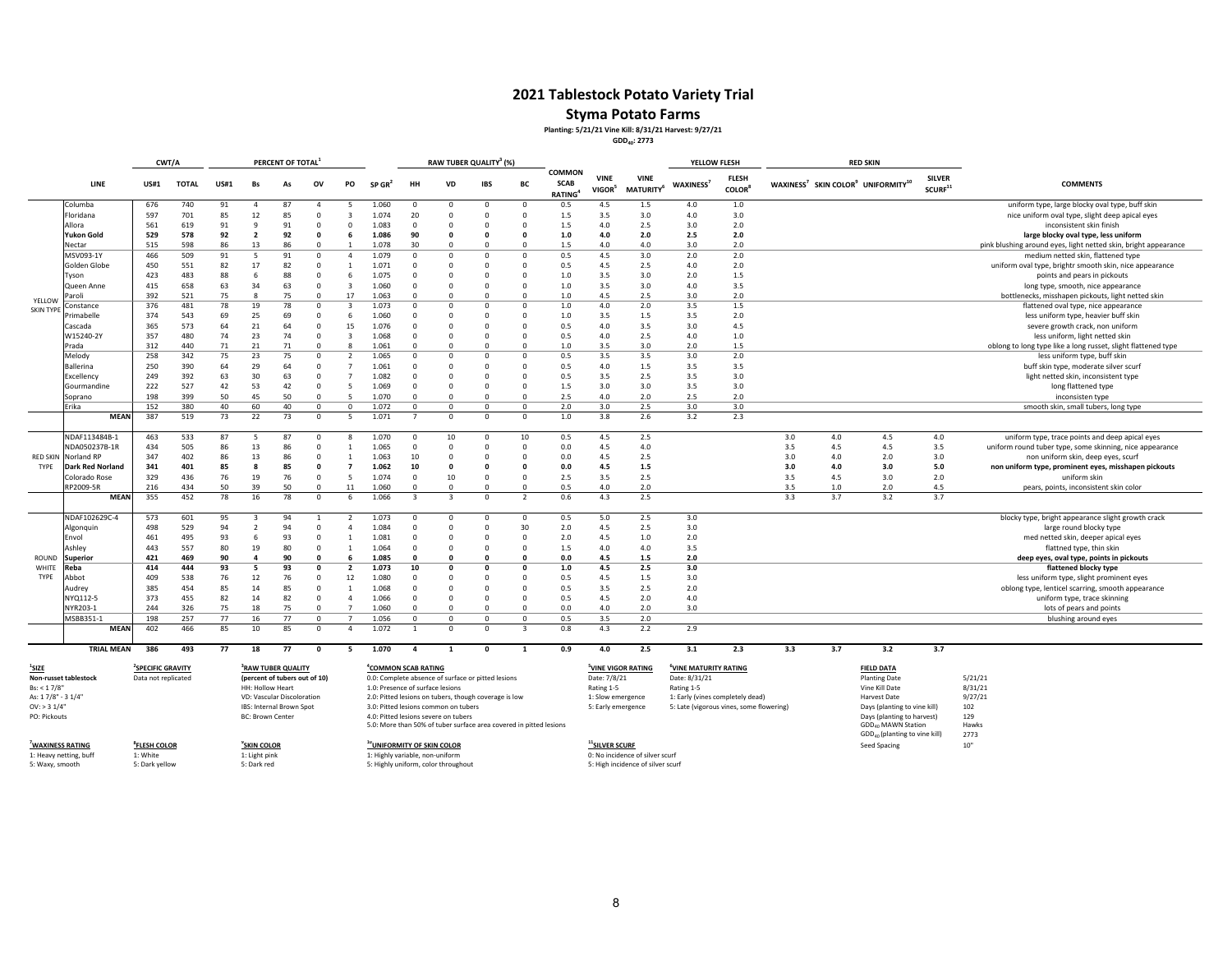**Verbrigghe Potato Farms Planting: 6/2/21 Vine Kill: 9/1/21 Harvest: 10/4/21 GDD40: 2424**

|                                                                                   |                         |                   | CWT/A                                                |              |             |                                                                                                             | PERCENT OF TOTAL <sup>1</sup>  |          |    |                                                                     | RAW TUBER QUALITY <sup>3</sup> (%) |                                                                                                                                                     |              |          |                                               |                                                                       |                                             |                       | YELLOW FLESH                                                                                                                        |     |     | <b>RED SKIN</b>                                                                                             |                                      |                                         |
|-----------------------------------------------------------------------------------|-------------------------|-------------------|------------------------------------------------------|--------------|-------------|-------------------------------------------------------------------------------------------------------------|--------------------------------|----------|----|---------------------------------------------------------------------|------------------------------------|-----------------------------------------------------------------------------------------------------------------------------------------------------|--------------|----------|-----------------------------------------------|-----------------------------------------------------------------------|---------------------------------------------|-----------------------|-------------------------------------------------------------------------------------------------------------------------------------|-----|-----|-------------------------------------------------------------------------------------------------------------|--------------------------------------|-----------------------------------------|
|                                                                                   | LINE                    |                   | <b>US#1</b>                                          | <b>TOTAL</b> | <b>US#1</b> | Bs                                                                                                          | As                             | ov       | PO | SP GR'                                                              | HH                                 | <b>VD</b>                                                                                                                                           | IBS          | BC       | <b>COMMON</b><br><b>SCAB</b><br><b>RATING</b> | <b>VINE</b><br>VIGOR <sup>5</sup>                                     | <b>VINE</b><br><b>MATURITY</b> <sup>6</sup> | WAXINESS <sup>7</sup> | <b>FLESH</b><br><b>COLOR</b> <sup>8</sup>                                                                                           |     |     | WAXINESS <sup>7</sup> SKIN COLOR <sup>9</sup> UNIFORMITY <sup>10</sup>                                      | <b>SILVER</b><br>SCURF <sup>11</sup> | <b>COMMENTS</b>                         |
|                                                                                   | Prada                   |                   | 611                                                  | 630          | 97          |                                                                                                             | 92                             |          |    | 1.063                                                               |                                    | $\Omega$                                                                                                                                            | <sup>n</sup> | $\Omega$ | 0.0                                           | 4.0                                                                   | 2.5                                         | 3.0                   | 2.0                                                                                                                                 |     |     |                                                                                                             |                                      | Long blocky tubers                      |
| YELLOW SKIN                                                                       | MSV093-1Y               |                   | 494                                                  | 508          | 98          |                                                                                                             | 90                             |          |    | 1.065                                                               |                                    |                                                                                                                                                     |              |          | 0.0                                           | 2.5                                                                   | 3.5                                         |                       |                                                                                                                                     |     |     |                                                                                                             |                                      |                                         |
| TYPE                                                                              | Melody                  |                   | 485                                                  | 536          | 91          |                                                                                                             | 87                             |          |    | 1.075                                                               |                                    |                                                                                                                                                     |              |          | 0.0                                           | 3.0                                                                   | 3.5                                         | 4.0                   | 3.0                                                                                                                                 |     |     |                                                                                                             |                                      |                                         |
|                                                                                   | Golden Globe            |                   | 416                                                  | 447          | 93          |                                                                                                             | 92                             |          |    | 1.066                                                               |                                    |                                                                                                                                                     |              |          | 0.0                                           | 4.0                                                                   | 3.5                                         | 2.0                   | 2.0                                                                                                                                 |     |     |                                                                                                             |                                      |                                         |
|                                                                                   | Paroli                  |                   | 331                                                  | 443          | 74          |                                                                                                             | 68                             |          | 20 | 1.060                                                               |                                    | 10                                                                                                                                                  |              |          | 0.0                                           | 4.0                                                                   | 2.5                                         | 3.0                   | 4.0                                                                                                                                 |     |     |                                                                                                             |                                      | Deep eyes                               |
|                                                                                   |                         | <b>MEAN</b>       | 467                                                  | 513          | 91          |                                                                                                             | 86                             |          |    | 1.066                                                               | $\Omega$                           | $\overline{\phantom{a}}$                                                                                                                            | <sup>n</sup> | $\Omega$ | 0.0                                           | 3.5                                                                   | 3.1                                         | 3.0                   | 2.8                                                                                                                                 |     |     |                                                                                                             |                                      |                                         |
| <b>RED SKIN</b>                                                                   | NDA050237B-1R           |                   | 490                                                  | 519          | 95          |                                                                                                             | 86                             | $\Omega$ |    | 1.063                                                               | $\Omega$                           | $\Omega$                                                                                                                                            | $\Omega$     | $\Omega$ | 1.0                                           | 4.0                                                                   | 5.0                                         |                       |                                                                                                                                     | 4.0 | 2.0 | 5.0                                                                                                         | 0.0                                  | Skinning                                |
| TYPE                                                                              | Norland RP              |                   | 488                                                  | 516          | 95          |                                                                                                             | 85                             | 10       |    | 1.063                                                               | $\Omega$                           | $\Omega$                                                                                                                                            |              |          | 0.0                                           | 4.0                                                                   | 2.0                                         |                       |                                                                                                                                     | 4.0 | 3.0 | 5.0                                                                                                         | 0.0                                  | Skinning                                |
|                                                                                   | <b>Dark Red Norland</b> |                   | 471                                                  | 506          | 94          |                                                                                                             | 91                             |          |    | 1.063                                                               |                                    |                                                                                                                                                     |              |          | 0.5                                           | 4.0                                                                   | 1.0                                         |                       |                                                                                                                                     | 4.0 | 2.0 | 5.0                                                                                                         | 0.0                                  |                                         |
|                                                                                   |                         | <b>MEAN</b>       | 483                                                  | 514          | 95          | $\Lambda$                                                                                                   | 87                             |          |    | 1.063                                                               | $\Omega$                           | $\Omega$                                                                                                                                            | $\Omega$     | $\Omega$ | 0.5                                           | 4.0                                                                   | 2.7                                         |                       |                                                                                                                                     | 4.0 | 2.3 | 5.0                                                                                                         | 0.0                                  |                                         |
| ROUND<br>WHITE TYPE                                                               | Abbot                   |                   | 437                                                  | 478          | 91          |                                                                                                             | 81                             | 10       |    | 1.079                                                               | $\Omega$                           | $\Omega$                                                                                                                                            |              | $\Omega$ | 2.0                                           | 2.5                                                                   | 3.0                                         |                       |                                                                                                                                     |     |     |                                                                                                             |                                      | Blocky, non-uniform type                |
|                                                                                   | :nvol                   |                   | 381                                                  | 394          | 97          |                                                                                                             | 93                             |          |    | 1.074                                                               |                                    | $\Omega$                                                                                                                                            |              |          | 2.0                                           | 4.0                                                                   | 2.5                                         |                       |                                                                                                                                     |     |     |                                                                                                             |                                      |                                         |
|                                                                                   | Reba                    |                   | 335                                                  | 342          | 98          | $\overline{2}$                                                                                              | 63                             | 35       |    | 1.074                                                               |                                    |                                                                                                                                                     |              |          | 0.0                                           | 2.5                                                                   | 3.0                                         |                       |                                                                                                                                     |     |     |                                                                                                             |                                      |                                         |
|                                                                                   | MSBB351-1               |                   | 286                                                  | 297          | 97          | $\overline{z}$                                                                                              | 79                             | 18       |    | 1.060                                                               |                                    | $\Omega$                                                                                                                                            |              |          | 0.0                                           | 2.0                                                                   | 4.0                                         |                       |                                                                                                                                     |     |     |                                                                                                             |                                      |                                         |
|                                                                                   | NDAF102629C-4           |                   | 249                                                  | 275          | 90          |                                                                                                             | 90                             | $\Omega$ |    | 1.065                                                               |                                    | $\Omega$                                                                                                                                            |              |          | 0.0                                           | 4.0                                                                   | 3.0                                         |                       |                                                                                                                                     |     |     |                                                                                                             |                                      |                                         |
|                                                                                   |                         | <b>MEAN</b>       | 313                                                  | 327          | 96          |                                                                                                             | 81                             | 14       |    | 1.068                                                               |                                    | $\Omega$                                                                                                                                            | $\Omega$     | $\Omega$ | 0.5                                           | 3.1                                                                   | 3.1                                         |                       |                                                                                                                                     |     |     |                                                                                                             |                                      |                                         |
|                                                                                   |                         | <b>TRIAL MEAN</b> | 420                                                  | 451          | 93          |                                                                                                             | 85                             |          |    | 1.066                                                               |                                    |                                                                                                                                                     | C            | n        | 0.3                                           | 3.5                                                                   | 3.0                                         | 3.0                   | 2.8                                                                                                                                 | 4.0 | 2.3 | 5.0                                                                                                         | 0.0                                  |                                         |
| $1$ SIZE<br>Bs: < 1.7/8"<br>As: 17/8" - 31/4"<br>$OV:$ > 3 $1/4"$<br>PO: Pickouts |                         |                   | <sup>2</sup> SPECIFIC GRAVITY<br>Data not replicated |              |             | (percent of tubers out of 10)<br>HH: Hollow Heart<br>VD: Vascular Discoloration<br>IBS: Internal Brown Spot | <sup>3</sup> RAW TUBER QUALITY |          |    | <sup>4</sup> COMMON SCAB RATING<br>1.0: Presence of surface lesions |                                    | 0.0: Complete absence of surface or pitted lesions<br>2.0: Pitted lesions on tubers, though coverage is low<br>3.0: Pitted lesions common on tubers |              |          |                                               | Date: 7/9/21<br>Rating 1-5<br>1: Slow emergence<br>5: Early emergence | <sup>5</sup> VINE VIGOR RATING              |                       | UINE MATURITY RATING<br>Date: 8/31/21<br>Rating 1-5<br>1: Early (vines completely dead)<br>5: Late (vigorous vines, some flowering) |     |     | <b>FIELD DATA</b><br><b>Planting Date</b><br>Vine Kill Date<br>Harvest Date<br>Days (planting to vine kill) |                                      | 6/2/2021<br>9/1/2021<br>10/4/2021<br>91 |
|                                                                                   |                         |                   |                                                      |              |             | <b>BC: Brown Center</b>                                                                                     |                                |          |    |                                                                     |                                    | 4.0: Pitted lesions severe on tubers<br>5.0: More than 50% of tuber surface area covered in pitted lesions                                          |              |          |                                               |                                                                       |                                             |                       |                                                                                                                                     |     |     | Days (planting to harvest)<br>GDD <sub>40</sub> MAWN Station<br>GDD <sub>40</sub> (planting to vine kill)   |                                      | 124<br>Escanaba<br>2424                 |
| <sup>7</sup> WAXINESS RATING                                                      |                         |                   | <sup>8</sup> FLESH COLOR                             |              |             | <sup>9</sup> SKIN COLOR                                                                                     |                                |          |    | <sup>10</sup> UNIFORMITY OF SKIN COLOR                              |                                    |                                                                                                                                                     |              |          |                                               | <sup>11</sup> SILVER SCURF                                            |                                             |                       |                                                                                                                                     |     |     | Seed Spacing                                                                                                |                                      | 10"                                     |
| 1: Heavy netting, buff                                                            |                         |                   | 1: White                                             |              |             | 1: Light pink                                                                                               |                                |          |    | 1: Highly variable, non-uniform                                     |                                    |                                                                                                                                                     |              |          |                                               |                                                                       | 0: No incidence of silver scurf             |                       |                                                                                                                                     |     |     |                                                                                                             |                                      |                                         |
| 5: Waxy, smooth                                                                   |                         |                   | 5: Dark yellow                                       |              |             | 5: Dark red                                                                                                 |                                |          |    |                                                                     |                                    | 5: Highly uniform, color throughout                                                                                                                 |              |          |                                               |                                                                       | 5: High incidence of silver scurf           |                       |                                                                                                                                     |     |     |                                                                                                             |                                      |                                         |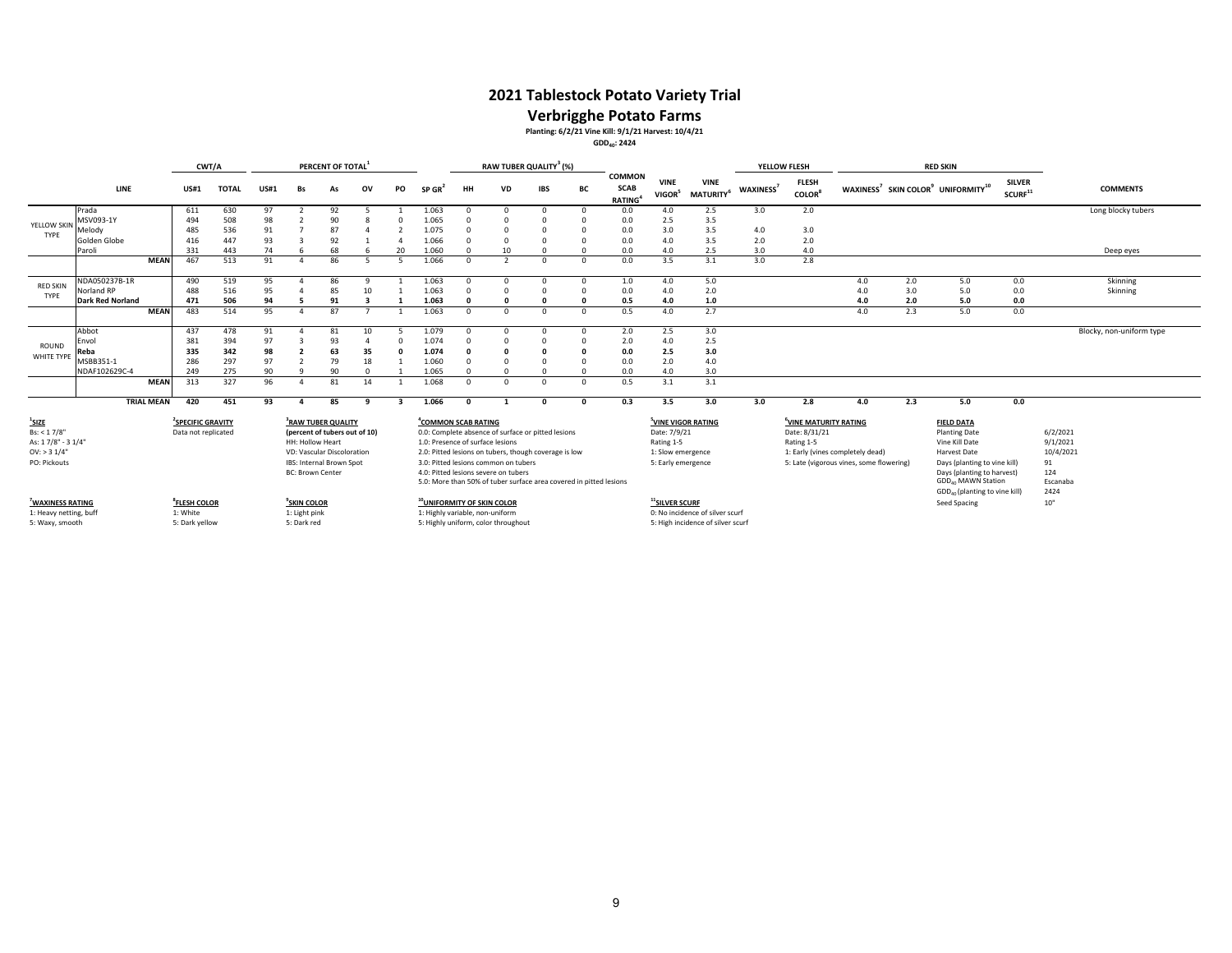# **Walther Farms Early Generation Selection Planting: 5/7/21 Vine Kill: 8/21/21 Harvest: 9/30/21 GDD40: 3220**

|                                   |                   | CWT/A                                                                  |                                 |                                                                 |           | PERCENT OF TOTAL |          |               |                                   | RAW TUBER QUALITY <sup>3</sup> (%) |               |                                          |            |                                   |                                                        | YELLOW FLESH                 |                                      |     |                                                                       | <b>RED SKIN</b>                           |                                      |                                                  |
|-----------------------------------|-------------------|------------------------------------------------------------------------|---------------------------------|-----------------------------------------------------------------|-----------|------------------|----------|---------------|-----------------------------------|------------------------------------|---------------|------------------------------------------|------------|-----------------------------------|--------------------------------------------------------|------------------------------|--------------------------------------|-----|-----------------------------------------------------------------------|-------------------------------------------|--------------------------------------|--------------------------------------------------|
|                                   | LINE              | US#1                                                                   | <b>TOTAL</b>                    | US#1                                                            | <b>Bs</b> | As               | ov       | PO            | $SP$ GR <sup>2</sup>              | HH                                 | VD            | <b>IBS</b>                               | BC         | <b>VINE</b><br>VIGOR <sup>4</sup> | <b>VINE</b><br><b>MATURITY<sup>5</sup></b>             | <b>WAXINESS</b> <sup>6</sup> | <b>FLESH</b><br>COLOR <sup>7</sup>   |     | WAXINESS <sup>6</sup> SKIN COLOR <sup>8</sup> UNIFORMITY <sup>9</sup> |                                           | <b>SILVER</b><br>SCURF <sup>10</sup> | <b>COMMENTS</b>                                  |
|                                   | WAF13058-1        | 461                                                                    | 552                             | 83                                                              |           | 82               |          | 12            | 1.075                             |                                    | $\Omega$      |                                          | $\Omega$   | 3.5                               | 2.5                                                    | 4.0                          | 3.0                                  |     |                                                                       |                                           |                                      | attractive skin, moderate growth crack           |
| YELLOW                            | ND1487-1Y         | 307                                                                    | 457                             | 67                                                              | 32        | 67               |          |               | 1.069                             |                                    |               |                                          |            | 3.5                               | 2.0                                                    | 2.0                          | 4.0                                  |     |                                                                       |                                           |                                      | oval type, slight greening                       |
| <b>SKIN TYPE</b>                  | NYT61-3           | 221                                                                    | 281                             | 79                                                              | 20        | 79               |          |               | 1.079                             |                                    |               |                                          |            | 2.0                               | 3.0                                                    | 3.0                          | 3.5                                  |     |                                                                       |                                           |                                      | nice, bright skin, slight variable shape         |
|                                   | NYT61-2           | 211                                                                    | 337                             | 63                                                              | 35        | 63               |          |               | 1.079                             | $\Omega$                           |               |                                          | $\Omega$   | 3.0                               | 2.5                                                    | 2.5                          | 2.0                                  |     |                                                                       |                                           |                                      | nice shape, slight pink pigmentation around eyes |
|                                   | NYT61-4           | 88                                                                     | 353                             | 25                                                              | 75        | 25               |          |               | 1.084                             |                                    |               |                                          |            | 3.5                               | 3.0                                                    | 3.0                          | 3.0                                  |     |                                                                       |                                           |                                      | smooth skin, longer type                         |
|                                   | <b>MEAN</b>       | 257                                                                    | 396                             | 63                                                              | 33        | 63               |          |               | 1.077                             | $\Omega$                           | $\Omega$      | $\Omega$                                 | $\sqrt{ }$ | 3.1                               | 2.6                                                    | 2.9                          | 3.1                                  |     |                                                                       |                                           |                                      |                                                  |
|                                   | CO15127-1R        | 128                                                                    | 216                             | 59                                                              | 34        | 59               |          |               | 1.082                             | $\Omega$                           | $\Omega$      | $\Omega$                                 | $\Omega$   | 2.0                               | 1.0                                                    |                              |                                      | 4.0 | 4.0                                                                   | 4.0                                       | 3.0                                  | good shape, round, small, good color             |
|                                   | TX17802-5R        | 140                                                                    | 280                             | 50                                                              | 44        | 50               |          |               | 1.069                             | n                                  |               |                                          | $\Omega$   | 3.0                               | 3.0                                                    |                              |                                      | 3.5 | 3.5                                                                   | 4.0                                       | 1.0                                  |                                                  |
|                                   | ND14324B-7R       | 152                                                                    | 217                             | 70                                                              | 30        | 70               |          |               | 1.071                             |                                    |               |                                          |            | 1.5                               | 3.0                                                    |                              |                                      | 3.0 | 4.0                                                                   | 4.0                                       | 2.0                                  | nice shape                                       |
|                                   | ND14325B-7R       | 181                                                                    | 285                             | 63                                                              | 36        | 63               |          |               | 1.061                             |                                    |               |                                          | $\Omega$   | 2.0                               | 2.5                                                    |                              |                                      | 4.0 | 4.0                                                                   | 4.0                                       | 3.0                                  | small vield but nice red skin                    |
| <b>RED SKIN</b>                   | COTX15111-1R      | 193                                                                    | 230                             | 84                                                              | 12        | 84               |          |               | 1.075                             |                                    |               |                                          | $\Omega$   | 2.5                               | 2.0                                                    |                              |                                      | 3.5 | 4.0                                                                   | 4.0                                       | 2.0                                  | nice color and skin, inconsistent shape          |
| TYPE                              | ND14220B-9R       | 320                                                                    | 367                             | 87                                                              | $\Omega$  | 87               |          |               | 1.067                             |                                    | $\Omega$      |                                          | $\Omega$   | 2.5                               | 1.5                                                    |                              |                                      | 3.0 | 3.5                                                                   | 2.0                                       | 3.0                                  | acceptable color                                 |
|                                   | CO15113-1R        | 342                                                                    | 401                             | 85                                                              | 14        | 85               |          |               | 1.084                             |                                    |               |                                          | $\Omega$   | 3.0                               | 2.5                                                    |                              |                                      | 2.5 | 3.0                                                                   | 4.0                                       | 2.0                                  | nice shape, acceptable color                     |
|                                   | COTX15083-1R      | 395                                                                    | 462                             | 85                                                              | 15        | 83               |          |               | 1.073                             |                                    |               |                                          |            | 3.0                               | 2.0                                                    |                              |                                      | 3.0 | 4.0                                                                   | 2.0                                       | 2.0                                  | smooth skin, nice color                          |
|                                   | NDAF12143-1       | 415                                                                    | 488                             | 85                                                              | 13        | 85               |          |               | 1.067                             |                                    |               |                                          | $\Omega$   | 3.0                               | 2.5                                                    |                              |                                      | 3.0 | 4.0                                                                   | 4.0                                       | 3.0                                  | acceptable color, nice eye depth, smooth         |
|                                   | <b>MEAN</b>       | 252                                                                    | 327                             | 74                                                              | 23        | 74               |          |               | 1.072                             | $\Omega$                           | $\Omega$      | $\Omega$                                 | $\Omega$   | 2.5                               | 2.2                                                    |                              |                                      | 3.3 | 3.8                                                                   | 3.6                                       | 2.3                                  |                                                  |
| WHITE                             | AF5819-2          | 398                                                                    | 455                             | 88                                                              | 11        | 88               |          |               | 1.069                             | $\Omega$                           | $\Omega$      | $\Omega$                                 | $\Omega$   | 3.5                               | 3.0                                                    | 2.5                          |                                      |     |                                                                       |                                           |                                      | bright, slight deep eyes, round, blocky          |
|                                   | <b>TRIAL MEAN</b> | 263                                                                    | 359                             | 72                                                              | 26        | 71               | $\Omega$ |               | 1.074                             | $\sqrt{2}$                         | $\Omega$      | $\Omega$                                 | $\sqrt{ }$ | 2.8                               | 2.4                                                    | 2.8                          | 3.1                                  | 3.3 | 3.8                                                                   | 3.6                                       | 2.3                                  |                                                  |
| $1$ SIZE<br>Non-russet tablestock |                   | <sup>2</sup> SPECIFIC GRAVITY<br>Data not replicated                   |                                 | <sup>3</sup> RAW TUBER QUALITY<br>(percent of tubers out of 10) |           |                  |          | Date: 6/22/21 | <sup>4</sup> VINE VIGOR RATING    |                                    | Date: 8/24/21 | <sup>5</sup> VINE MATURITY RATING        |            |                                   | <sup>6</sup> WAXINESS RATING<br>1: Heavy netting, buff |                              | <sup>7</sup> FLESH COLOR<br>1: White |     | <b>FIELD DATA</b><br><b>Planting Date</b>                             |                                           | 5/7/21                               |                                                  |
| Bs: < 1.7/8"                      |                   |                                                                        |                                 | HH: Hollow Heart                                                |           |                  |          | Rating 1-5    |                                   |                                    | Rating 1-5    |                                          |            |                                   | 5: Waxy, smooth                                        |                              | 5: Dark yellow                       |     | Vine Kill Date                                                        |                                           | 8/27/21                              |                                                  |
| As: 17/8" - 3 1/4"                |                   |                                                                        |                                 | VD: Vascular Discoloration                                      |           |                  |          |               | 1: Slow emergence                 |                                    |               | 1: Early (vines completely dead)         |            |                                   |                                                        |                              |                                      |     | Harvest Date                                                          |                                           | 9/30/21                              |                                                  |
| OV: > 31/4"                       |                   |                                                                        |                                 | IBS: Internal Brown Spot                                        |           |                  |          |               | 5: Early emergence                |                                    |               | 5: Late (vigorous vines, some flowering) |            |                                   |                                                        |                              |                                      |     | Days (planting to vine kill)                                          |                                           | 112                                  |                                                  |
| PO: Pickouts                      |                   |                                                                        |                                 | <b>BC: Brown Center</b>                                         |           |                  |          |               |                                   |                                    |               |                                          |            |                                   |                                                        |                              |                                      |     | Days (planting to harvest)<br><b>GDD<sub>40</sub> MAWN Station</b>    |                                           | 146                                  |                                                  |
| "SKIN COLOR                       |                   |                                                                        | <b>UNIFORMITY OF SKIN COLOR</b> |                                                                 |           |                  |          | "SILVER SCURF |                                   |                                    |               |                                          |            |                                   |                                                        |                              |                                      |     |                                                                       | GDD <sub>40</sub> (planting to vine kill) | Fairgrove<br>3220                    |                                                  |
|                                   |                   |                                                                        |                                 |                                                                 |           |                  |          |               | 0: No incidence of silver scurf   |                                    |               |                                          |            |                                   |                                                        |                              |                                      |     |                                                                       |                                           | 10"                                  |                                                  |
| 1: Light pink<br>5: Dark red      |                   | 1: Highly variable, non-uniform<br>5: Highly uniform, color throughout |                                 |                                                                 |           |                  |          |               | 5: High incidence of silver scurf |                                    |               |                                          |            |                                   |                                                        |                              |                                      |     | Seed Spacing                                                          |                                           |                                      |                                                  |
|                                   |                   |                                                                        |                                 |                                                                 |           |                  |          |               |                                   |                                    |               |                                          |            |                                   |                                                        |                              |                                      |     |                                                                       |                                           |                                      |                                                  |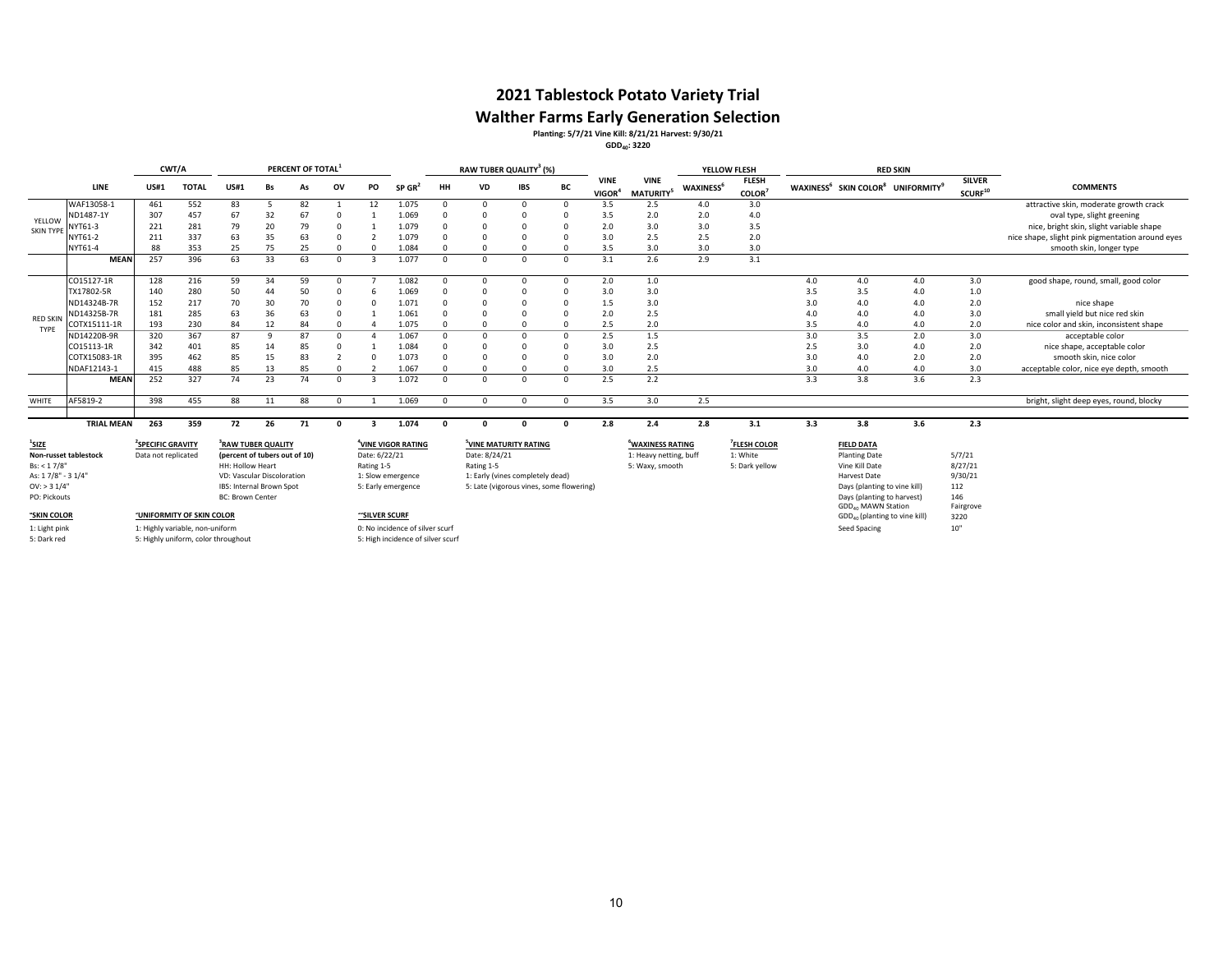#### **2021 Replicated Tablestock Potato Variety Trial**

#### **Walther Farms**

#### **Planting: 5/7/21 Vine Kill: 8/21/21 Harvest: 9/30/21**

**GDD40: 3220**

| CWT/A                                      |                          |                         |                         |             | PERCENT OF TOTAL   |                                |                         |                          |                                                                                                            | RAW TUBER QUALITY <sup>3</sup> (%) |                                                       |                             |                         |                                                     |                                   |                                                                | YELLOW FLESH          |                              |                                                                                                           | <b>RED SKIN</b> |                                                                        |                                      |                                                                      |
|--------------------------------------------|--------------------------|-------------------------|-------------------------|-------------|--------------------|--------------------------------|-------------------------|--------------------------|------------------------------------------------------------------------------------------------------------|------------------------------------|-------------------------------------------------------|-----------------------------|-------------------------|-----------------------------------------------------|-----------------------------------|----------------------------------------------------------------|-----------------------|------------------------------|-----------------------------------------------------------------------------------------------------------|-----------------|------------------------------------------------------------------------|--------------------------------------|----------------------------------------------------------------------|
|                                            | LINE                     | <b>US#1</b>             | <b>TOTAL</b>            | <b>US#1</b> | Bs                 | As                             | ov                      | PO                       | $SP$ GR <sup>2</sup>                                                                                       | HH                                 | VD                                                    | <b>IBS</b>                  | BC                      | COMMON<br><b>SCAB</b><br><b>RATING</b> <sup>4</sup> | <b>VINE</b><br>VIGOR <sup>5</sup> | <b>VINE</b><br>MATURITY <sup>6</sup>                           | WAXINESS <sup>7</sup> | <b>FLESH</b><br><b>COLOR</b> |                                                                                                           |                 | WAXINESS <sup>7</sup> SKIN COLOR <sup>9</sup> UNIFORMITY <sup>10</sup> | <b>SILVER</b><br>SCURF <sup>11</sup> | <b>COMMENTS</b>                                                      |
|                                            | MSX156-1Y                | 533                     | 545                     | 98          | 0                  | 79                             | 19                      | 2                        | 1.068                                                                                                      | $\Omega$                           | $\Omega$                                              | $\Omega$                    | $\Omega$                | 0.2                                                 | 4.0                               | 3.5                                                            | 1.8                   | 1.8                          |                                                                                                           |                 |                                                                        |                                      | very large blocky tuber type, buff skin                              |
|                                            | Albertine                | 439                     | 515                     | 85          | $\overline{4}$     | 85                             | $\Omega$                | 11                       | 1.061                                                                                                      | $\Omega$                           | 23                                                    | $\Omega$                    | $\Omega$                | 1.0                                                 | 3.8                               | 1.7                                                            | 2.7                   | 3.2                          |                                                                                                           |                 |                                                                        |                                      | buff skin, moderate alligator hide, points in pickouts               |
|                                            | Danina                   | 432                     | 503                     | 86          | 11                 | 86                             | $^{\circ}$              | $\overline{\mathbf{3}}$  | 1.072                                                                                                      | $^{\circ}$                         | 13                                                    | $\Omega$                    | $\Omega$                | 0.3                                                 | 3.3                               | 2.7                                                            | 2.5                   | 2.8                          |                                                                                                           |                 |                                                                        |                                      | light netted skin, moderate alligator hide, trace points             |
|                                            | Christel                 | 418                     | 518                     | 81          | 15                 | 81                             | $\Omega$                | $\Delta$                 | 1.058                                                                                                      | $\Omega$                           | $\Omega$                                              | 3                           | $\Omega$                | 0.8                                                 | 3.3                               | 2.7                                                            | 3.3                   | 3.2                          |                                                                                                           |                 |                                                                        |                                      | trace growth cracks, buff skin, light netted skin                    |
|                                            | Tyson                    | 411                     | 450                     | 91          | $\overline{7}$     | 91                             | $\Omega$                | $\overline{2}$           | 1.074                                                                                                      | $\Omega$                           | 13                                                    | $\Omega$                    | $\Omega$                | 1.0                                                 | 3.7                               | 4.0                                                            | 2.0                   | 1.3                          |                                                                                                           |                 |                                                                        |                                      | bright lightly netted skin, lenticel scars                           |
|                                            | Goldfinger               | 375                     | 467                     | 80          | 16                 | 80                             | $\Omega$                | $\overline{4}$           | 1.055                                                                                                      | $\Omega$                           | 3                                                     | $\Omega$                    | $\Omega$                | 0.7                                                 | 3.7                               | 3.7                                                            | 3.2                   | 2.7                          |                                                                                                           |                 |                                                                        |                                      | slight skin netting, trace heat sprouts                              |
|                                            | AORTX09037-1W/Y          | 374                     | 480                     | 78          | 18<br>$\mathbf{q}$ | 78                             | $^{\circ}$<br>$\Omega$  | $\overline{4}$<br>6      | 1.084                                                                                                      | $\Omega$                           | $\overline{7}$<br>$\Omega$                            | $\Omega$<br>$\Delta \Gamma$ | $\Omega$<br>$\Omega$    | 0.2                                                 | 3.7                               | 2.2                                                            | 2.2                   | 1.8                          |                                                                                                           |                 |                                                                        |                                      | slight growth crack, light netted skin, deep eyes                    |
|                                            | Melody                   | 359                     | 420                     | 85          |                    | 85<br>90                       | $\Omega$                | $\overline{4}$           | 1.065<br>1.060                                                                                             | $\Omega$<br>$\Omega$               | 23                                                    | $\Omega$                    | $\Omega$                | 0.0                                                 | 2.8<br>2.8                        | 4.3<br>2.7                                                     | 2.2                   | 3.0                          |                                                                                                           |                 |                                                                        |                                      | light netted skin, misshapen pickouts                                |
|                                            | Corinna                  | 356<br>353              | 397<br>408              | 90<br>86    | 6<br>12            | 86                             | $\Omega$                | $\mathcal{D}$            |                                                                                                            | в                                  | $\overline{\mathbf{z}}$                               | $\Omega$                    | $\Omega$                | 0.5<br>0.7                                          | 3.3                               | 2.2                                                            | 3.0<br>2.7            | 3.0<br>1.8                   |                                                                                                           |                 |                                                                        |                                      | flat oblong to long tuber type, buff skin                            |
|                                            | essa                     | 349                     | 387                     | 90          | 3                  | 90                             | $\Omega$                |                          | 1.079<br>1.062                                                                                             | $\Omega$                           | $\overline{\mathbf{3}}$                               | $\Omega$                    | $\Omega$                | 0.2                                                 | 4.3                               | 2.0                                                            | 3.0                   | 3.2                          |                                                                                                           |                 |                                                                        |                                      | nice general appearance, uniform buff skin                           |
| YELLOW                                     | Paroli<br>Montana        | 343                     | 453                     | 76          | 23                 | 76                             | $\overline{0}$          |                          | 1.060                                                                                                      | $\Omega$                           | $\Omega$                                              | $\Omega$                    | $\Omega$                | 1.2                                                 | 3.2                               | 3.5                                                            | 3.3                   | 4.2                          |                                                                                                           |                 |                                                                        |                                      | blocky oblong type, buff skin                                        |
| SKIN TYPE Prada                            |                          | 321                     | 409                     | 79          | 16                 | 79                             | $^{\circ}$              | 5                        | 1.060                                                                                                      | $^{\circ}$                         | $\overline{\mathbf{3}}$                               |                             | $\Omega$                | 0.3                                                 | 3.5                               | 1.3                                                            | 2.2                   | 2.5                          |                                                                                                           |                 |                                                                        |                                      | flattened type, lenticle scaring, acceptable appearance              |
|                                            | Yukon Gold               | 318                     | 354                     | 90          | 6                  | 90                             | $\mathbf{0}$            | $\Delta$                 | 1.083                                                                                                      | 20                                 | 3                                                     |                             | $\overline{\mathbf{a}}$ | 0.7                                                 | 3.3                               | 2.0                                                            | 2.5                   | 2.2                          |                                                                                                           |                 |                                                                        |                                      | prominent eyes, poor appearance, non uniform<br>blocky, less uniform |
|                                            | Cascada                  | 315                     | 440                     | 71          | 24                 | 71                             | $\Omega$                | 5                        | 1.070                                                                                                      | $\Omega$                           | $\mathbf{R}$                                          | $\Omega$                    | $\Omega$                | 0.3                                                 | 3.7                               | 4.0                                                            | 3.3                   | 4.0                          |                                                                                                           |                 |                                                                        |                                      | less uniform, marginal appearance, buff skin                         |
|                                            | Floridana                | 278                     | 340                     | 82          | 13                 | 82                             | $\Omega$                | 5                        | 1.062                                                                                                      | $\Omega$                           | 13                                                    | $\Omega$                    | $\Omega$                | 0.0                                                 | 3.0                               | 2.8                                                            | 3.2                   | 3.3                          |                                                                                                           |                 |                                                                        |                                      | points and knobs in pickouts, non uniform                            |
|                                            | Soprano                  | 277                     | 507                     | 55          | 30                 | 55                             | $\Omega$                | 15                       | 1.069                                                                                                      | $\Omega$                           | $\Omega$                                              | $\Omega$                    | $\Omega$                | 0.5                                                 | 3.7                               | 2.3                                                            | 3.0                   | 1.7                          |                                                                                                           |                 |                                                                        |                                      | many misshapen pickouts                                              |
|                                            | Nectar                   | 263                     | 346                     | 76          | 22                 | 76                             | $\Omega$                | $\overline{2}$           | 1.069                                                                                                      | $\Omega$                           | 13                                                    | $\Omega$                    | $\Omega$                | 0.0                                                 | 3.0                               | 4.7                                                            | 3.3                   | 2.0                          |                                                                                                           |                 |                                                                        |                                      | pink eye blushing, nice appearance                                   |
|                                            | Erika                    | 232                     | 432                     | 54          | 42                 | 54                             | $\Omega$                | $\overline{4}$           | 1.067                                                                                                      | $\Omega$                           | $\overline{\mathbf{3}}$                               | $\Omega$                    | $\Omega$                | 0.3                                                 | 2.8                               | 1.5                                                            | 3.0                   | 2.5                          |                                                                                                           |                 |                                                                        |                                      | nice appearance, flattened type, buff skin                           |
|                                            | Mary Ann                 | 219                     | 385                     | 57          | 37                 | 57                             | $\Omega$                | 6                        | 1.073                                                                                                      | $\Omega$                           | $\overline{\mathbf{z}}$                               | $\Omega$                    | $\Omega$                | 0.8                                                 | 2.7                               | 4.0                                                            | 3.7                   | 4.0                          |                                                                                                           |                 |                                                                        |                                      | bright skin type, nice appearance, pear shapes in pickouts           |
|                                            | MSX245-2Y                | 194                     | 221                     | 88          | 10                 | 88                             | $\Omega$                | $\overline{2}$           | 1.080                                                                                                      | $\Omega$                           | $\overline{\mathbf{3}}$                               | $\Omega$                    | $\Omega$                | 0.0                                                 | 4.0                               | 3.5                                                            | 1.5                   | 1.7                          |                                                                                                           |                 |                                                                        |                                      | trace deep apical eyes, heavy netted skin, blocky type               |
|                                            | Honey Ryder              | 181                     | 235                     | 77          | 14                 | 77                             | $\Omega$                | $\mathbf{Q}$             | 1.056                                                                                                      | $\Omega$                           | $\Omega$                                              | $\Omega$                    | $\Omega$                | 0.8                                                 | 2.8                               | 4.0                                                            | 2.7                   | 2.8                          |                                                                                                           |                 |                                                                        |                                      | flat oblong to long type, nice appearance                            |
|                                            | Gourmandine              | 124                     | 294                     | 42          | 52                 | 42                             | $\overline{\mathbf{0}}$ | 6                        | 1.069                                                                                                      | $\Omega$                           | 27                                                    | $\Omega$                    | $\mathbf 0$             | 0.2                                                 | 2.7                               | 1.7                                                            | 3.2                   | 2.7                          |                                                                                                           |                 |                                                                        |                                      | points and pears in pickouts, slight flattened type                  |
|                                            | Celandine                | 92                      | 272                     | 34          | 60                 | 34                             | $\Omega$                |                          | 1.069                                                                                                      | $\Omega$                           | $\Omega$                                              | $\Omega$                    | $\Omega$                | 0.3                                                 | 2.7                               | 1.7                                                            | 3.5                   | 1.5                          |                                                                                                           |                 |                                                                        |                                      | tubular flattened type, bright appearance                            |
|                                            |                          | <b>MEAN</b><br>315      | 407                     | 76          | 19                 | 76                             | $\mathbf{1}$            | 5                        | 1.068                                                                                                      | $\overline{1}$                     |                                                       | $\mathcal{P}$               | $\Omega$                | 0.5                                                 | 3.3                               | 2.9                                                            | 2.8                   | 2.6                          |                                                                                                           |                 |                                                                        |                                      |                                                                      |
|                                            |                          |                         |                         |             |                    |                                |                         |                          |                                                                                                            |                                    |                                                       |                             |                         |                                                     |                                   |                                                                |                       |                              |                                                                                                           |                 |                                                                        |                                      |                                                                      |
|                                            | NDAF113484B-1            | 420                     | 480                     | 88          | 2                  | 87                             |                         | 10                       | 1.062                                                                                                      | $\Omega$                           |                                                       | $\Omega$                    | $\Omega$                | 0.0                                                 | 3.3                               | 2.0                                                            |                       |                              | 3.7                                                                                                       | 3.5             | 3.9                                                                    | 4.0                                  | non uniform, knobs in pickouts, prominent eyes                       |
|                                            | <b>Dark Red Norland</b>  | 373                     | 403                     | 93          | 5                  | 93                             | $\mathbf{0}$            | $\overline{2}$           | 1.067                                                                                                      | $\mathbf{0}$                       | 10                                                    | $\mathsf{r}$                | O                       | 0.0                                                 | 3.3                               | 1.2                                                            |                       |                              | 3.3                                                                                                       | 3.0             | 3.2                                                                    | 4.3                                  | poor appearance, non uniform                                         |
|                                            | Ricarda                  | 366                     | 439                     | 83          | 9                  | 83                             | $\Omega$                | 8                        | 1.072                                                                                                      | $\Omega$                           | 43                                                    | $\Omega$                    | $\Omega$                | 0.2                                                 | 4.3                               | 2.5                                                            |                       |                              | 2.2                                                                                                       | 1.7             | 4.0                                                                    | 2.5                                  | poor color and shape, deep apical eyes                               |
|                                            | Canada Rose (CO00277-2R) | 365                     | 420                     | 87          | 10                 | 87                             | $\Omega$                | $\overline{3}$           | 1.068                                                                                                      | $\Omega$                           | 17                                                    | $\Omega$                    | $\Omega$                | 0.3                                                 | 3.5                               | 2.2                                                            |                       |                              | 3.2                                                                                                       | 3.7             | 4.0                                                                    | 3.8                                  | good color, non uniform type, poor appearance                        |
|                                            | Rosemara                 | 324                     | 393                     | 82          | 13                 | 82                             | $\Omega$                | 5                        | 1.068                                                                                                      | $\Omega$                           | 27                                                    | $\Omega$                    | $\Omega$                | 0.0                                                 | 3.5                               | 3.8                                                            |                       | 1.5                          | 1.5                                                                                                       | 2.2             | 3.2                                                                    | 3.0                                  | heavy netted skin, non uniform                                       |
|                                            | Colorado Rose            | 324                     | 374                     | 87          | 6                  | 87                             | $^{\circ}$              |                          | 1.072                                                                                                      | $\Omega$                           | $\overline{7}$                                        | $\Omega$                    | $\mathbf 0$             | 0.0                                                 | 3.0                               | 2.8                                                            |                       |                              | 3.9                                                                                                       | 3.2             | 3.2                                                                    | 3.7                                  | less uniform, heavy eyebrows, knobs, nice color                      |
|                                            | CO99076-6R               | 317                     | 356                     | 89          | 8                  | 89                             | $\Omega$                | $\overline{3}$           | 1.074                                                                                                      | $\Omega$                           | 10                                                    | $\Omega$                    | $\Omega$                | 0.8                                                 | 3.3                               | 2.2                                                            |                       |                              | 3.2                                                                                                       | 4.0             | 3.7                                                                    | 2.2                                  | uniform round type, nice color, trace skinning                       |
|                                            | CO15205-4R               | 299                     | 336                     | 89          | 11                 | 89                             | $\Omega$                | $\Omega$                 | 1.076                                                                                                      | $\Omega$                           | 10                                                    | $\Omega$                    | $\Omega$                | 0.0                                                 | 3.8                               | 2.0                                                            |                       |                              | 3.8                                                                                                       | 3.7             | 3.3                                                                    | 4.3                                  | uniform round type, lighter skin, slight skinning                    |
| <b>RED SKIN</b>                            | 86735.1                  | 268                     | 363                     | 74          | 19                 | 74                             | $\overline{\mathbf{0}}$ | $\overline{7}$           | 1.076                                                                                                      | $\Omega$                           | 27                                                    | 23                          | $\mathbf 0$             | 0.0                                                 | 3.2                               | 4.3                                                            |                       | 2.0                          | 1.0                                                                                                       | 3.0             | 4.3                                                                    | 2.8                                  | poor appearance, netted skin, pears in pickouts                      |
| TYPE                                       | NDA050237B-1R            | 244                     | 285                     | 86          | 13                 | 86                             | $\Omega$                |                          | 1.059                                                                                                      | $\Omega$                           |                                                       | $\Omega$                    | $\Omega$                | 0.0                                                 | 3.0                               | 4.3                                                            |                       |                              | 3.8                                                                                                       | 4.0             | 3.7                                                                    | 1.5                                  | nice uniform tuber type, trace skinning                              |
|                                            | CO15211-5R               | 239                     | 288                     | 83          | 15                 | 83                             | $\mathbf 0$             | $\overline{2}$           | 1.062                                                                                                      | $^{\circ}$                         | 10                                                    | $\Omega$                    | $\Omega$                | 0.2                                                 | 2.7                               | 2.2                                                            |                       |                              | 3.3                                                                                                       | 3.8             | 3.5                                                                    | 3.5                                  | nice color, sticky stolons, trace skinning                           |
|                                            | ND1466CB-1R              | 221                     | 265                     | 83          | 14                 | 83                             | $\Omega$                | $\overline{3}$           | 1.074                                                                                                      | 27                                 | $\Omega$                                              | $\Omega$                    | $\Omega$                | 0.0                                                 | 1.8                               | 1.8                                                            |                       |                              | 3.3                                                                                                       | 4.0             | 4.5                                                                    | 3.7                                  | nice color, smaller uniform type                                     |
|                                            | CO14105-1R               | 221                     | 274                     | 81          | 17                 | 81                             | $\Omega$                | $\overline{\phantom{a}}$ | 1.063                                                                                                      | $\Omega$                           | 13                                                    | $\Omega$                    | $\Omega$                | 0.2                                                 | 2.3                               | 3.2                                                            |                       |                              | 3.5                                                                                                       | 4.5             | 3.7                                                                    | 2.8                                  | darker red skin, flattened oval type                                 |
|                                            | CO15219-3R               | 212                     | 312                     | 68          | 31                 | 68                             | $\Omega$                | $\mathbf{1}$             | 1.076                                                                                                      | $\Omega$                           | $\Omega$                                              | $\Omega$                    | $\Omega$                | 0.3                                                 | 2.7                               | 2.8                                                            |                       |                              | 3.5                                                                                                       | 3.8             | 3.5                                                                    | 3.2                                  | small tuber type, not uniform, skinning                              |
|                                            | CO14040-3R               | 201                     | 339                     | 59          | 40                 | 59                             | $\Omega$                |                          | 1.079                                                                                                      | $\Omega$                           | 10                                                    | $\Omega$                    | $\Omega$                | 0.8                                                 | 2.5                               | 1.5                                                            |                       |                              | 4.2                                                                                                       | 3.0             | 3.2                                                                    | 3.8                                  | small tubers, poor appearance                                        |
|                                            | CO15206-1R               | 169                     | 296                     | 57          | 43                 | 56                             | $\overline{1}$          | $\Omega$                 | 1.071                                                                                                      | $\Omega$                           |                                                       | $\Omega$                    | $\Omega$                | 0.0                                                 | 3.3                               | 1.2                                                            |                       |                              | 3.5                                                                                                       | 3.0             | 3.0                                                                    | 3.8                                  | poor appearance, small non uniform tubers                            |
|                                            | RP 2009-5R               | 126                     | 206                     | 61          | 34                 | 61                             | $\overline{\mathbf{0}}$ | 5                        | 1.059                                                                                                      | $\Omega$                           | $\overline{7}$                                        | $\Omega$                    | $\Omega$                | 0.3                                                 | 3.3                               | 2.0                                                            |                       | 1.8                          | 3.2                                                                                                       | 2.2             | 2.3                                                                    | 3.0                                  | deep eyes, poor appearance                                           |
|                                            | MSX324-2R                | 86                      | 129                     | 66          | 16                 | 66                             | $\Omega$                | 18<br>$\Delta$           | 1.075                                                                                                      | $\Omega$                           | $\Omega$                                              | $\Omega$                    | $\Omega$                | 0.5                                                 | 4.3                               | 1.5                                                            |                       |                              | 3.3                                                                                                       | 2.3             | 2.8                                                                    | 4.0                                  | poor skin color, severe growth crack in pickouts                     |
|                                            |                          | <b>MEAN</b><br>265      | 331                     | 79          | 17                 | 79                             | $\Omega$                |                          | 1.070                                                                                                      | $\overline{\phantom{a}}$           | 12                                                    |                             | $\Omega$                | 0.2                                                 | 3.2                               | 2.4                                                            |                       | 1.8                          | 3.2                                                                                                       | 3.3             | 3.5                                                                    | 3.3                                  |                                                                      |
|                                            | <b>TRIAL MEAN</b>        | 294                     | 375                     | 77          | 18                 | 77                             | $\mathbf{1}$            | 5                        | 1.069                                                                                                      | $\mathbf{1}$                       | 9                                                     | $\overline{2}$              | $\Omega$                | 0.3                                                 | 3.3                               | 2.7                                                            | 2.8                   | 2.5                          | 3.2                                                                                                       | 3.3             | 3.5                                                                    | 3.3                                  |                                                                      |
|                                            |                          |                         |                         |             |                    |                                |                         |                          |                                                                                                            |                                    |                                                       |                             |                         |                                                     |                                   |                                                                |                       |                              |                                                                                                           |                 |                                                                        |                                      |                                                                      |
| <sup>1</sup> SIZE<br>Non-russet tablestock |                          | <b>SPECIFIC GRAVITY</b> |                         |             |                    | <sup>3</sup> RAW TUBER QUALITY |                         |                          | "COMMON SCAB RATING                                                                                        |                                    |                                                       |                             |                         |                                                     |                                   | <b>YINE VIGOR RATING</b>                                       |                       | <b>VINE MATURITY RATING</b>  |                                                                                                           |                 | <b>FIELD DATA</b>                                                      |                                      |                                                                      |
|                                            |                          | Data not replicated     |                         |             |                    | (percent of tubers out of 10)  |                         |                          |                                                                                                            |                                    | 0.0: Complete absence of surface or pitted lesions    |                             |                         |                                                     | Date: 6/22/21                     |                                                                |                       | Date: 8/24/21                |                                                                                                           |                 | <b>Planting Date</b>                                                   |                                      | 5/7/21                                                               |
| Bs: < 1.7/8"                               |                          |                         |                         |             | HH: Hollow Heart   |                                |                         |                          | 1.0: Presence of surface lesions                                                                           |                                    |                                                       |                             |                         |                                                     | Rating 1-5                        |                                                                |                       | Rating 1-5                   |                                                                                                           |                 | Vine Kill Date                                                         |                                      | 8/27/21                                                              |
| As: 17/8" - 31/4"                          |                          |                         |                         |             |                    | VD: Vascular Discoloration     |                         |                          |                                                                                                            |                                    | 2.0: Pitted lesions on tubers, though coverage is low |                             |                         |                                                     |                                   | 1: Slow emergence                                              |                       |                              | 1: Early (vines completely dead)                                                                          |                 | Harvest Date                                                           |                                      | 9/30/21                                                              |
| $OV:$ > 3 $1/4"$                           |                          |                         |                         |             |                    | IBS: Internal Brown Spot       |                         |                          |                                                                                                            |                                    | 3.0: Pitted lesions common on tubers                  |                             |                         |                                                     |                                   | 5: Early emergence<br>5: Late (vigorous vines, some flowering) |                       |                              |                                                                                                           |                 | Days (planting to vine kill)                                           |                                      | 112                                                                  |
| PO: Pickouts                               |                          |                         | <b>BC: Brown Center</b> |             |                    |                                |                         |                          | 4.0: Pitted lesions severe on tubers<br>5.0: More than 50% of tuber surface area covered in pitted lesions |                                    |                                                       |                             |                         |                                                     |                                   |                                                                |                       |                              | Days (planting to harvest)<br>GDD <sub>40</sub> MAWN Station<br>GDD <sub>40</sub> (planting to vine kill) |                 | 146<br>Fairgrove<br>3220                                               |                                      |                                                                      |

**7WAXINESS RATING**<br>1: Heavy netting, bu<br>5: Waxy. smooth **9SKIN8FLESH COLOR**

5: Dark yellow

" <u>"FLESH COLOR</u> " "SKIN COLOR " "UNIFORMITY OF SKIN COLOR " "SILVER SCURF" " Seed Spacing Seed Spacing 10"<br>: Heavy netting, buff the structure of the structure of the structure of the structure of the structure of the st